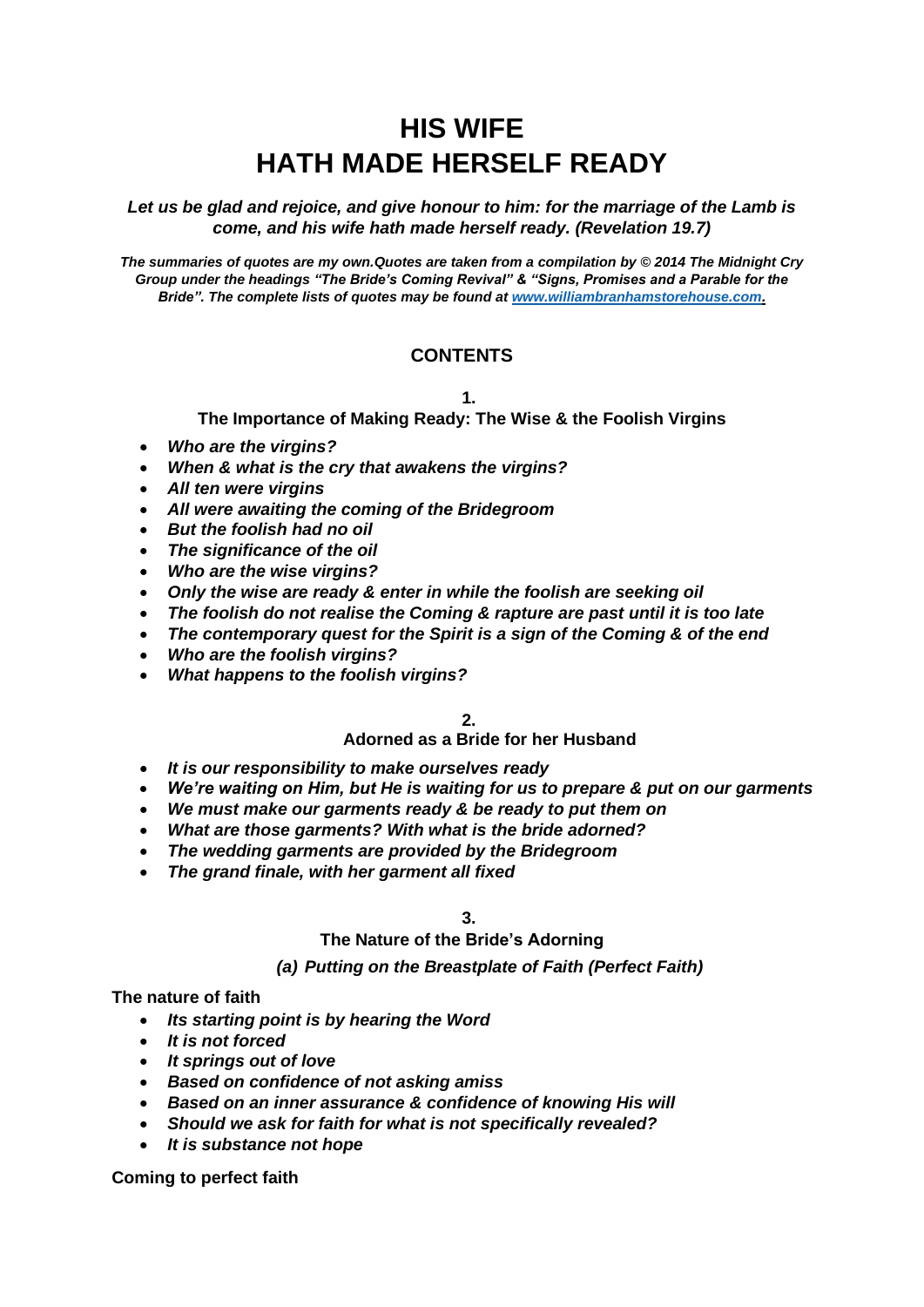**Rapturing Faith**

- *We have entered another age, the age of the rapture*
- *The nature of rapturing faith*
- *The need for faith to be raptured*
- *Such faith will also give strength to change our bodies*
- *It is God who will give the faith to change the body & be caught away*
- *This faith will be brought by the last day outpouring of the Spirit*
- *In Bro Branham's opinion, the 7 thunders & the 3rd pull will bring that faith*
- *Such faith will not only change the living, it will bring the dead in Christ*

*(b) Endued/Clothed with the Spirit*

**The Importance of the Holy Ghost at the End**

- *The Holy Ghost enables the believer to recognise the day*
- *Only those filled with the Holy Ghost go in the rapture*
- *It is the Holy Ghost that gives rapturing faith*
- *Inner bitterness will grieve the Spirit away*

**The Evidence/Token/Sign of being sealed by the Holy Ghost**

- *The Mark/Seal of God*
- *A token of being sealed by the Holy Ghost is love*
- *A token of the love that signifies having the seal of the Holy Ghost is sighing & crying for abominations*
- *Sighing and crying for what?*
- *Only those who sigh and cry are ready to go in*
- *It is those who sigh and cry who receive the Holy Ghost*
- *Ezekiel 9 types the last days & the coming judgements*
- *Only those who sigh and cry are marked/sealed*
- *Only those who sigh and have the seal escape the coming destruction*
- *After the sealing, the rest are destroyed*
- *No matter how religious they are*
- *Destruction by whom?*
- *How many such would He find today?*
- *Why so few?*
- *If no sighing, do they have the Holy Ghost?*
- *Are they even a Christian?*
- *Having the commonly accepted signs of the Spirit is not enough*

*(c) Above all these things put on Charity (Perfect Love)*

### **4.**

**To Conclude: A Parable of a Bride Making Ready (The Armor Co heir seeks a bride)**

#### **APPENDIX**

*Detailed quotes together with details of when preached*

**John Birkin [www.endtimerestoration.com](http://www.endtimerestoration.com/)**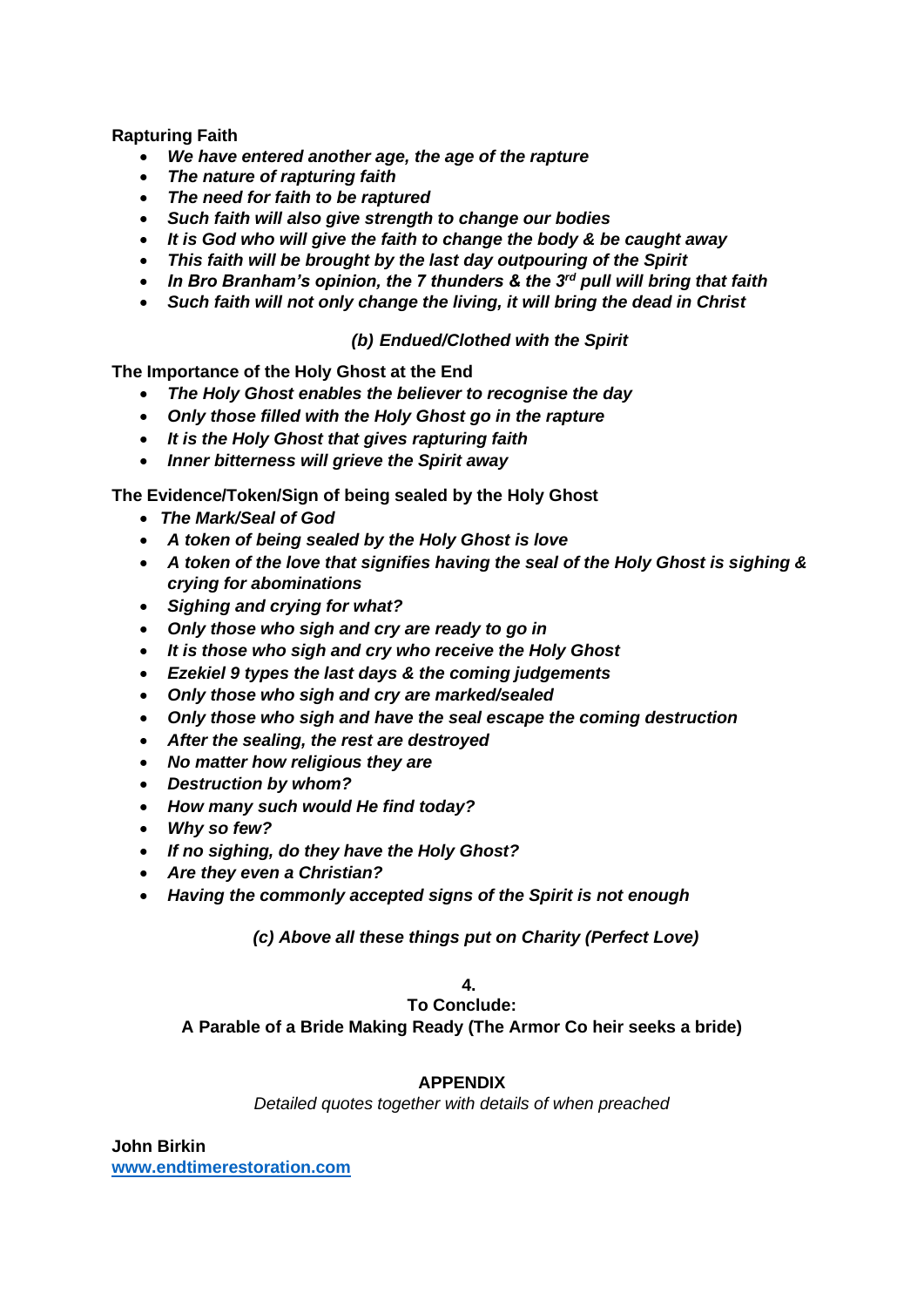**1.**

## **THE IMPORTANCE OF MAKING READY: THE WISE & THE FOOLISH VIRGINS** *(Matthew 25 1-12)*

### *Who are the virgins?*

• she was a virgin, and *if she's a virgin, she's a church*. … 'cause the church is a virgin. Paul said, "I espouse you to Christ as a chaste virgin."

### *When & what is the cry that awakens the virgins?*

• "Behold the Bridegroom cometh." That's the shout *now. "Christ is coming."*

### *All ten were virgins*

- All ten that went out were virgins. Now "virgin" means *"sanctified, holy, pure"*
- *The sleeping and the wise were both sanctified.*

### *All were awaiting the coming of the Bridegroom*

• you remember that they *every one was on their road to meet the Bridegroom.* 

#### *But the foolish had no oil*

- *every one was on their road to meet the Bridegroom.* Now, if God only respects that, then He'd have to take them too. And the foolish did not have Oil in their lamp, but they had everything else: *they were clean*; believed in Christ; preached the Word they believed, their denomination let them preach; the 2nd coming, the Atonement. *The sleeping and the wise were both sanctified…. But one had Oil and one did not.*
- Jesus said, just before the coming there would be a wise virgin with oil, and the unwise would wake up and find she didn't have any oil..."

#### *The significance of the oil*

- Fire is the confirmation of the Light coming from the Word. The wise virgin had oil in her lamp, and she trimmed and lit it. Now, God is the Word; *the Oil is the Spirit; and the Fire is the Gospel Light on that Oil.* That's the vessel. The Oil is in the vessel, and *the Fire burning it shows that it's reflecting the Light of what the Word said.*
- But that other had no Oil and could only reflect their church and their denomination

#### *Who are the wise virgins?*

• There's your five wise virgins who *had Oil in their lamps, rapturing faith, believing all* the signs, wonders, prophecies, and everything.

#### *Only the wise are ready & enter in while the foolish are seeking oil*

- Now, all of a sudden, there came a sound, "Behold, the Bridegroom cometh" And they wakened. But *this one could not go in, where there was no Oil;* they went back to pray up to receive the Holy Ghost. But while they were gone, it was all over. The wise virgin made ready.
- When the unwise virgin is buying oil, that's the time that the Bridegroom come.

#### *The foolish do not realise the Coming & rapture are past until it is too late*

• First thing you know the rapture'll be past, and judgment will strike the world. You say, "Well, I thought this..." "It's too late now." Remember, *they didn't know* it until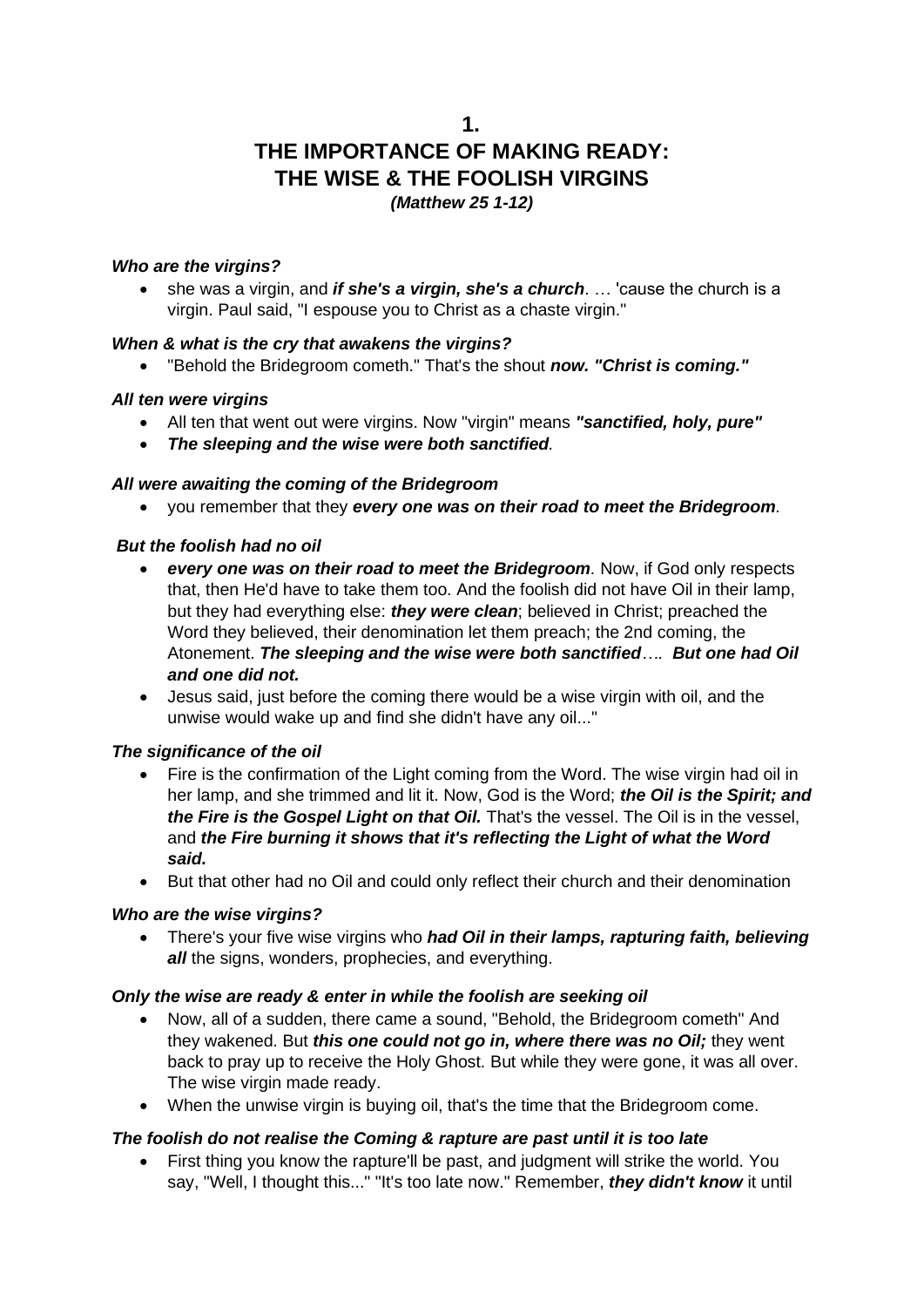the day they entered into the ark, and then it was too late. *The foolish virgin didn't know until she come back and found the wise virgin gone.* Then she was left for the tribulation period.

### *The contemporary quest for the Spirit is a sign of the Coming & of the end*

- *All signs are pointing to the end*. ... even to the unwise virgin has beginning to cry out for oil.
- *One more sign: the unwise virgin*. ... Jesus said, just before the coming of the Bridegroom there would be a wise virgin with oil in her lamp, and one unwise. And the unwise virgin would wake up one day and find out that she didn't have any oil … That's what the shout is now. "Christ is coming." And she woke up and found out she didn't have any oil.
- When the unwise virgin wants oil, and while she's buying it, *that's the time that the Bridegroom come.*
- what troubles me is all these denominations pulling into what you call the latter rain, or the pouring out of the Spirit. *Jesus said when that come to pass, it would be the end.* The foolish virgin was a virgin, just lacking Oil. But *when she come to buy Oil, it was at that time the Bridegroom came.* And she was left out, while trying to buy Oil.

### *Who are the foolish virgins?*

- Each age bore *the true vine of Christ, the wise virgin*; and each age bore *the grafted vine, the foolish virgins.*
- … the sleeping virgin… these churches … who *come part of the way with Christ, and didn't go all the way…*

### *What happens to the foolish virgins?*

- you want to know what will become of the sleeping virgin? What will happen to these churches? to these who *come part of the way with Christ, and didn't go all the way?* … They'll have to go through the great tribulation.
- the rest were still virgins and *will not be lost, but will go through the tribulation period*.
- there goes the sleeping virgin, a *left on earth*. The wise virgin goes into heaven with oil in her lamp.
- Noah was a type that was carried over like the sleeping virgin. But Enoch was translated just *before* the tribulation struck … the type of the going forth of the church. … Get into Christ, for those that are in Christ will God bring with Him.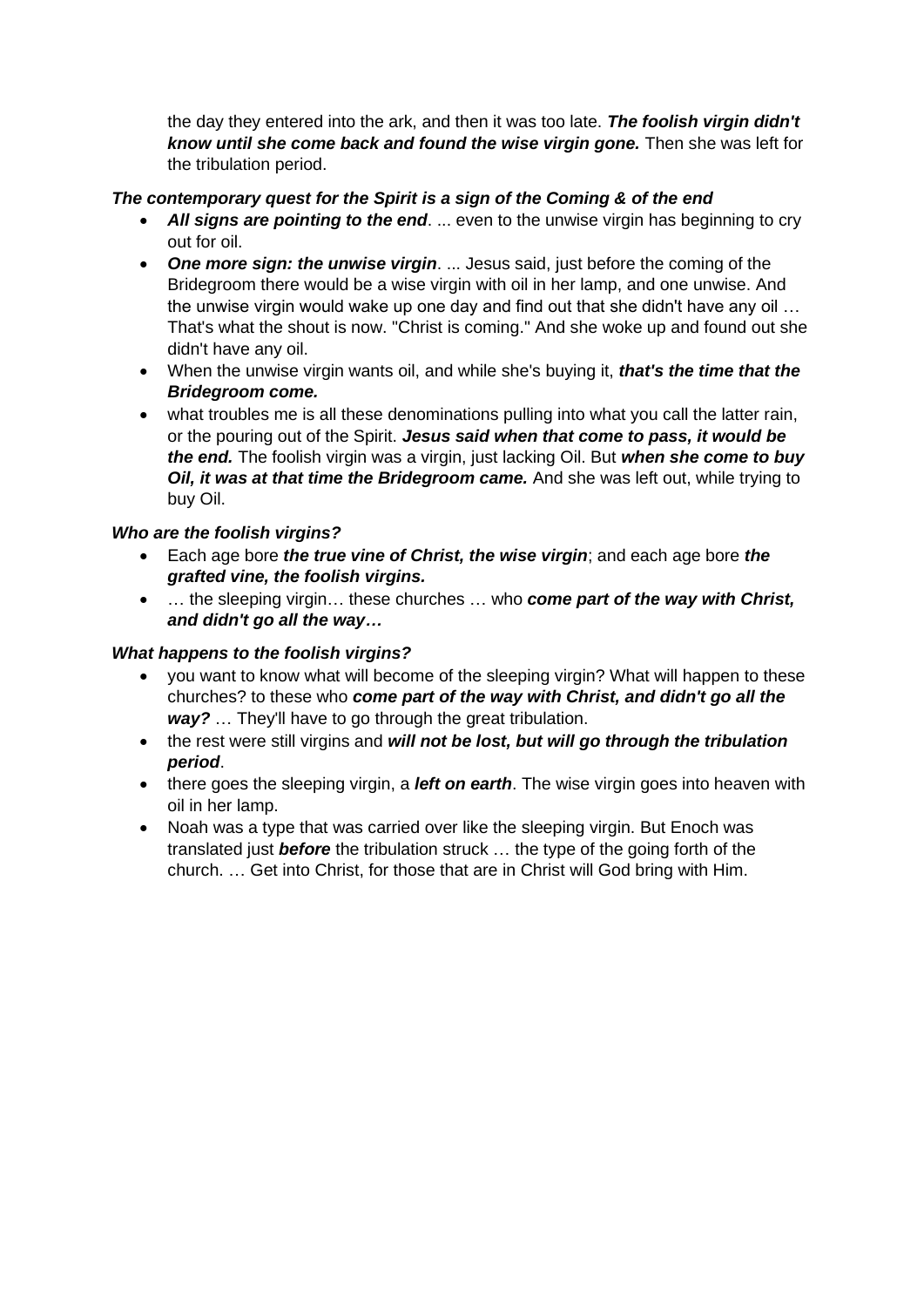## **ADORNED AS A BRIDE FOR HER HUSBAND**

*Let us be glad and rejoice, and give honour to him: for the marriage of the Lamb is come, and his wife hath made herself ready. (Rev 19:7)*

#### *It is our responsibility to make ourselves ready*

- He went into heaven, *to receive a glorious Church that's made Herself ready…*
- It is no time to wait. *We must redeem the time and be ready.*
- *we should pray and study every hour of our life, making ready for that great event.* Now, while the air is charged with His Presence, and while we are believing, and the anointed ministers of the Gospel are sending out the thunderbolts of warning, *we should be prepared, for any minute* for that blessed event, when we shall see all that has died in Christ through the ages, when we will see Jesus coming to get His Church; …
- When a Christian's first saved, his face is turned towards Christ, *then He's got something to do himself.* He has to *sanctify himself from all unclean habits, laying aside every weight.* The Bride has made Herself ready. *Keep yourself ready. Purge your heart from all evil thinking. Have faith in God. Keep right on living holy and living for God. Just keep moving on*. "She has made Herself ready." So many says, "If the Lord will take this evil spirit from me, drinking, gambling, lying, or stealing, I'll serve Him." But that's up to you. *You got to do something* too*. "They that overcome* shall inherit all things," they that overcome. You have power to do it, *but you must be willing to lay it down.* See? She has made Herself ready.
- Abraham was promised a child, *but he must maintain this promise* for twenty-five years, the ups-and-downs that he had and temptations … And *Israel was promised a promised land, but they had to fight for every inch of it*… The land was there, and God gave it to them; but they must fight for it. … *examine yourself with the Bible; see if that old temper, selfishness, ungodliness, love of the world, television, and things at night…* And we call ourselves the bride. The hour has come. His bride has made Herself ready, made Herself ready. *She laid aside all these things. He's coming for a bride that don't fool with the world or the things of the world.* She's washed in the Blood. *She's pledged her love to Him only. The love of the world is gone and dead to her.* The marriage of the Lamb has come, and His bride has made Herself ready. …may the great Father of our Lord Jesus Christ *sanctify them, soul, body, and spirit, and place them into the body of the Lord Jesus Christ;* for the marriage of the Lamb is at hand, and His bride has made Herself ready. But *when you come with something in the Word of God, and you bypass it, that's not Abraham's seed.*
- "She has made Herself ready." you've got to make yourself ready. *How do you fail in your daily living? How do you tally with what God says to be a shining light on a hill? No one can pass that way without knowing about Jesus. What type of life do you live? mean, insulting, aggravating, indifferent? Or can you speak of the peace and love you have found in Christ?* She has made Herself ready. … We must redeem the time and be ready. ... . ... She was ready. **She lived and** *been the kind of a woman that he wanted. Be like the young lady who* made Herself ready, and *kept her virtues, and was waiting* for the coming of the Lord, ...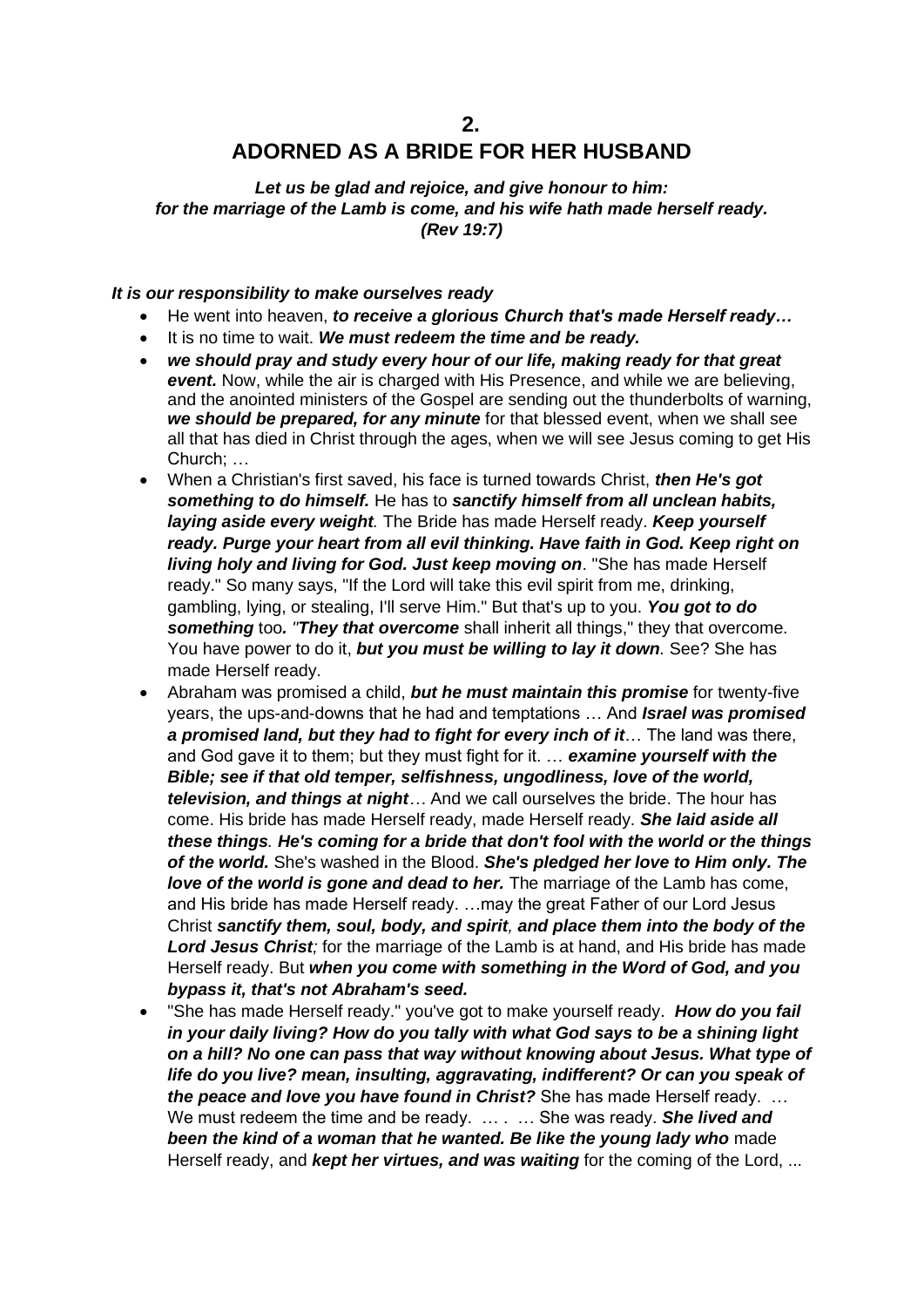*All that will not go in Christ* will be under God's wrath and divine judgment. You've got to *make your garment ready.* 

- If we can't have faith for Divine healing, how are we going to have for the rapture? We've got to move out, friend. We've got to get out of this old, slow, church condition that we're in. *Step out. Launch out. Cut the shorelines, and get out into somewhere, where you lose all senses of fear and doubt, out there where all things are possible, brother, just as free as it can be.* You've got your sail set towards heaven, and nothing can stir you no way. … *One of these days Divine healing's going to be a great thing among the people. So let's get in condition.*
- It means more than to be called by His Name. *It means to live for Him. It's a life, a consecrated life to God.* Oh, how we need *back to the Bible.*

### *We're waiting on Him, but He is waiting for us to prepare & put on our garments*

- *We're waiting on Jesus to return, and Jesus is waiting on us.* You say, "Well, how--*what can we do about it?"* The Bible said the hour has come, and *His Bride has made Herself ready* (Hallelujah.), made Herself ready.
- this church ought to be a million miles up the road to where it is now. *Jesus is waiting on His church to get ready*. His Bride has made Herself ready. We got the potentials. The Holy Spirit is here. God is here. The power to heal the sick, to do all the things that Christ did. *God's waiting for us* to get away from our traditions, and come back under the Blood of His Son Jesus Christ, and become the church of the living God.
- Now, if you'll notice, He said as it was in the days of Noah … before the flood, how it would be. And God was not willing that any should perish, but that all might come to repentance. Then He suffered long. The flood stage was way past due. Down in Egypt, it was way past due. Do you get it? … But God was determined … that His Word would not return to Him. … He has to keep His Word. He must do it in order to be God. If He has to make a--a change of everything, and by grace He will do it. That's the reason I say, if the church does not get herself ready, *that's your duty to get ready, "The Bride has made Herself ready." The garments is paid for. They are ready, but you must be ready to wear those garments.*

#### *We must make our garments ready & be ready to put them on*

- *It takes more than a good message from the pulpit. It takes your life. It takes you to get ready.* "She has made Herself ready." you've got to make yourself ready. You can't expect your pastor to do it all. … You've got to make yourself ready. It's an individual affair. **…** If the Lord should descend from the heavens this morning, would we be found ready? We must be ready. And we must do it now. It is no time to wait. We must redeem the time and be ready... You've got to *make your garment ready.*
- *… that's your duty to get ready*. The garments is paid for. They are ready, but you must be ready to wear those garments. The Church has made Herself ready.

#### *What are those garments? With what is the bride adorned?*

- The Bible said His wife has made Herself ready at the end of the age. *How?* To becoming His wife. *What kind of garment she had on? His Own Word. She was dressed in His righteousness.*
- "The Bride must be *unified by the Word*. "My sheep hear My voice," and this is His voice on printed Word. She makes herself ready. Like Esther. When she was to stand before the king, *she didn't adorn herself with all the things, but with a sweet, meek spirit.* That's what the Bride's adorning herself within, *with all of the fruits of the Spirit,* assembling *in the fellowship of the Word,* setting together in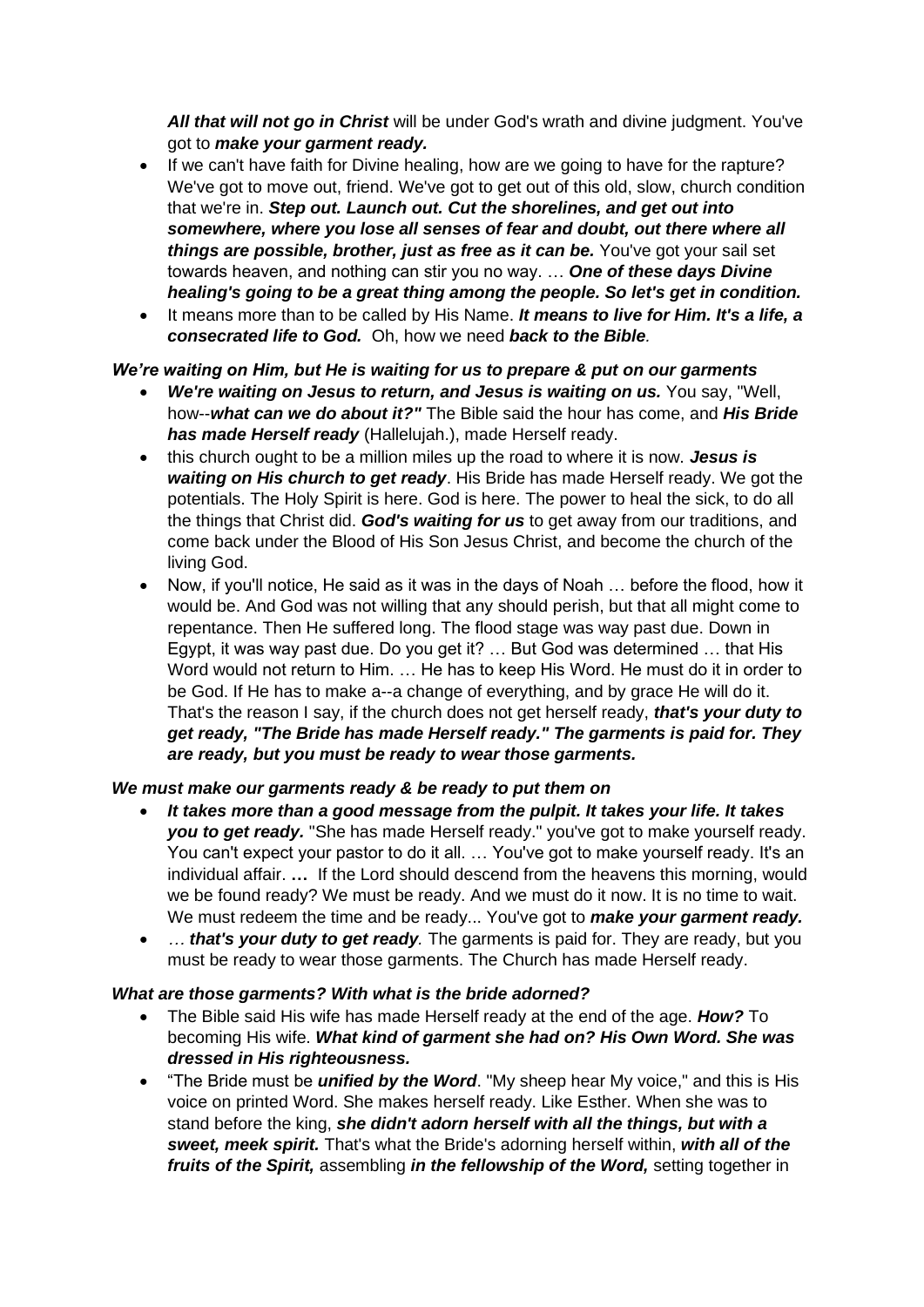heavenly places in Christ: *one accord, one place, one Spirit, one mind, one hope,*  **one God, one purpose** ... Every time the Bible says anything, we say, "Amen." She's fortified in the Word made flesh, dwelling among us; watching Him move among us."

### *The wedding garments are provided by the Bridegroom*

- **The garments is paid for.** They are ready, but you must be ready to wear those garments. The Church has made Herself ready.
- *finally, …* she got to town, and *she* got the wedding garment, and *got the money that he sent her, and got the wedding garment*

### *The grand finale, with her garment all fixed*

• She was holding her flowers, *her wedding garment all fixed.* … She kept holding her flowers, waiting. They said, "Now, I told you it was wrong. See, he ain't coming." Said, "I got five more minutes. He will be here." Oh, they just laughed. And just about the time the old clock ticked up to five minutes, they heard the horses agalloping, sand rolling under the wheels. The old buckboard stopped. She jumped from between them and out the door, and he jumped out of the carriage, and she fell into his arms; he said, *"It's all over now, honey";* left her little old cousins (denominations) setting there looking. *She went* to Chicago *to her home.*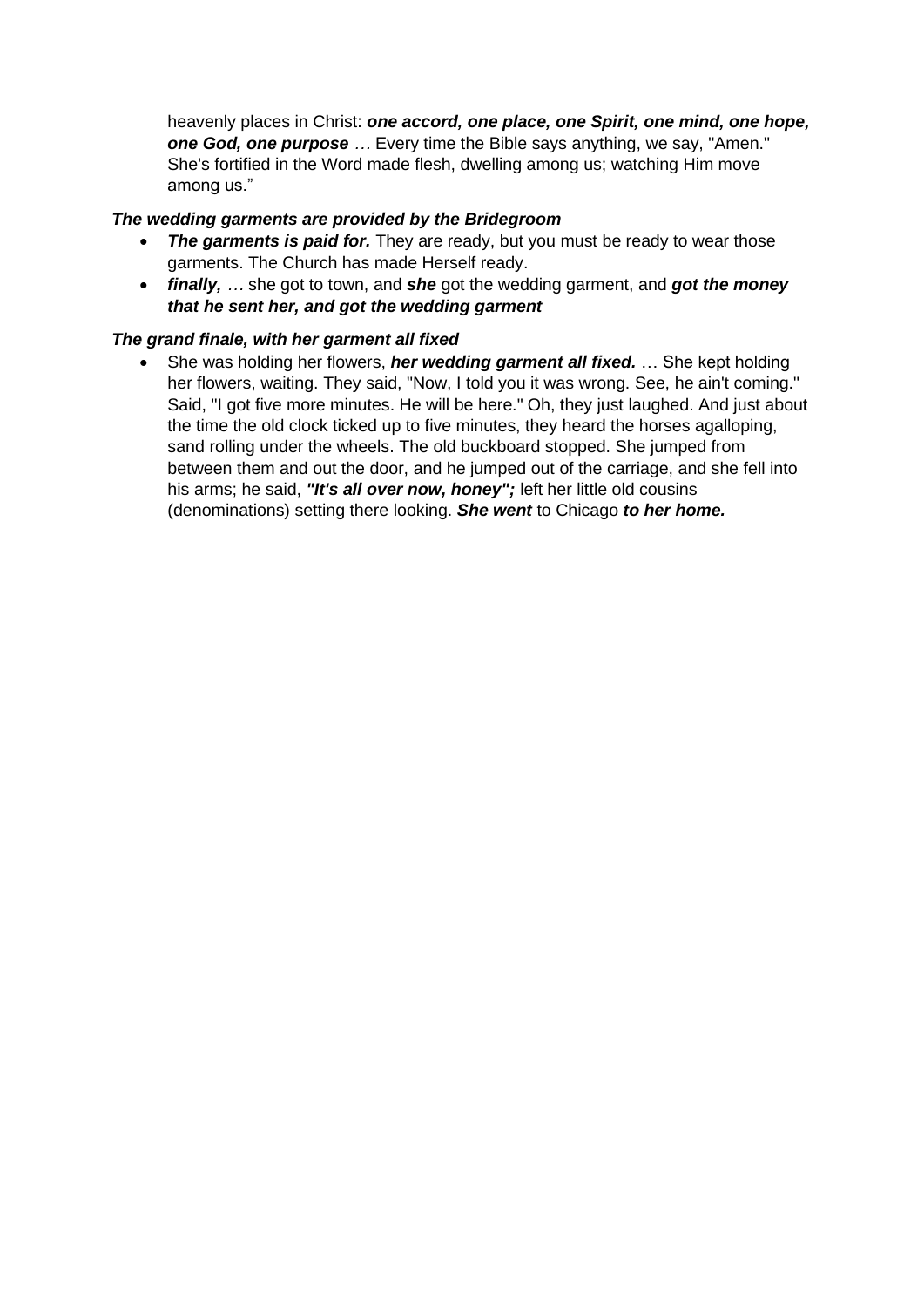## **3. THE NATURE OF THE BRIDE'S ADORNING**

#### **1. Putting on the Breastplate of Faith (Perfect Faith)**

### **The Nature of Faith**

### *Its starting point is by hearing the Word*

• *The initial way of having faith is by hearing the written Word of God.* Now, when God comes into our midst and proves Hisself to us … and proves it time after time, that it never fails, that should build us into a place that would give us a hold on that Word, that wouldn't let it loose.

### *It is not forced*

- Now, if you're sick, here's healing. You just believe it. *Now, you can't make yourself believe it. It's got to be something happen to you, just like your conversion.* It's got to happen.
- just remember, when you believe on Him, have faith in Him, and trust Him, *don't try to shove yourself to do it.* Just stay with Him and reason it out … come set down and talk it over with one another … express our feelings to each other. … *just speak it over with Him until you feel then that you receive it. And that's your faith.*

#### *It springs out of love*

• when you're converted to Christ, a love to Christ, then you accumulate a faith in Christ, like you would to your wife, or to your husband. You accumulate a faith that you walk in that faith. I don't know, you just … got a--something that anchors you there. … And what Christ says, you believe it. And you just stay right with it.

#### *Based on confidence of not asking amiss*

- As long as it's right, just believe on the Lord and "thou shall,"... It shall come.
- *if you desired something that wasn't right, you wouldn't have faith enough to ask God in the first place; 'cause you know it ain't right. See? If you're sincere and know that it's right, then you can ask God with a clean heart, knowing it's no selfish motive …*

#### *Based on an inner assurance & confidence of knowing His will*

- I guess you've often wondered how I see those visions and things, what makes it. *It's because when He met me that night and told me that this would happen, I believe it. I solemnly believe it.* And I go in to pray for the sick, *if I can ever get a feeling that something's fixing to happen,* they're fixing to get well.
- *The only way that I anchor great faith is when He tells me something to do, or shows me to do it.* … For *I have faith in what has been told me,* because never has He failed to confirm whatever He said to me. So I have faith in it, believing it, that it's the truth… *That gives me faith.* I got faith in what He says.

#### *Should we ask for faith for what is not specifically revealed?*

• *I've often wondered if sometimes I didn't go beyond the boundaries by saying, "God, give me faith to speak to this one, speak to that one, speak to that one." Now, we realize that our Lord Jesus, being Emmanuel, never did that…*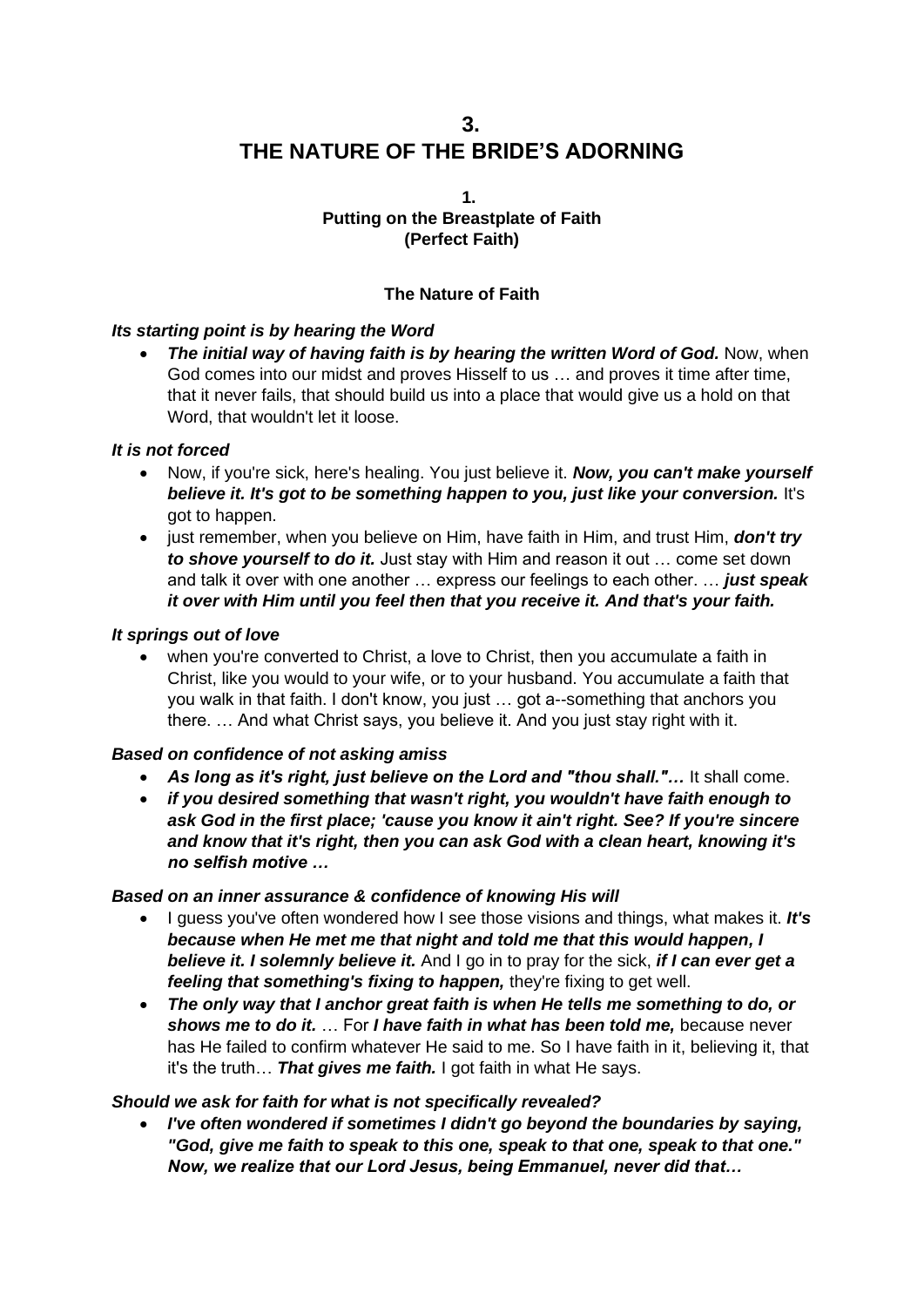### *It is substance not hope*

- "*Faith is the substance* of things hoped for, *the evidence* of things not seen." And *when I feel that way, it's just as good as I got it.* Sure, I can go ahead, 'cause I got it. ... Now, He has done promised me that I got it, so that settles it. And I just keep on holding on, waiting. Finally, first thing you know, here it comes pouring down …
- *It is a substance.* Now, it isn't a hope.
- *When faith has taken a hold, you have a substance,* not just a myth. You've got a hold of something. You know it. Nothing shakes you from it. It's yours. You're positive. You have it in your hand. You've got it. It's your possession.
- *Faith is something that you have. You know you got it.* And when you receive faith that God is, then that God is going to give you this... your healing might not be there, but yet, *something has anchored within you that tells you that it's going to be all right.* … you've already got the evidence. It's already yours. See, it isn't a myth. *It isn't an imagination. It's a--it's a substance.*
- And anything that's a substance isn't a myth. It's something that you actually have got a hold of it. Now, there is where so many people fail to get healed. *They have a hope instead of a faith.* You … kinda have imaginary faith, because that you feel that you have appropriated that. But *when actually you've got a hold of faith, it's a substance. It's something real. Then you hold that. And that's what brings it.*

### **Coming to Perfect Faith**

• when a man lives by faith and walks by faith, he becomes a new creature in Christ. There, now you're getting into Bride material. You're getting into rapturing condition now. You're baptized into this Kingdom, and there's nobody in there but you and God. He gives the orders, and you pack them out. Whatever He says, there's not a shadow of doubt nowhere; you walk right on. If the Lord says this, there's nobody in the world can talk you out of it. *Now, you're coming into perfect faith, perfect perfection that cannot fail. That faith never fails.*

### **Rapturing Faith**

#### *We have entered another age, the age of the rapture*

- *we're entering another age; we're entering the Raptured age.* You know, the church can't go in its condition, and it can't get any better; it must get worse. … and it's moving right now, friends. It's on, the move is on for the Bride. That's the Truth. *That's THUS SAITH THE LORD.*
- *we're moving right on into another great age*, *coming for the rapture.* And in this, we're living in the time of the restoration of the gifts; it made fanatics out of a lot of Pentecost. But just the same, God's moving right on, *bringing in the rapturing faith for His Church.*

#### *The nature of rapturing faith*

• There's your five wise virgins who had *Oil in their lamps, rapturing faith,* believing all the signs, wonders, prophecies, and everything.

#### *The need for faith to be raptured*

- Give me *faith*, O Lord, *for a rapture.*
- it's going to take more faith than ever was in any age, for *this has to be rapturing faith, be taken up.*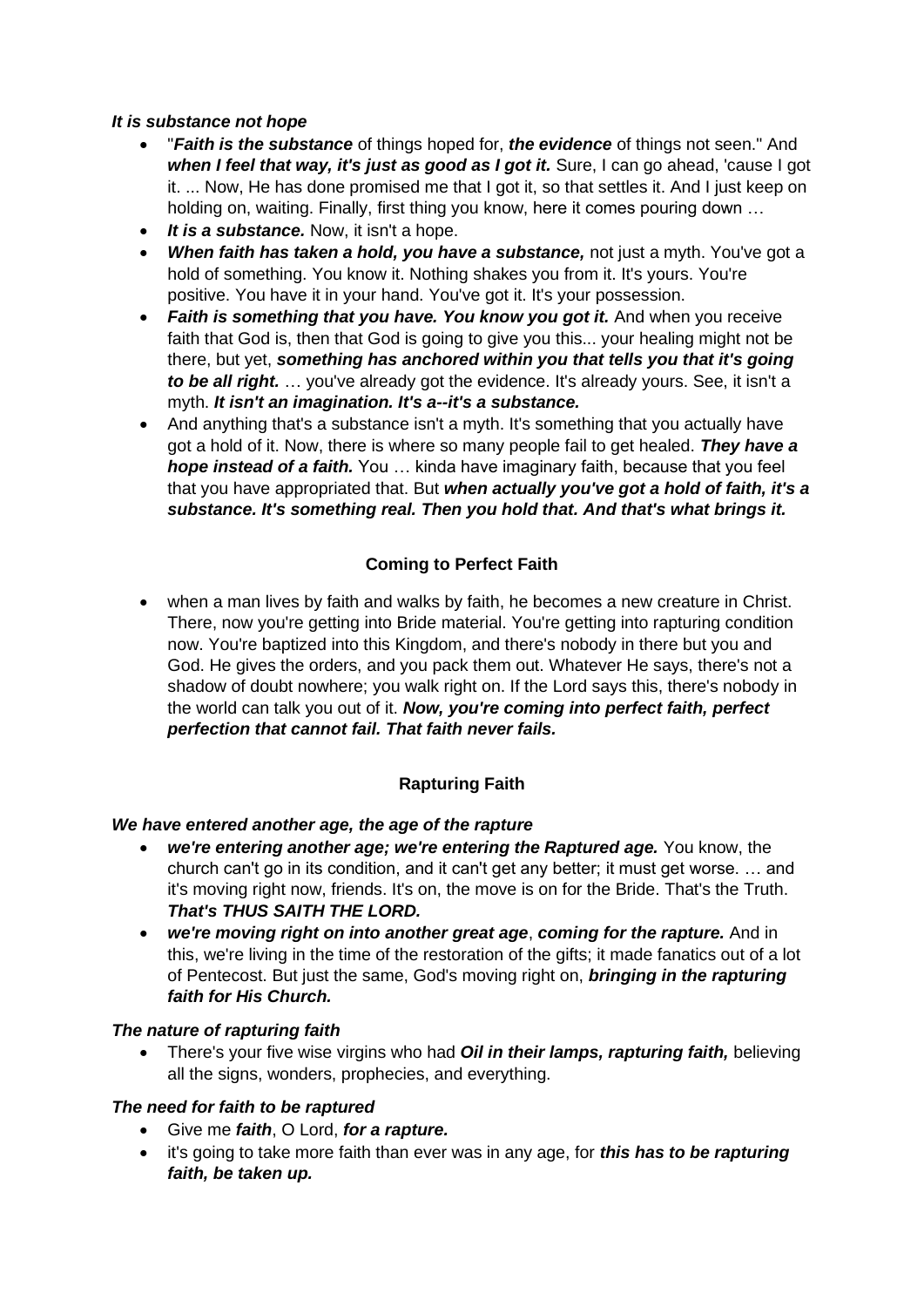- something's got to be done. We got to have rapturing faith
- I believe the time will soon arrive, when miracle healing will be such a common thing ... *We've got to get some rapturing faith in the church to get away from* here one of these days.
- *got to give it rapturing faith before it can go in the rapture*

### *Such faith will also give strength to change our bodies*

- *I truly believe, before the church can have the rapture, it's got to have rapturing faith.* We can't even have faith for Divine healing, let alone rapturing faith. Got to have *a faith that'll change and quicken this body, and be taken away.* I believe there's a church on its road tonight, a power of the living God, that men will speak the Word here and there, and it'll flash like lightning. And a church is coming out, …
- *we are looking for more strength, a rapturing strength* to meet a worse force, that'll rapture the Church and take it into glory. *We must have it.*
- we're looking for a rapturing faith that can pull the churches together and give it some *supernatural strength that can change these bodies* that we live in. We see a God that can raise the dead … who can take a cancer that's eat a man to a shadow, and raise him up to a strong healthy man, that ought to give *rapturing faith* to the people.

### *It is God who will give the faith to change the body & be caught away*

- Jesus is coming soon for a church, and *He's trying to give them rapturing faith.*
- God's just now loosening up the church everywhere, getting in order now so He can get into the rapture, *got to give it rapturing faith before it can go in the rapture.*
- *here He is* to identify His Church, *to give it rapturing faith to be taken away.*
- The church is just moving up, Holy Ghost power. It's the Holy Ghost that we're justified by. … The Holy Ghost sanctifies. The Holy Ghost fills us. *The Holy Ghost gives us rapturing faith* (See?) as we move up.
- *if we can't have faith enough for Divine healing, how we going to have a rapturing faith? Oh, I believe there's a great calling coming forth.*
- *God's provided a way that He might bring the believers to a rapturing faith:* God's way, His provided way … This ought to bring a rapturing faith, a power of God that would sweep this whole audience, Lord, into higher heights
- before the church can have the rapture, it's got to have rapturing faith. We can't even have faith for Divine healing ... Got to have a faith that'll change and quicken this body, and be taken away. *I believe there's a church on its road tonight,* a power of the living God, that men will speak the Word, and it'll flash like lightning.
- when we … see all those nine spiritual gifts operating the whole Church Body. … Then it will be culled out, and we'll have the rapture. If we can't have faith for Divine healing, how we going to have faith for rapturing faith? The Church has got a ways to go yet. *But I believe God will do it.*
- And we've got to have rapturing faith in a church that can be changed in a moment in a twinkling of an eye to go out, or we'll not go. *But don't worry, it'll be there. It'll be there.*

### *This faith will be brought by the last day outpouring of the Spirit*

- *one more great move of the Spirit. One more time, Lord, and the Church might receive the rapturing faith to go in.* Grant it, Lord.
- I believe that the age has come now, the miraculous, the phenomenal, the baptism of the Spirit, and power, and signs, and wonders, this great pouring out of God's Spirit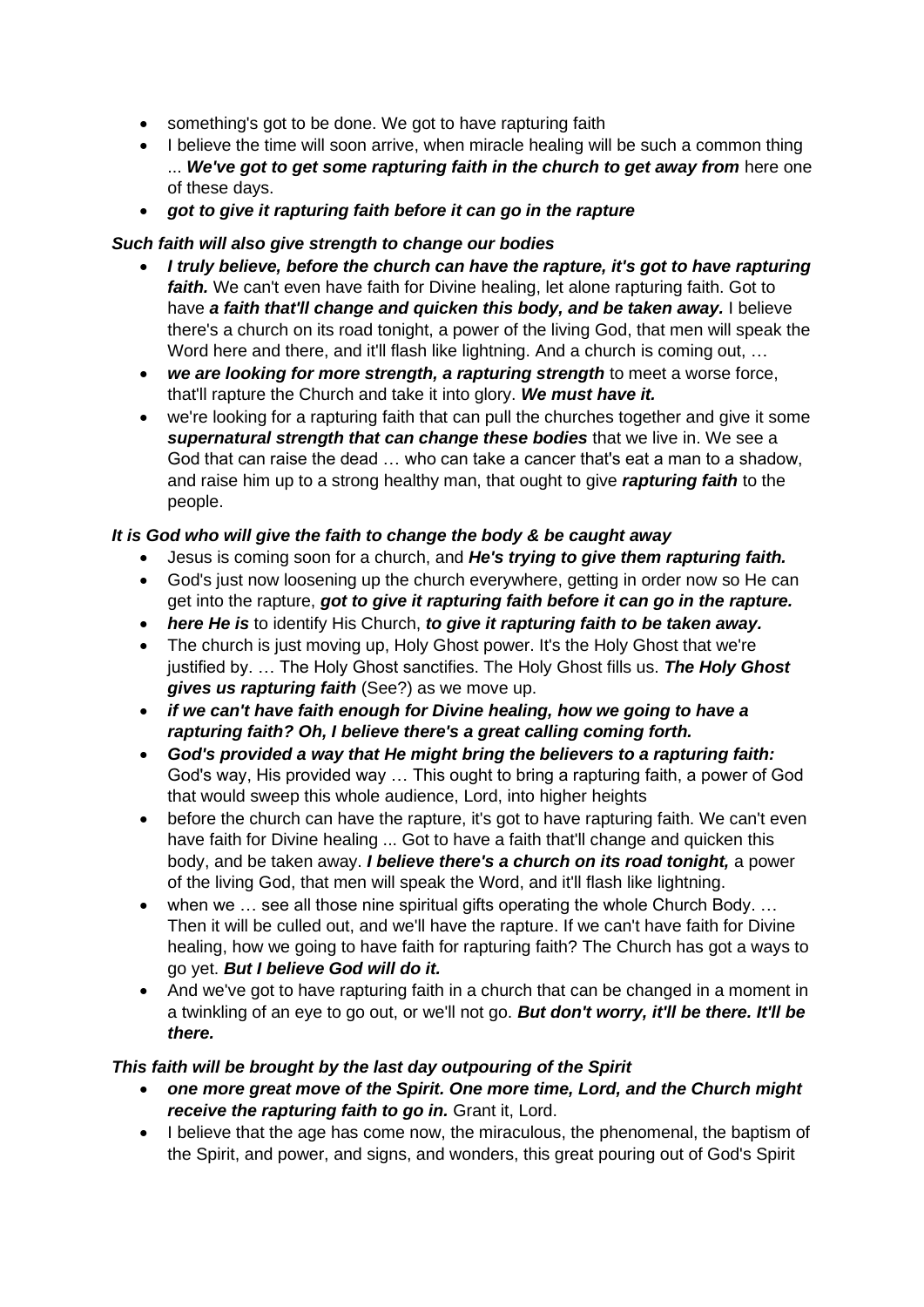in the last days, and *that's the thing that'll bring faith into the people that'll take a rapturing faith that'll take the Church into glory.* 

- I'm looking for a time of a break forth of the Spirit of God in these last days … for *another surge of the Holy Spirit into the Church for a rapturing faith,* just before it comes.
- We ought to have been way up the road. How can we ever go in the rapture... How are we going to have rapturing faith when we haven't got healing faith? *Hear me. There's coming an hour that when the Church of Jesus Christ shall rise in Her beauty,* signs and wonders will fall from everywhere, and I believe that hour is at hand. Amen.
- there'll come a sound from heaven that'll take such a baptism of the Holy Spirit into that Bride that'll take Her from the earth in a rapturing grace. God promised it.

### *In Bro Branham's opinion, the 7 thunders & the 3rd pull will bring that faith*

- *I believe that through those seven thunders will be revealed in the last days in order to get the Bride together for rapturing faith;* because what we got right now, we wouldn't be able to do it. There's something we've got to step farther; we can't have enough faith for Divine healing hardly. We've got to have enough faith to be changed in a moment and be swept up out of this earth … *And when it do* (i.e. be revealed), *it'll give faith for that rapturing grace for that Church to move out.* … *Seven thunders of revelation... May He show the Bride how to prepare for the great translation faith.*
- when the mystery's finished, the Angel said, "Time shall be no more," and *seven thunders throwed their voices out. What if it is something to let us know how to enter in to the rapturing faith. Is it?* … *Is that really them seven thunders fixing to utter out something that the little group that He's gathered together will receive a rapturing faith to go in the rapture when He comes;*
- *the third pull is here.* … *This will be the thing that, to my opinion (I don't say the Lord tells me this.) … will start the rapturing faith for the going away.*

### *Such faith will not only change the living, it will bring the dead in Christ*

• Jesus said, "Say to this mountain..." And you've heard about what's been taken place; that's the ministry that we're entering into. … And we've got to have rapturing faith in a church that can be changed in a moment in a twinkling of an eye to go out, or we'll not go. But don't worry, it'll be there. It'll be there. *And when the power of this church rises, it'll bring its brethren; … the power of that church will bring the other brethren; then there'll be a general resurrection.*

*For a summary of what takes place at the rapture, when we meet the resurrected dead in Christ on earth just before going up together, see the article entitled, "The Order of the Resurrection".*

#### **2. Endued/Clothed with the Spirit**

### **The Importance of the Holy Ghost at the End**

### *The Holy Ghost enables the believer to recognise the day*

• I truly believe that we're on the verge of one of the most mightiest things that ever struck the earth... But *you'll miss it if you've not got the Token* there to examine it.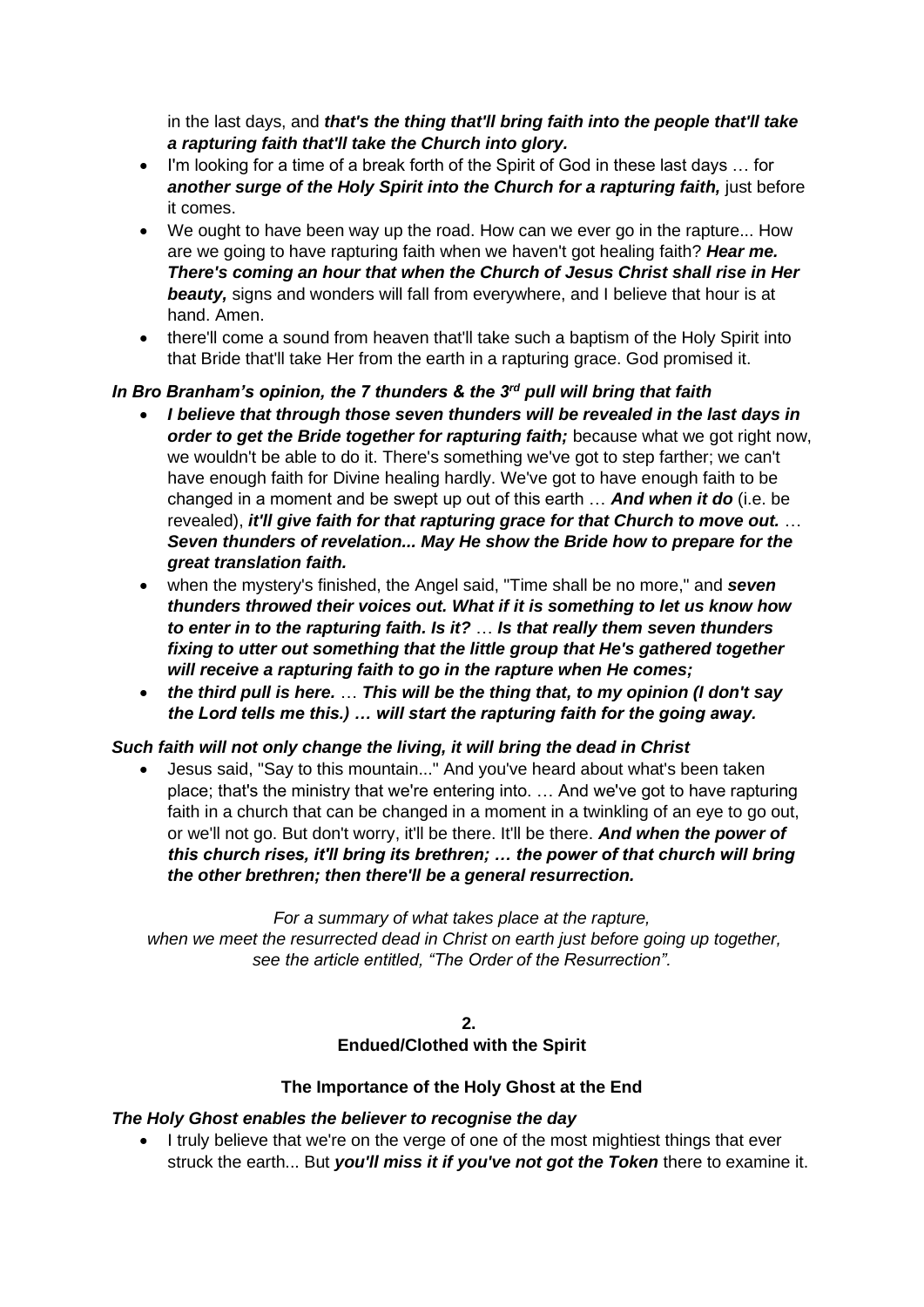### *Only those filled with the Holy Ghost go in the rapture*

• *just those who are filled with the Holy Ghost goes in that rapture,* "For the rest of the dead live not for the space of a thousand years." That's right. *Just Holy Spirit filled people was all that went in the rapture.* 

### *It is the Holy Ghost that gives rapturing faith*

• *The Holy Ghost gives us rapturing faith*

### *Inner bitterness will grieve the Spirit away*

• Don't never let anything rise up and put bitterness in your soul. No matter how bad anyone ever treats you or anything, don't never... Don't be guilty of letting that thing anchor in your soul. *It'll grieve the Holy Spirit away from you.* It certainly will.

### **The Evidence/Token/Sign of being sealed by the Holy Ghost**

*He cried also in mine ears with a loud voice, saying, Cause them that have charge over the city to draw near, even every man [with] his destroying weapon in his hand. And, behold, six men came from the way of the higher gate, which lieth toward the north, and every man a slaughter weapon in his hand; and one man among them [was] clothed with linen, with a writer's inkhorn by his side: and they went in, and stood beside the brasen altar. And the glory of the God of Israel was gone up from the cherub, whereupon he was, to the threshold of the house. And he called to the man clothed with linen, which [had] the writer's inkhorn by*  his side; And the LORD said unto him, Go through the midst of the city, through the midst of *Jerusalem, and set a mark upon the foreheads of the men that sigh and that cry for all the abominations that be done in the midst thereof. And to the others he said in mine hearing, Go ye after him through the city, and smite: let not your eye spare, neither have ye pity: (Ezekiel 9.1-5)*

*And grieve not the holy Spirit of God, whereby ye are sealed unto the day of redemption. (Ephesians 4.30)*

### *The Mark/Seal of God*

Israel had a divinely given mark or seal,

- Abraham had a physical seal of the righteousness he had by faith (Ro 4.11).
- At the end of the Jewish kingdom, the godly Israelites received a spiritual mark on the forehead for protection from the destroying angel (Ezk 9.1-11).
- At the end of the present age, the Jewish 144,000 are given a spiritual seal in their foreheads for protection from the coming plagues (Rev 7.1-4; 9.4; 14.1).

The Church also has a God-given mark/seal,

- It is the seal of the Holy Ghost (2 Cor 1.22; Eph 1.13-14; 4.30).
- His name in her forehead (Rev 3.12: 22.4).

### *A token of being sealed by the Holy Ghost is love*

- *What He wants to do is to give you Himself:* Love, the love of God, the abundant Life in your heart that *makes you love everybody, makes you love Him till you can't rest.* Remember, the Bible said that when the Holy Ghost went forth to seal those for the Kingdom, the Holy Ghost was bidden to only seal those who cried and sighed, day and night for the abomination that was done in the city.
- Really, are you a genuine Bible Christian, *full of love of God?* You remember, the Bible said, *in the last days* when this time takes place, He said, *"A marking angel*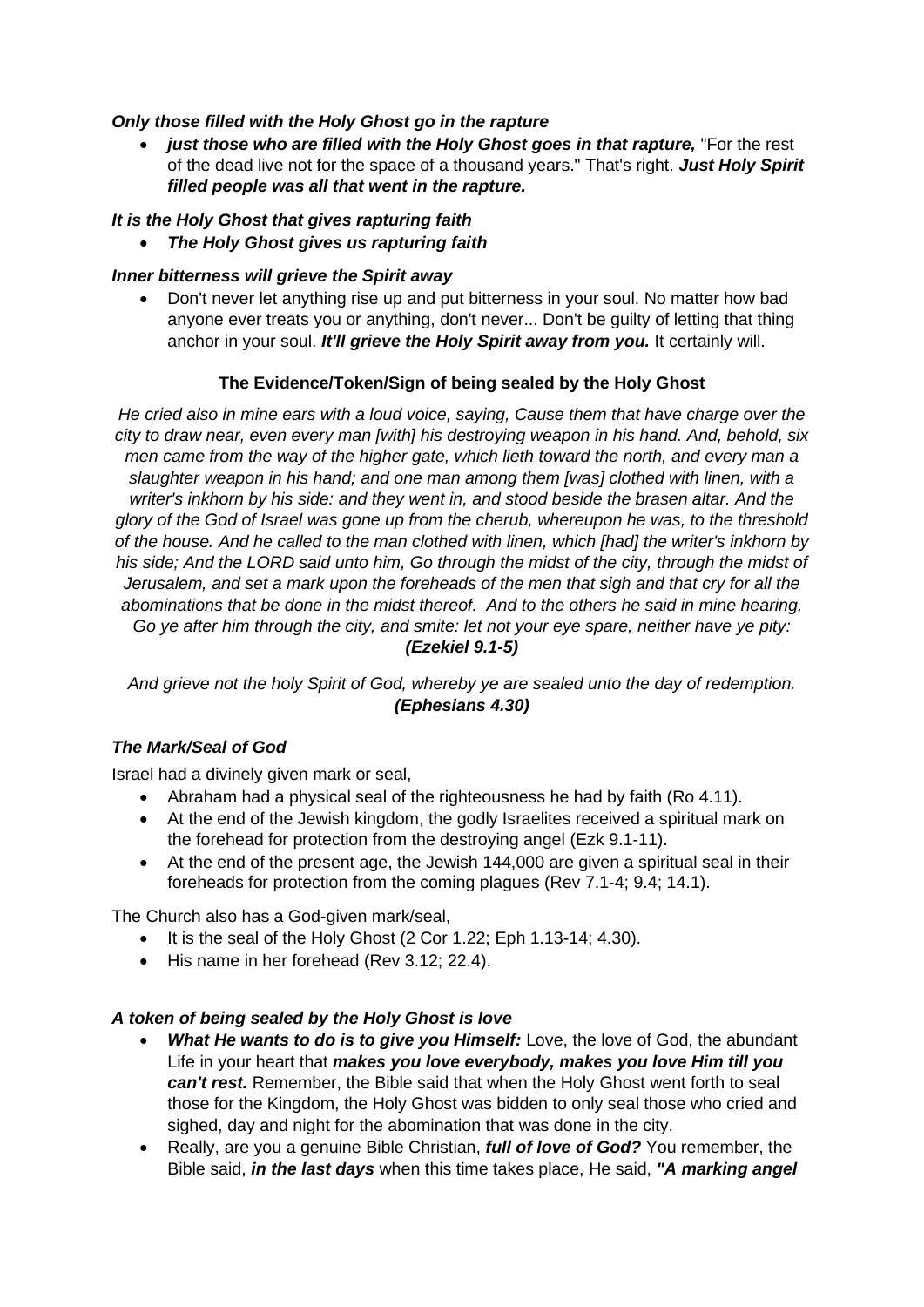### *went through the churches, went through the cities, and sealed only those who sighed and cried for the abomination that was done in the city."*

### *A token of the love that signifies having the seal of the Holy Ghost is sighing & crying for abominations*

- ... the Bible said to mark **only** those who sighed and cried for the abominations in the city? ... That was the Holy Spirit come forth to mark the people, and said to the destroying Angel, "Go forth and destroy everything that doesn't have that mark upon them." And *the mark of God is the Holy Ghost; is a Seal of God.*
- *We're going to find out who's got the Holy Ghost pretty soon.* Sighing and crying...

### *Sighing and crying for what?*

- He made out like He was going on, but they constrained Him … they begged Him. Oh, if we had more begging type of people... do you know the Bible said just for the Holy Ghost to mark those who sigh and cry *for the abominations did in the city?*
- You don't hear *no more crying, no more moaning, no more sighing, crying for the baptism of the Holy Spirit.*
- who would be at home, "God, *send a revival, just so hungry for a meeting. O God, look at the sins of the city.* Oh, isn't it terrible, God? Oh, won't You *please send a revival, God. Send some good preacher,* send someone. O Lord, let the Holy Ghost just... "Where-where would He seal?
- Men and women so sincere about lost souls that they cry and pray day and night *for the lost of the city,* where's it at?
- we ought to be on our knees crying *for the sins, and the abomination, and the disgrace that's done into the city.* We seem to be so unconcerned about the lost.
- tell me of a Christian that lays on their face, so *burdened for the sins* … that they cry and sigh before God day and night.
- we become so … indifferent, have a little bitty prayer, maybe when we get up … And *men and women on the street sinning*... *No more burden for the lost*
- the Bible said set a mark upon those who sigh and cry for the abomination did in the city. That's right. That's it. See? *No more burden for lost souls*; it's all gone.
- The conference we need tonight … is … an old fashion prayer meeting … where we can get back to where brotherly love exists, where the Spirit of God can come into our hearts, and make us so *miserable for the things that's going on in the world.*
- No one begging, *"Oh, Lord, God come to me quickly* or I'll perish. Oh, pass me not, oh Savior.
- The old fashioned mourner's bench has been taken out. There is *no more weeping*.

### *Only those who sigh and cry are ready to go in*

- But where is that something, Brother Branham, that squeezes me down and puts a burden on me for lost souls, till I just can't rest …." Now, *that's the only kind that's going in.* That's what the Bible said. "Put a seal only on those that sigh and cry for the abominations that's done in the city."
- In Ezekiel the 9th chapter … the Holy Spirit was sent forth to *seal the people that would go in that day*

### *It is those who sigh and cry who receive the Holy Ghost*

• But on the day of Pentecost when there came a sound from heaven like a rushing mighty wind, and those Jews that had been crying and sighing for the abomination did in the city... They were in a upper room all in one accord, not saying, "My church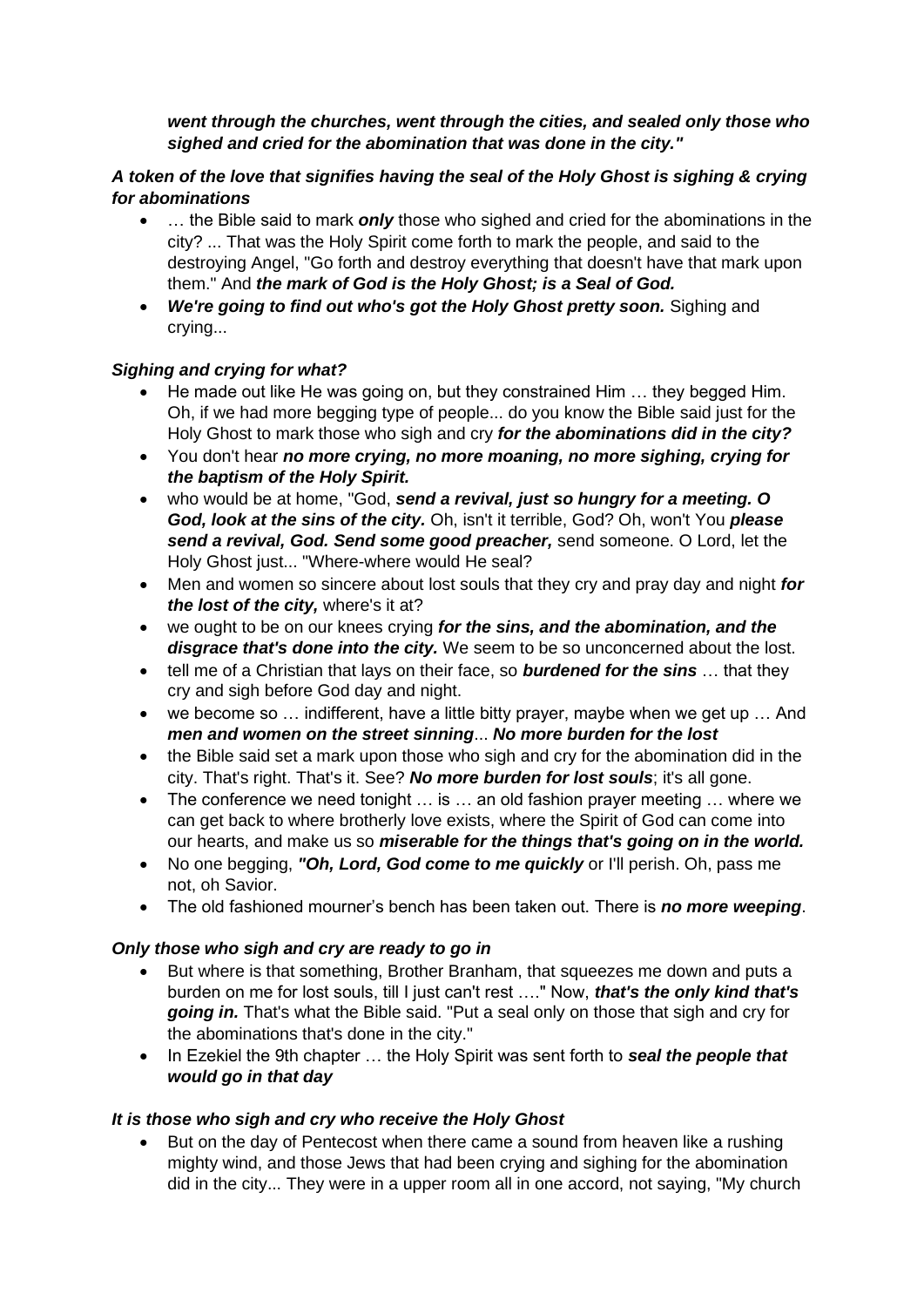is better than yours. And I--I belong to this over here, and our church has the best steeple." They were all in one place cooperating in the revival, and all in one accord.

### *Ezekiel 9 types the last days & the coming judgements*

• *in the last days* when this time takes place, He said, *"A marking angel went through the churches, went through the cities, and sealed only those who sighed and cried for the abomination that was done in the city."* … and put a mark on their head, forehead, sealed them, "Them that sighed and cried." *After that come the slaughtering angels … which is coming right away; we see it coming,* wars moving right in that'll kill the whole earth off. And there was nothing that they couldn't touch but them that had the mark.

### *Only those who sigh and cry are marked/sealed*

- in the last days … A marking angel went through the churches … the cities, and sealed *only* those who sighed and cried for the abomination done in the city.
- It used to be that men and women used to pray all day. They'd go to church, and preach half the night, and lay on the altar the rest of the night. Find it today. … "*Only* mark those who have--sigh and cried for the abominations done in the city."
- *Don't mark nobody else but them.* ... "Set a seal *only* on those who sigh and cry for the abominations did in the city."
- our hearts are unconcerned... Oh, we enjoy a good message … But, Lord, is sin so a burden to us that it brings tears to our eyes, sighing, crying, and standing against it, the abomination that's did in the city? *Lord, let the Angel of God see that upon us and mark us.*

### *Only those who sigh and have the seal escape the coming destruction*

- All they that sigh and cry for the abomination that's did in the midst of the city, the Angel was commissioned to put a seal upon them and mark them. And *they was the one who would not be destroyed.*
- "Put a mark upon those who sigh and cry for the abominations that's did in the city," while the investigation judgment's going on, to see who is worthy to escape the wrath … *only those who cried and sighed for the abominations done in the city.*

### *After the sealing, the rest are destroyed*

- go through the city, and You put a mark upon them that sigh and cry for the abomination that's done in the city. … *After You do that*..." He turned these men with the slaughtering weapons forth, and they went forth and slayed everything.
- *After that* come the slaughtering angels … which is coming right away; …there was nothing that they couldn't touch but them that had the mark.
- when … the Angel returned back and said, "I got everyone that was crying and sighing, burdened for the sins of the city." He said, "All right now, Angels, you with the slaughtering weapons, go forward and slaughter utterly everything."

### *No matter how religious they are*

- "Set a seal upon those who sigh and cry for the abominations; the rest of them, don't come near them. *They were very religious, but don't get near them;* just let them alone. They're not interested, and they wasn't interested in my work; …"
- He told the sealing Angels... "... Go through the city and set a mark upon those who sigh and cry for the abominations did in the city. The rest of them, let the destroying Angel destroy them." *No matter how much members they was and how many of the things they done*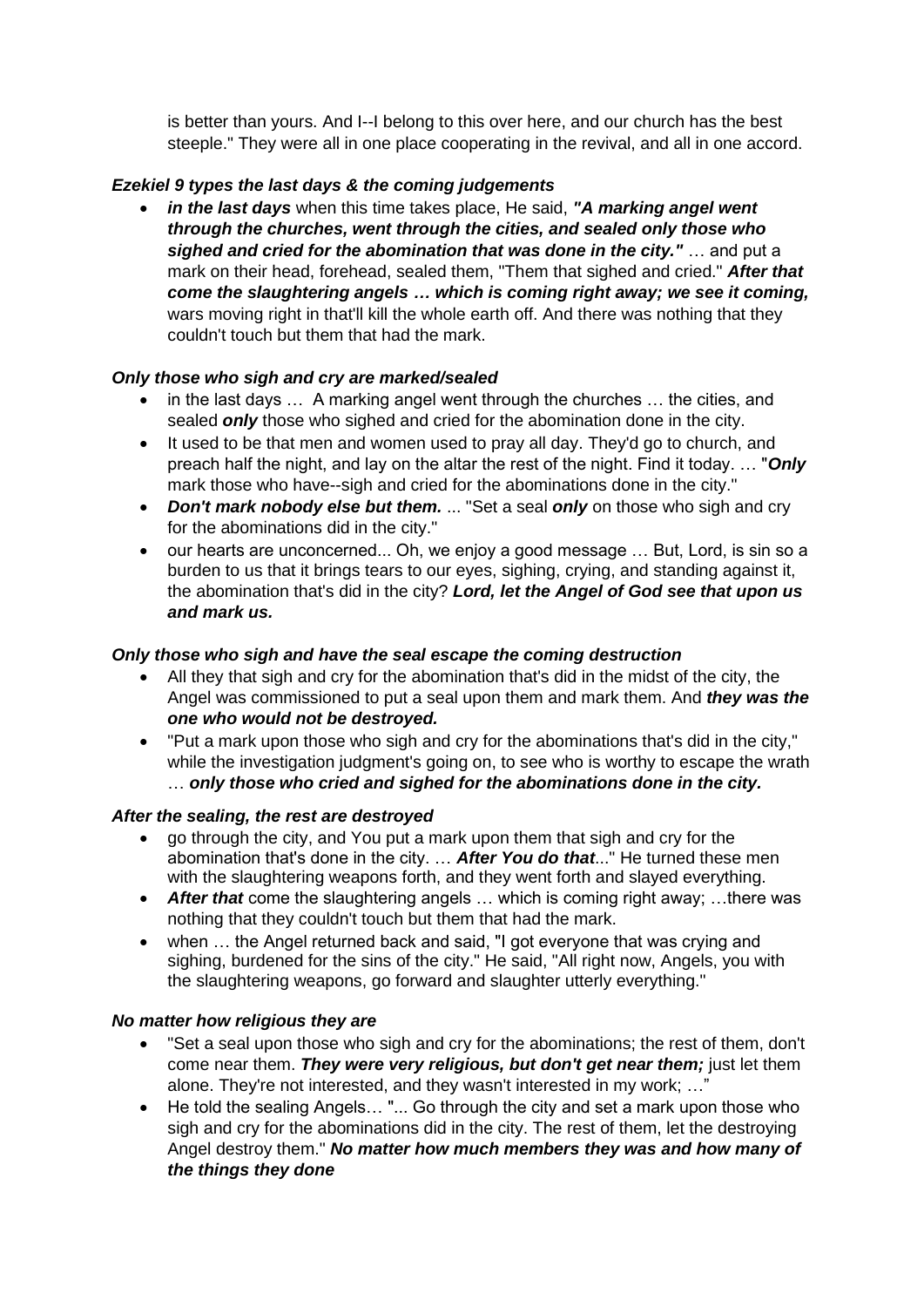### *Destruction by whom?*

• Who was it killed the Jews? … A Roman general. …Go through the midst of the city and set a mark upon the people who sigh and cry, the Holy Spirit. And the rest of them, the slaughtering man come forth … and slaughtered everything that was in there … Exactly, *here it is again repeating itself.* And *here is that ecclesiastical system coming right back,* smothering out, tramping out everything that's called God.

### *How many such would He find today?*

- *What would take place today if the Holy Ghost went through … to seal* those who would be at home, "O God, look at the sins of the city … Oh, won't You please send a revival …" *Where would He seal?*
- If that Angel come to this city tonight and went through the *Pentecostal* churches where would he find men that sighs, and cries, and begs all night long in prayer for the abomination that's done in the city? *Who would he mark?*
- Count on your fingers and hold them up to me, how many people can anyone in this building mark that sighs and cries day and night for the abomination done in this city? *I don't see a finger.*

### *Why so few?*

• And now, and *that's why* there's no more crying; *the doors is just about shut.* The message has went forth; it's about its last time, just a few to pull like that to get into the Kingdom of God. *The doors are closing.*

### *If no sighing, do they have the Holy Ghost?*

- If that Angel come to this city tonight and went through the *Pentecostal* churches … *We're going to find out who's got the Holy Ghost pretty soon.*
- tell me of a Christian that lays on their face, so burdened for the sins … that they cry and sigh before God day and night. *Tell me where that person is; I can show you the mark of the Holy Ghost.* For the Bible said, "*Mark only those who sigh and cry for the abominations did the city."*
- Is your heart so concerned about the sinners, and the way the church and the people are doing, till you can sigh and cry about it day and night? *If not so, I'm wondering.*
- we better check upon our experience… *the Holy Ghost is only going to anoint in the last days those who sigh and cry for the abomination that's did in the city.*

### *Are they even a Christian?*

• You say, "Brother Branham, *how can you tell then when a Christian?"...* let me tell you what the Scripture says. … "Go through the city … and put a mark upon their forehead, of them that sigh and cry for the abominations, correcting those things."

#### *Having the commonly accepted signs of the Spirit is not enough*

- ….. *you claim to have the Holy Spirit?* He said, "Don't seal any of them but them that sigh and cry for the abominations that's done in the city." Now, where's anybody so burdened about the world now and their condition? … Oh, not that constant burden for the lost, that sweetness.
- I can show you people *that jump up-and-down* and cry in a church; … *that shout and run all over the building; … that prophesy, and it comes to pass; … who speak in tongues, and run up and down the buildings*, and say things that actually *interpret and it comes to pass*; but where is that person that sighs and cries for the abominations that's did in the city?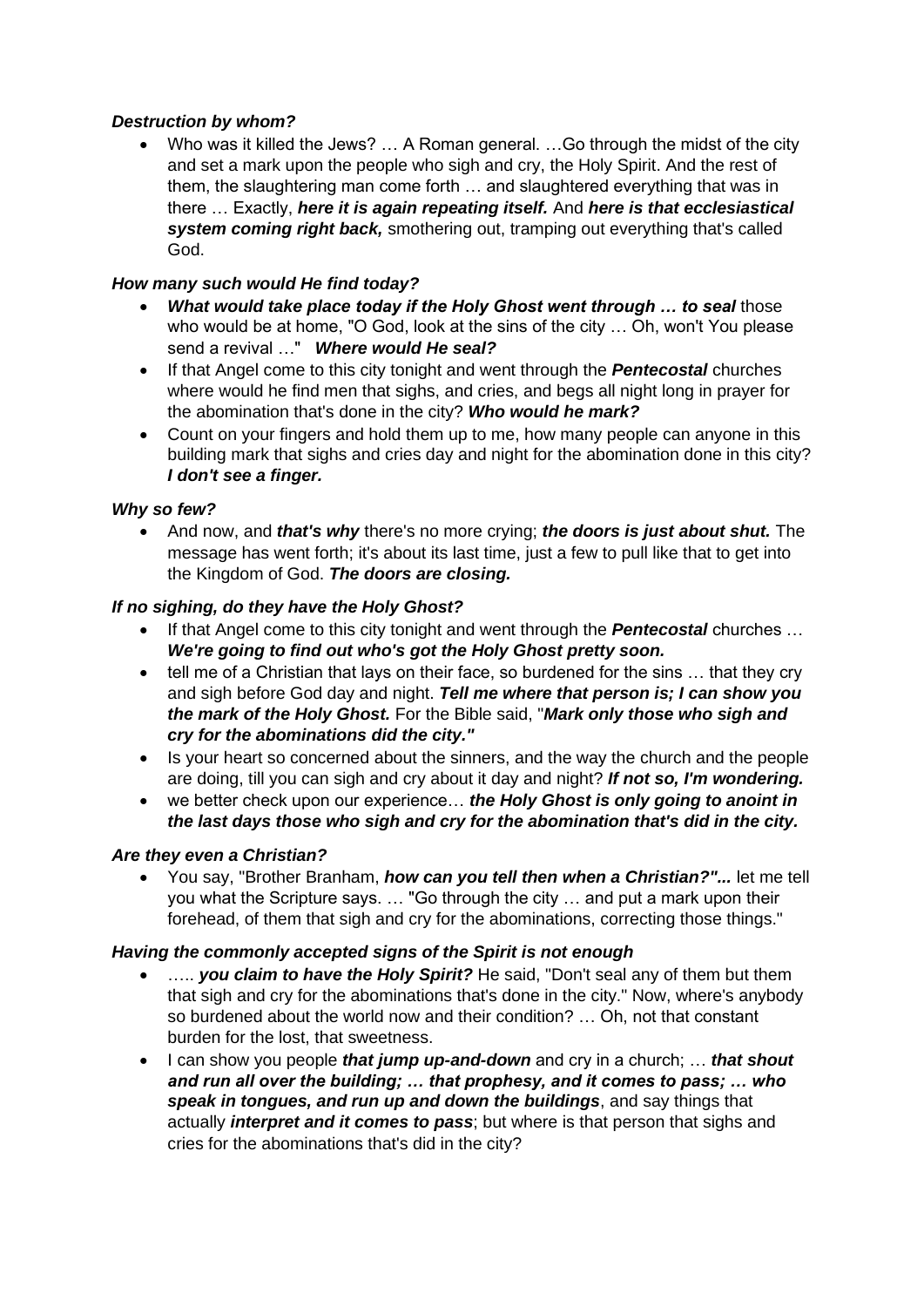- I can show you ten thousand *speaking in tongues* to one that's really burdened for sin... That can't even pray a hour. But did you know the Bible said to mark *only* those who sighed and cried for the abominations in the city?
- Don't you think because you've *spoke with tongues, or you know so much about the Scriptures, or you've read somebody's books,* and know more than the other fellow. He said, "Put a mark on those that sigh and cry for the abominations that's did in the city." Who would He mark… tonight?… it's the depths of the Spirit, not the shallowness. ... What we need tonight is the depth of God's love. … Hear that still small voice, that depths of something that comes into the human heart that takes all foolishness away from you. It takes all the world away from you. It makes you hate the things of the world and love the things of God. That's the depths. ... You say, *"I've shouted… I've danced in the Spirit…* I've all these other things… But where is that something … that squeezes me down and puts a burden on me for lost souls, till I just can't rest …." Now, *that's the only kind that's going in.* That's what the Bible said. "Put a seal only on those that sigh and cry for the abominations that's done in the city."
- They like to come in, *lay their little hands on them by the hundreds, and they carry on and dance, maybe,* or something another like that. That's all right, but that's just the attributes.

### **3. Above all these things put on charity (Perfect Love)**

*Summaries and quotes for this section are in a separate website article, "Above all these things put on charity".*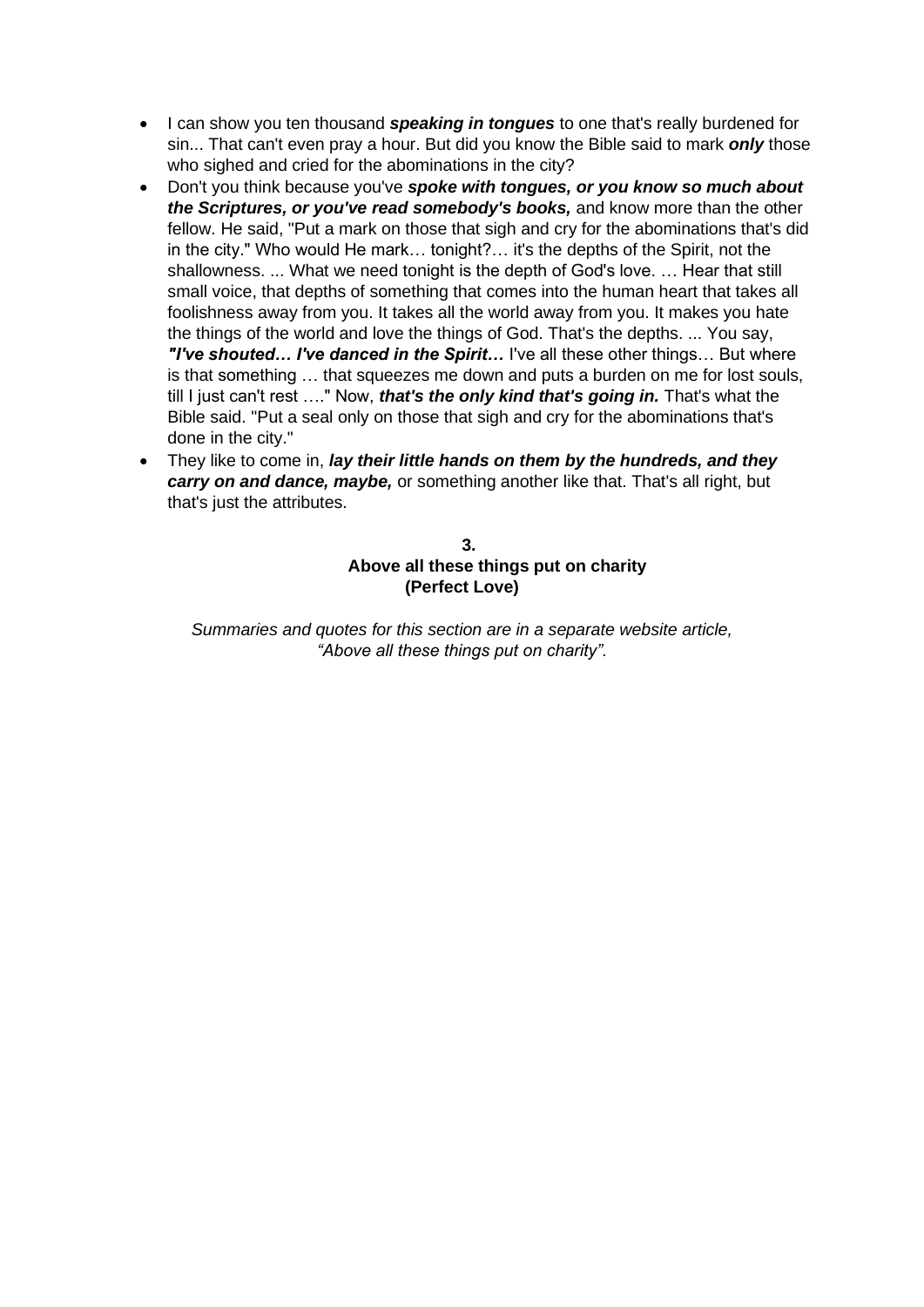#### **4. TO CONCLUDE: A PARABLE OF A BRIDE MAKING READY** *(The Armor Company heir seeks a bride)*

Reminds me of a little story. Once I... You--all of you know, I used to herd a few cattle. And I thought I was a genuine cowboy. And so, I remember at a ranch that we was working on, there was a... The Armour Company owned it, really, and the cattle out there they was branded, and we grazed them. And so they was... The story goes... Was before I come on the place. But they had a bunch of young girls, the rancher did. And they were all these little flippy type girls in them days. I think we called them "flappers."

And now days they're called "chorus girls," or something. But however, they was a... Flapper mothers is what brought forth chorus girls. Now, what's the chorus girl going to bring forth, what I wonder? I'll preach one of these nights on sowing to the wind and weeping- reaping the whirlwind. That's what we've done. Now, notice this. Then before that the... they... The ranch got all fixed up nice and everything, because the Armour's boy was coming out to visit the ranch out in the west. And they were going to have a big time. Of course, all these girls were going to vamp the boss's, the head boss's boy. You know, they'd marry him. Well then, they understood he was looking for a sweetheart. So they were all fixed up that night, and they was going to really give him an old Western reception. And the shooting their guns and having a big time. And they happened to have a--a girl there, which was a cousin. Her mama was dead, and her daddy was dead. And she had nowhere to go, so she came to live with her uncle. And of all that had to do the work, was her.

The other girls just stayed all prettied up all the time, and she had to do all the work. You, many of you maybe have had that expan--experience, an orphan. It reminds me of the Church of the living God (That's right.): laughed at, made fun of all the time. So she had no clothes seemingly to clean up in when the rancher's son come, the owner's son came. So that night, they had a great big blow-out. And--and she had to stay back in back of the--the bunk house. And so, when they all got out of the dining room from eating, why, she went in and got all of the dishes and washed them. So it happened to be the--the owner, Mr. Armour's boy, walked out at the back and was looking. And it was true, he was looking for a sweetheart. He noticed that little girl, standing in there washing the dishes. There was something about her that seemed real to him. After a few days' visit, one night she was pouring out the dish water at the back of the place, after a hard day's work, and she heard somebody say, "Good evening." And she looked, and it was young Mr. Armour just standing there. And she pulled the straw over her feet; she was bare-footed. And she bowed her head; she felt ashamed. He said, "I've been watching you. And I have found, to what I believe, that you are a virtuous young woman." Said, "I'm out here," said, "I'm so sick and tired of that fancy going-on of the city in Chicago and so forth." Said, "I--I come out here to hunt me a wife."

And said, "You just meet that specification." Oh, her heart like to of went... A man of that caliber? ask her, a poor little orphan to marry him? That's about the way I felt one night when I got a invitation to come to the wedding supper. "Want me? a man like me would--would have an invitation to come to the Lord Jesus?" But He asked me. I--I was... I imagine just about as--felt about like she did. "Who am I?" But He told me to come, and I come. Then he said to her; he said, "Now, you make yourself ready. One year from this night, I'll be back to get you." Said, "Will you marry me?" She said, "Well, it... Of course I would. But" she said, "I'm not worthy." Isn't that about the way you felt? "I'm not worthy, Lord." He said, "Don't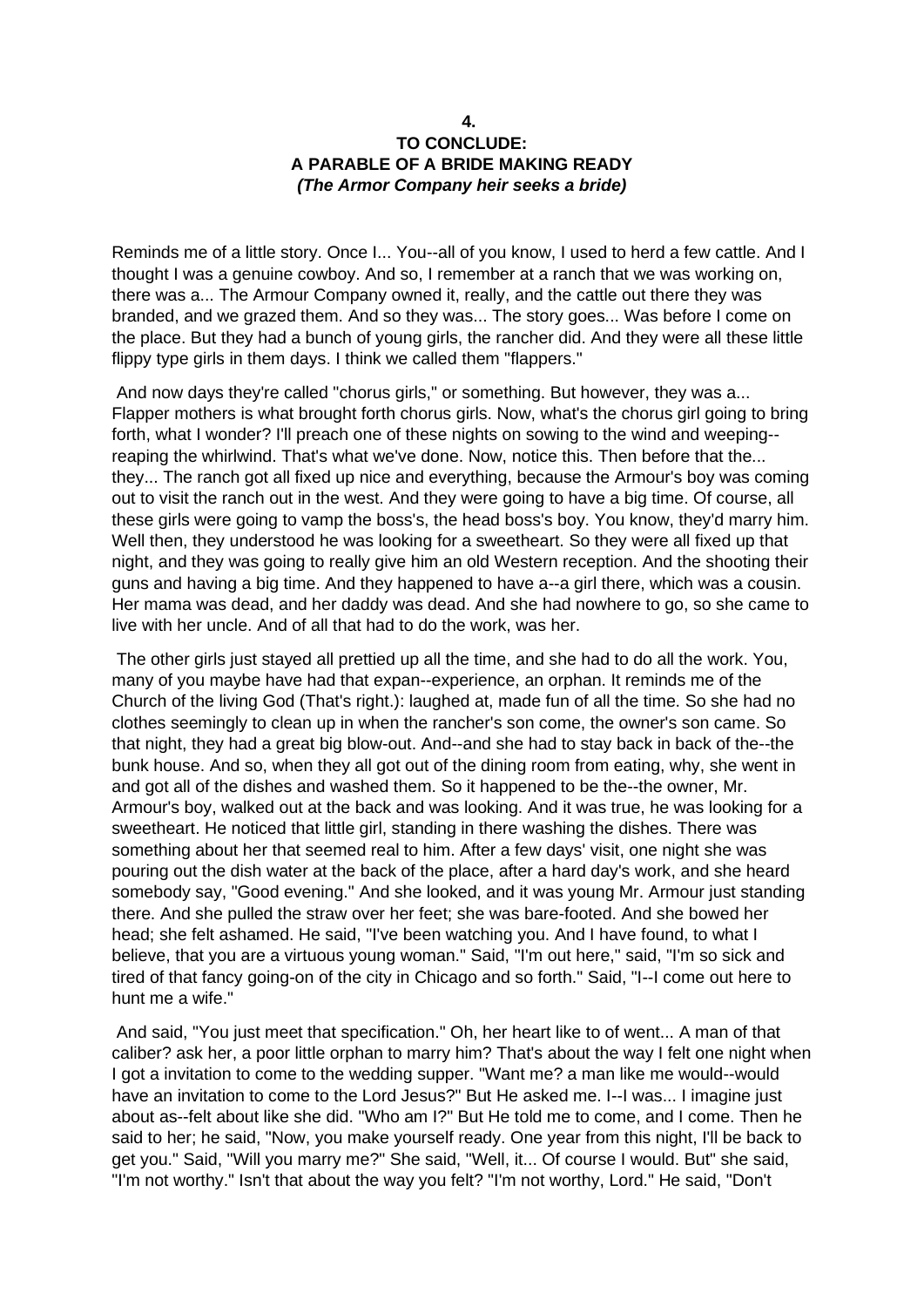think of that. I'm not looking for clothes and things; I'm looking for virtue. And I--I--I want you for my wife. Will you be?" And he kissed her. And you remember when the Lord put that kiss on your heart, how you felt? Oh, my. Oh, kissed away all my sins, and all my sorrows, and... He--He just made something different. He--He--He said I could... I--I... He's going to bring me to the wedding supper one night.

So he said, "Make yourself ready." You remember, the Bible said, "And the Bride has made herself ready," in the robes of the righteousness of the saints. You see? So that little girl only got seventy five cents a week. But, oh, how happy she was that year. Just washing and singing, saving every penny she could. Rest of them went to town and bought new packs of cigarettes, and whatmore, you know, and their whiskey, and carrying on new decks of cards, and had their big time. But she's just labored away. Why? She was getting ready, making herself ready. And then finally, first thing you know, she got to town, and she got the wedding garment, and got the money that he sent her, and got the wedding garment, and come back. And did them little cousins make fun of her. Ummmm. That's just about the way some of these cousin denominational religion, social gospel, said, "You bunch of little holyrollers." I talked to a girl here not long ago in Oregon. She said... She's belonged to another denomination. And she said, "Well, what's 'tending your party? If they ever... If they'd be the ones that would be in heaven, I wouldn't want to be there." I said, "You won't have to worry very much unless you change your attitude." See? I said, "You won't have to worry very much." She said, "All that there screaming and carrying on."

I said, "Now, wait. You worship Mary. And the Virgin Mary, before God would ever put the wedding garment on her, she had to go up the day of Pentecost and get so full of the Spirit, till she staggered like she was drunk. You ain't coming in anything less." Just remember that. Yes, sir. "And that was, as you call, the mother of God." See? I said, "If Virgin Mary had to go to Pentecost and get the Holy Ghost before she could ever go to heaven, you'll never get in; anything less. Just remember that. That was the Virgin Mary." "Oh, that isn't so." I said, "Do you believe the Bible? Here it is. And Mary was right with them in the upper room. And she got so full of the Spirit until she danced under the Spirit, acting like somebody drunk. And you think you'll get to heaven anything less than that? You'll never do it. Yes, sir. Virgin Mary and all the rest of them had to come the way of the Lord's despised few." So... Yes, sir. The people make fun, and they call them a bunch of idiots. Paul said, "In the way that's called heresy..." That's crazy. See, "heresy" is some "heresy, crazy, idiotic." Well, we are called that, because the supernatural is so much different from the carnal things of this world, till it makes people think they're crazy. They said...

Why, Paul said to Agrippa, said, "I'm not mad. It's..." "Mad" means "crazy." "I'm not crazy, you think I am. But in the way that's called heresy, I worship the God of our fathers." That's the way I do too. I like that. "In the way..." I'd like to join hands with Paul. I'd like to be there that day when I see him robed in the righteousness of Christ, when I see him crowned. Hallelujah. I want to have the same kind of robe on he had. That's the same kind my Lord wore. That's the reason I'm not ashamed of the Gospel of Jesus Christ, for it's the power of God unto salvation. And tho--Gospel came not in Word only, but through power and demonstrations of the Holy Ghost. That's the way the Gospel is. It's the Word made manifest in our hearts. Now, this little girl, she got ready. She didn't care what... They laughed. Let them laugh if they want to. But she knowed that that kiss that night meant a seal. And so did I, so do you, and every one that had that kiss of the Lord Jesus, that give you the promise, you know what it means. You don't care what the world says. If your cousins wants to make fun of you and say, "You've lost your mind, and you're old fashioned," just go ahead; that's all right. Make her no different, she just kept getting ready. So then, finally come the hour,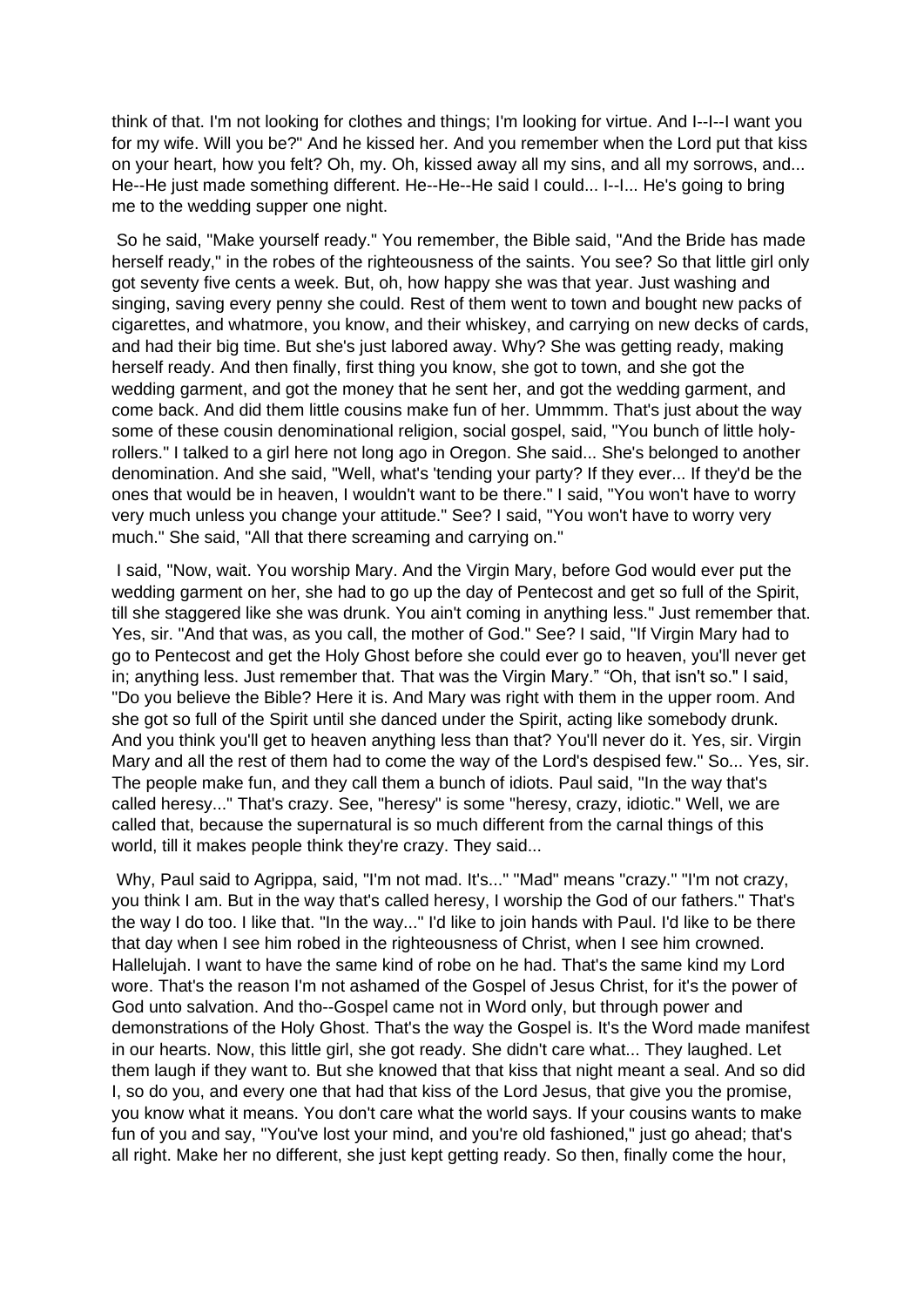the sun was going down. So she robed her little self, you know, and got all prettied up. Oh, my.

That's the hour the Church ought to be in right now: all robed in His righteousness, filled with His Spirit, powered with His Being, walking in the Light, waiting for the coming of the Lord. There she was, got herself all ready, all cleaned and washed, and the wedding garment on. And you know what? As it got closer, the more critical got her little cousins. They said, "You poor little simpleminded thing, do you mean to tell you that if--if the Armour's son would marry somebody, he would marry somebody like us, somebody who would fit in his society, someone who had education, who had some glamour about them." See, that's what the Church thinks today. But how far off they are. That's right. Way off they are. They... And so, then after while, she... they... She thought he'd delayed. It got later, later. And finally, they said, "Oh, where's he at?" That's what they're saying today. "Where is that One. I heard that stuff forty years ago, He was coming. Where's it at?" Didn't the Bible say they'd say, "Where is that coming of the Lord. All things are just like it was from the beginning?" We're living in that day, friends. Let's take courage now while we're together this afternoon. Go out with a new courage. Go out to win souls. Get ready. The coming's at hand.

And the first thing you know, they all got around her, begin to dance, little songs around her, said, "Oh, we'll make fun of her," you know. And made the bride like they was pretending, a bride. That didn't bother her. She watched the little old clock tick around. First thing you know, it was just about one minute. Somebody said, "You... I thought he was going to be here at such-and-such a time." "Don't worry, he will be here," she says. That's all I want to know. He promised He'd be here. That's all I want to know. He's coming; that's all. When, I don't know. But He will be here. Right while they were making the most fun, and saying the- all these different things about her, and--and teasing her, and making fun of her and everything, they heard the wheels a coming, horses hooves a beating, the old grinding of the sand under the buckboard. My, my, she broke through those lines. Out into the yard she went. Who was it? There he was, dressed. The carriage was ready. She run through the little trellis at the end of the yard like that. He jumped out of the carriage and grabbed her into his arms, and he said, "Sweetheart, all year long I've had people watching you." Oh, I'm so glad. The Holy Ghost: The eyes is on the sparrow, and I know He watches me. "All year long, I've been watching you. I seen your virtues. I seen the flirts of other men. I seen all of this, but I seen you were true. Oh, it swelled my heart to know that the woman I was going to marry was true."

God, let that be our testimony, let that be our desire today. Live true to Christ. Be true to the calling. Be true to the Spirit. And he grabbed her in his arms, set her up in the buckboard, and turned the carriage away, and on to Chicago. Said, "You've worked and you've toiled, and your little blistered hands will never be blistered again. The things that you've done without, you'll never have to do without again. For one of the swellest homes that can be bought on--on Lakeside Drive in Chicago is waiting for you. We're going to get married now and go live there in peace for the rest of your days." I'm so glad that we might work and toil, and have the spit of the outside, and the frowns, and the scorns, and everything, but someday He will come. Oh, we'll be taken up with Him to meet Him in the air. And those little old cousins just stood there and looked. Oh, some of these days, we'll be caught away. God will catch away His Bride, them who are wearing the wedding garment. Let us bow our heads.

*Gods Provided Way Los Angeles CA 04-15-59 A*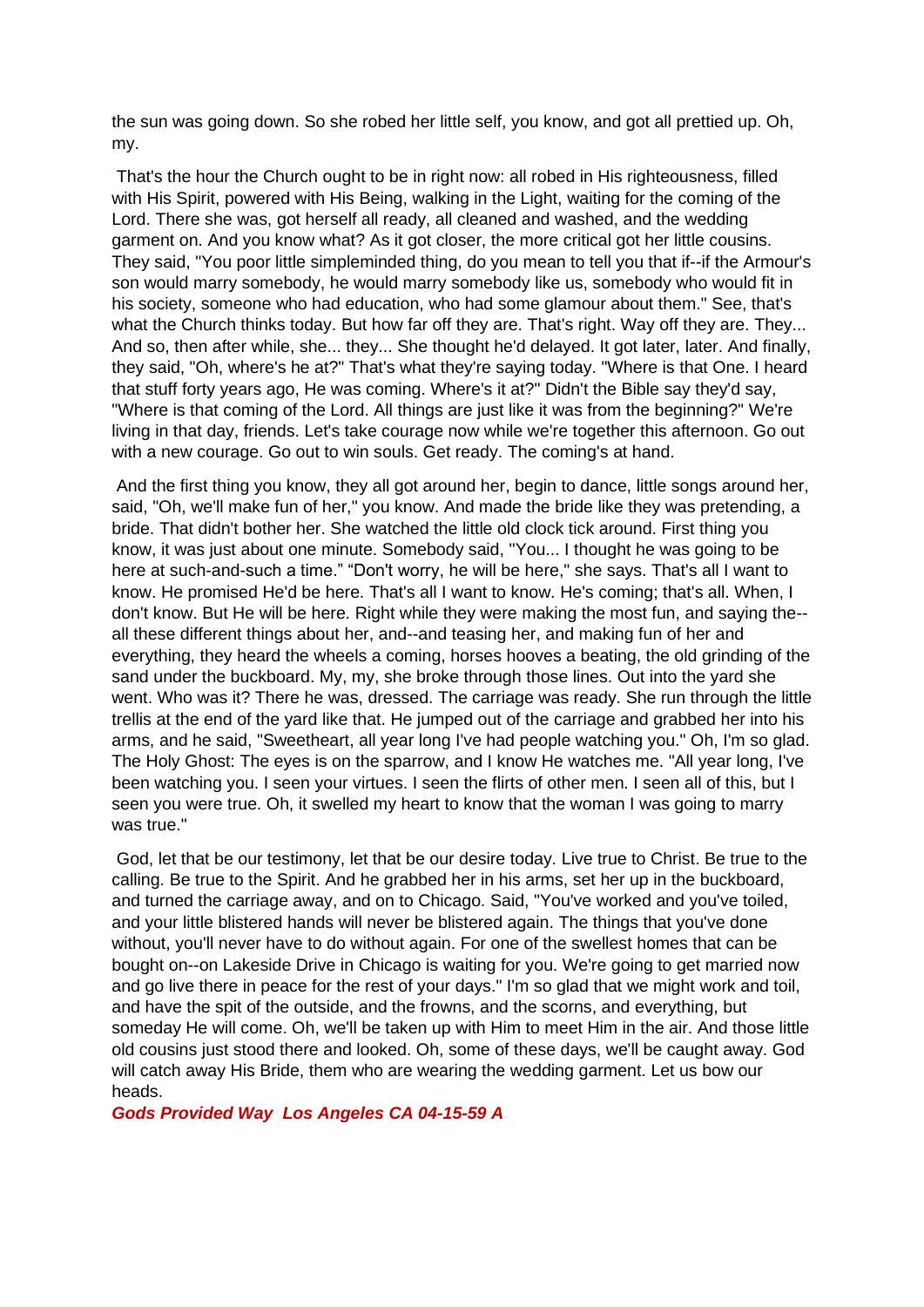### **APPENDIX**

*Detailed quotes of Bro Branham collated by The Storehouse, from which the above summaries are formed, together with details of when preached*

#### **1.**

### **THE IMPORTANCE OF MAKING READY: THE WISE & THE FOOLISH VIRGINS**

#### *QA.ON.GENESIS JEFF.IN 53-0729*

53-260 There's your five wise virgins who had Oil in their lamps, rapturing faith, believing all the signs, wonders, prophecies, and everything. And these five cut out of the remnant was taken away. And the rest of them were still virgins and will not be lost, but will go through the tribulation period. Jesus said "There'll be..." And they said--they said, "Give us some of your Oil; we want the Holy Ghost now."

#### *LAMB'S.BOOK.OF.LIFE JEFF.IN 56-0603*

E-28 Enoch... the... but--a Noah--Noah was a type that was carried over like the sleeping virgin. But Enoch was translated just before the tribulation struck. And Enoch was took up, and was found not, because God took him: the type of the going forth of the going forth of the church. ... The Bible said there was ten virgins went out to meet the bridegroom, and five were wise; five were foolish. And they were all virgins, every one of them. But five was wise. And they had oil in their lamp. And they went out to meet the bridegroom. And the bridegroom came. And the ones that had oil, went in. See, the translation, going with the Bridegroom. But those who were left behind, they come and wanted in too just like those who come and knocked on the door of the ark. "Noah, let us in." But God closed the door. No, friend of mine, one of these days God's going to give you your final call, then the door's going to be closed between mercy, and judgment. Don't be left out. Get in now while you can. Don't pay no attention to what the world says. Get into Christ, for those that are in Christ will God bring with Him. See?

#### *Escape Hither Come Quickly Waterloo IA 02-02-58*

Get out of the world. Come into Christ. When you see the hot breath of judgment hanging on each side, now swinging eighteen hundred miles an hour around, or eighteen thousand miles an hour, around and around the world, and a sinful nation with their hand on a button that could send us all to powder in five minutes... Don't look for something great to come, a great revival; you look for the coming of the Lord. Be ready now. The devil's only blinding your eyes to these things. Christ declared Hisself to every nation, and through every generation. He's doing it today. The church nominal sets asleep. The church spiritual is awake. The sleeping virgin has went off to sleep, that'll take the tribulation period. But the one that had oil in her lamp is ready. Blessed be the Name of the Lord. How I love that parable of the virgin.

#### *HEAR.YE.HIM SOUTH.BEND.IN 58-0209A*

E-51 ……. I can see now what the minister is talking about; it's the genuine. It's what the wise virgin had in her lamp. I've been thinking that I've--that I had that, but my life proves that I haven't. I don't stand as a gallant Christian. I still act like the world. I love the things of the world. I love to enjoy these jokes and things that they crack on these television programs. I enjoy that." If you do, the love of God's not even in you. That's what the Bible said.

*QUESTIONS.AND.ANSWERS JEFF.IN 59-0628E*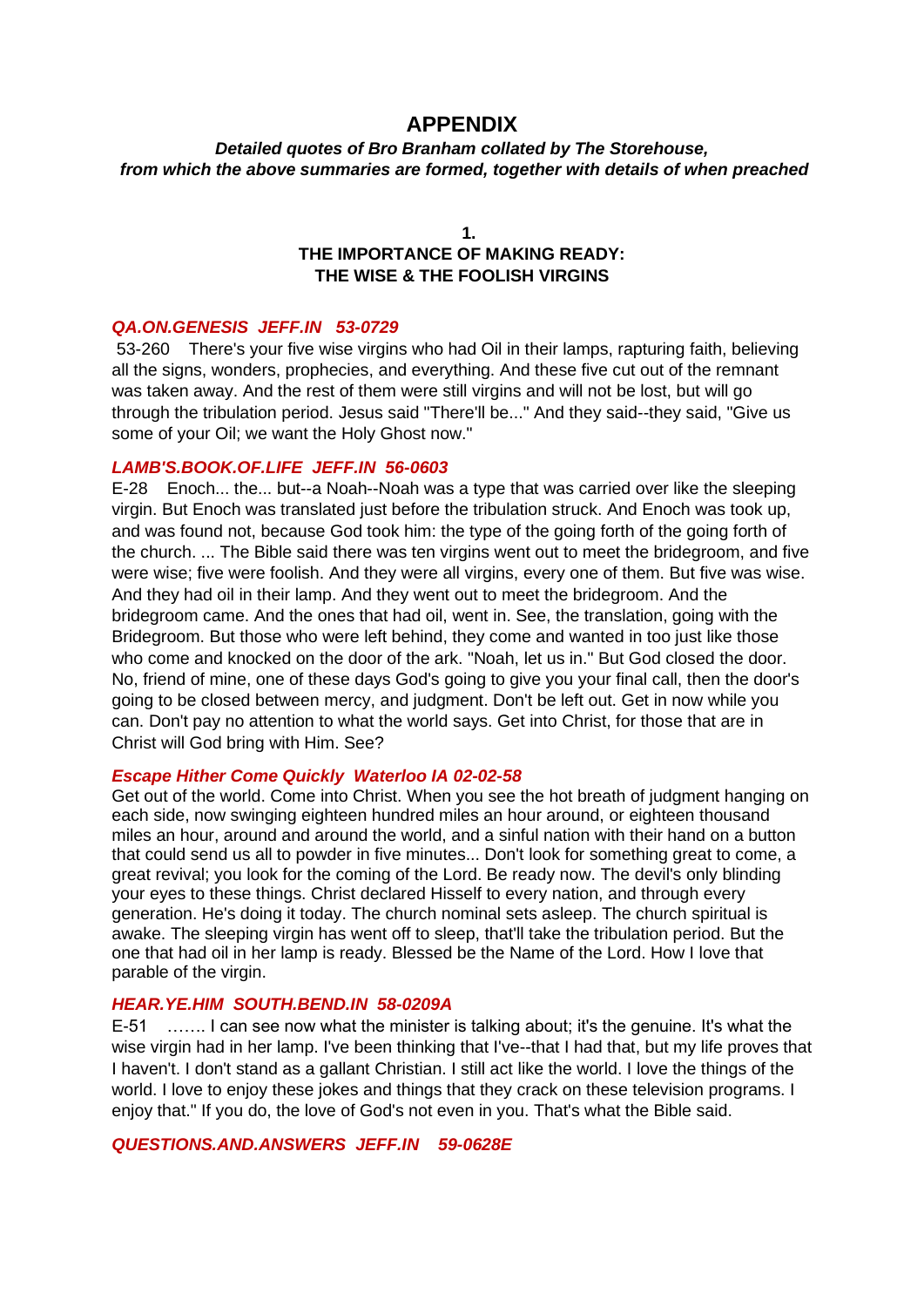383-Q-80 …… The ten virgins is found in Matthew 25:1. Ten virgins went out to meet the bridegroom, and five of them were wise and had oil in their lamps; five were unwise and did not have oil in their lamps. While they slumbered, the cry--cry come, "Go meet the bridegroom." And the ones that had oil in their lamps, trimmed their lamps, the fire was aburning, and they went out to meet the bridegroom. The others come to buy oil, and they told them to go and get from--oil from those who sold it. While they were going, the bride come and the--bri--and the white--the wise virgin went in, and the sleeping virgin was cast out.

 383-105 ... All ten of them that went out were virgins. Now, there were ten virgins went to meet the Lord. Now, the word "virgin" means "sanctified (Does anybody know that?), holy, pure, sanctified." There were ten of them that went out to meet the Lord. Now remember, they had been falling asleep in one watch, two watch, three watch, on till the seventh watch. But these really went to meet the Lord. And remember, as they went, the Lord came. That was the coming of the Lord's time. Not who was in the watch... Jesus spoke where that some fell in the first watch, and some in the second watch, and some in... But at the coming of the Lord they all wakened down. But on this case, it was the last watch, because they went out, ten of them, to meet the Lord. And five smoked out their lamps, and took no oil; five had oil.

 384-108 Now remember, oil in the Bible is a symbol of what? Can anybody say? [Congregation replies, "Holy Ghost"--Ed.] Holy Ghost.

 388-127 ….. Now, that's the Bride, and there goes the sleeping virgin, a left on earth. The wise virgin goes into heaven with oil in her lamp.

#### *REVELATION.CHAPTER.ONE JEFF.IN 60-1204M*

68 …….. Each age bore the true vine of Christ, the wise virgin; and each age bore the grafted vine, the foolish virgins.

#### *TEN.VIRGINS JEFF.IN 60-1211M*

156 Now, watch, they, both of them were virgins. Now, let me get this. Here, let's take these two right here. This is a virgin and this is a virgin. This was a foolish virgin and this was a wise virgin, but both of them are virgins. Now, if you'll take that name "virgin" and run it down, it means--it means "holy, clean, sanctified." The word "sanctify" comes from the word "sainted," which means "clean." Like the Hebrew word... Now, that's a Greek word; "sanctify" means "clean." Now, the Hebrew word is "make holy." See? And ours is "clean." Now, they take the three words, like each word has the same meaning but it's spoke different, like the- the word "clean, holy, sanctified," all three the same word.

 159 Now, you--you remember that they every one was on their road to meet the-the Bridegroom. Now, if God only respects that, then He'd have to take them too. ……..

 163 Now, there was the virgins went out to meet Him. And the foolish virgins, now, did not have Oil in their lamp, but they had everything else: they were clean; they believed in Christ; they preached the Word that they believed, their denomination would let them preach; they preached that, the second coming, the Sacrifice, the Atonement. They believe. You ever tie up with a good Baptist scholar one time (huh.); you better know what you're talking about, sure had.

 164 But, you see, "So close," said Matthew 24, Matthew 24:24, read It right away and you'll see. Jesus said that in this last days the two spirits would be so close together till it would deceive the very elected if it was possible. It'll be so close it'll swing them Pentecostals like nobody's business. Sure. …..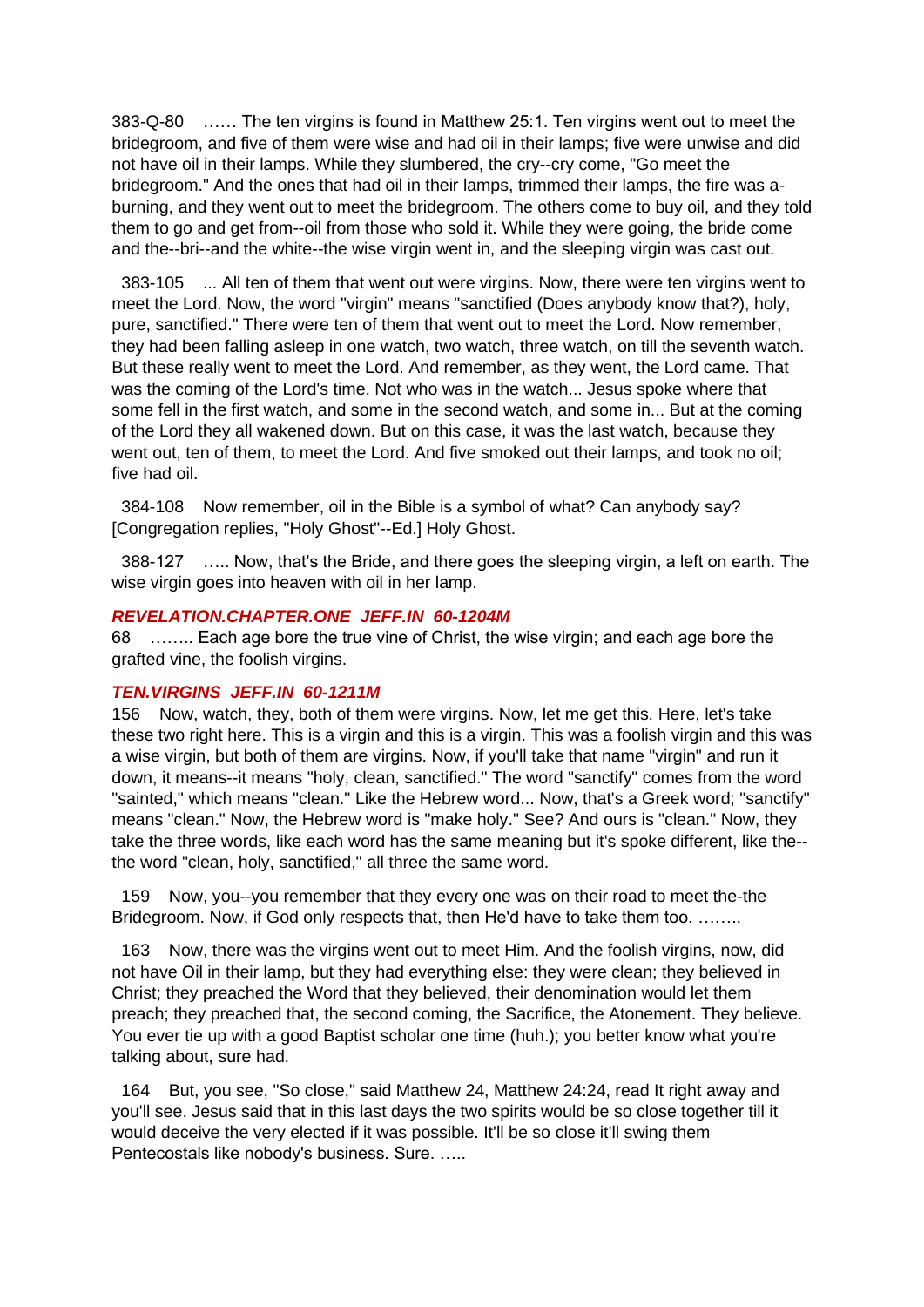171 The same thing with the sleeping virgin and the wise virgin; they were both sanctified people. But this one had Oil. And this one did not have Oil…

 172 Now, a sleeping virgin, and a wise virgin with Oil in their lamp. Now, all of a sudden, there came a sound, "Behold, the Bridegroom cometh; go ye out to meet Him." And they wakened. But when they did, this one could go in, 'cause they had oil in the lamp. That was the difference. This one could not go in, where there was no Oil in the lamp; they went back to pray up to receive the Holy Ghost. But while they were gone, it was all over. ……..

181 The wise virgin with Oil in her lamp, she made ready.

 185 ….. This sleeping virgin now, you want to know what will become of her. Is that it? One thing I want to explain. What will happen to these churches? What will happen to these people who come part of the way with Christ, and didn't come, or did not go all the way with Christ? Now, in Romans, I believe, 2:22, the Bible said; Paul said, "If the Spirit of God is not in you, you are none of God's." You belong to the organization but not to God. See? If the Spirit of God isn't in you, you're not of God. You have to have the Spirit of God to be of God. Certainly.

187 All right, sir, the great tribulation... Now, now, if you... They'll have to go through... Now, you remember, He said... Now, let me get the rest of that, "They were cast into outer darkness, and there'd be weeping, wailing, and gnashing of teeth." All right, that's the great tribulation, isn't it? The great tribulation...

#### *SPOKEN.WORD.ORIGINAL.SEED JEFF.IN 62-0318M*

51-3 When the wise virgin wants oil--or the unwise virgin, rather, wants oil, and while she's buying it, that's the time that the Bridegroom come.

#### *The Spoken Word Is the Original Seed Jeffersonville IN 03-18-62 Evening*

All signs are pointing to the end. I just got through speaking on that. And it's even to the--the unwise virgin has beginning to cry out for oil. Now, remember, she was a virgin, and if she's a virgin, she's a church. See, we'll get to that this afternoon in Revelation 17. If she's a virgin, she's a church; 'cause the church is a virgin. Paul said, "I espouse you to Christ as a chaste virgin."

#### *END.TIME.SIGN.SEED TIFTON.GA 62-0319*

E-71 One more sign: the unwise virgin. Oh... Jesus said, just before the coming of the Bridegroom there would be a wise virgin with oil in her lamp, and one unwise. And the unwise virgin would wake up one day and find out that she didn't have any oil in her lamp, when it become to the place, "Behold the Bridegroom cometh." That's what the shout is now. "Christ is coming." And she woke up and found out she didn't have any oil. Oil means "Spirit." Spirit is what brings the--the Word to life. The Spirit is the water that brings the Word to life.

#### *CONFLICT.BETWEEN.GOD.AND.SATAN CLARKSVILLE.IN 62-0531*

E-70 So we have two classes today that's professing … to be the Bride of Christ. That's right. And the Bible speaks there'll be two classes ... the wise virgin and the foolish one. ...

 E-73 Fire is the confirmation of the Light coming from the Word. They will fill... The smart virgin, the wise virgin, had oil in her lamp, and she trimmed her lamp and lit it. Now, what is it? Now, the--God is the Word; the Oil is the Spirit; and the Fire is the Gospel Light on that Oil. Amen. God said so. See? That's the vessel. All right. The Oil is in the vessel, and the Fire burning it, shows that it's reflecting the Light of what the Word said. See? That's the reflection. Now, that wise virgin could do that; but that other, foolish virgin, was on the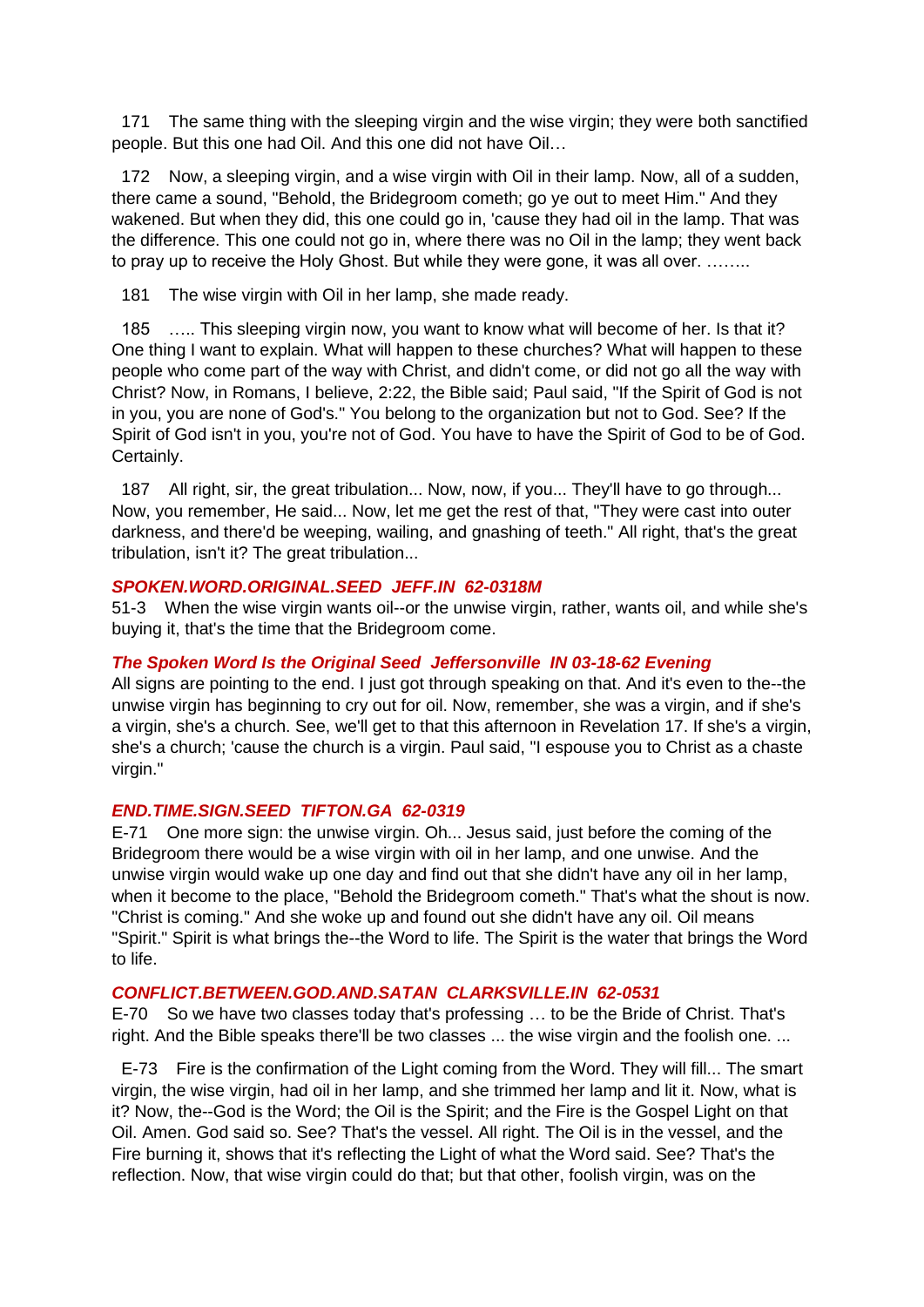outside, had no Oil. And they couldn't reflect nothing but just their church and their denomination. See?

#### *GOD.HIDING.HIMSELF.IN.SIMPLICITY ALBQ.NM 63-0412E*

E-116 Something happened the other day. You read the--or heard the tape, the seven thunders, "What Time Is It, Sir?" See? It happened the other day. You know these things... The time is at hand, church. The time is at hand. Don't--don't--don't wait any longer. See, how do you know the rapture's not going on all the time? First thing you know it'll be past, one disappearing here, and there. It'll be gone the first thing you know, and you'll--judgment will strike the world. You say, "Well, I thought this..." "It's too late now." You remember, they didn't know it until the day they entered into the ark, and then it was too late. *The foolish virgin didn't know until she come back and found the wise virgin gone.* Then she was left for the tribulation period.

#### *SEED.SHALL.NOT.BE.HEIR LA.CA 65-0429B*

46 Now, there, what troubles me at this hour is knowing that we see all these denominations pulling into this what we know to be the--what you call the latter rain, or the pouring out of the Spirit. *Do you realize that Jesus said that when that come to pass, it would be the end?* When the foolish virgin and the wise virgin was not heirs together... For when... The foolish virgin, she was a virgin, just lacking Oil. But when she come to buy Oil, it was at that time that the Bridegroom came. And she was left out, while she was trying to buy Oil. You understand? I want that to soak in real good. Now, surely I won't have to move that subject any further. Now, neither can the spiritual and the natural be heirs together.

 50 …….. For when God separated Adam, he was both... We find out, Adam was spirit to begin with. "He made man in His own image, created He male and female." And then, Genesis 2 and on, He created man in His--out of the dust of the earth. Man was created in God's image (God is a Spirit.), so he's a spirit man. Then when he become flesh man, animal flesh on the earth, He's--He's showing, portraying here the Bride. He never taken and made another being, but he took part of Adam, the original creation, took from him, a rib from his side; and took the feminish spirit out of Adam, left the masculine spirit in there, and placed it in the feminish part. Therefore, part of his spirit, part of his body: flesh of his flesh, bone of his bone, Word of His Word, Life of His Life, and that's the way the Bride is to Christ. **That's why the rapture of the royal Seed has to come first.** And the rest of the dead live not for a thousand years, then they were brought up at the white throne judgment. See, there is no judgment to the royal Seed, or the predestinated Seed of Abraham.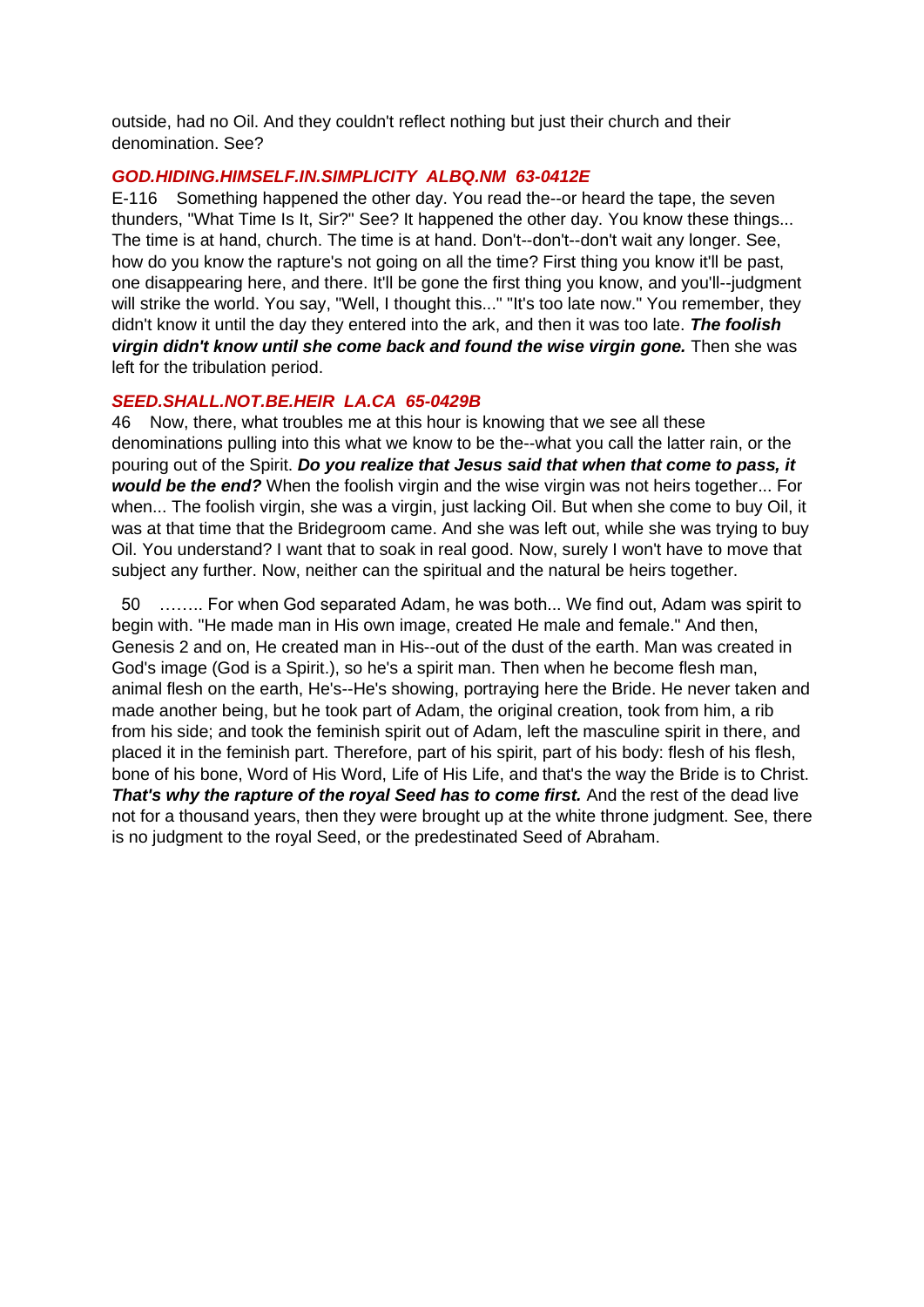#### **2. ADORNED AS A BRIDE FOR HER HUSBAND**

#### *SEVEN.CHURCH.AGES JEFF.IN 54-0512*

210 ….. Christ dying in our stead, the Just One paying our judgment up there, at-before God, and died there as a sinner on the cross, and His soul descended into hell. And God, not suffering His holy One to see corruption, raised Him up on the third day for our justification; Who sets at His right hand now, a High Priest can be touched with the feeling of our infirmities; which shall return in like manner as He went into heaven, *to receive a glorious Church that's made Herself ready,* Blood-washed and second-born. ….

#### *GOD'S.PROVIDED.WAY.OF.HEALING CHICAGO.IL 54-0719A*

E-44 But look, friend, the time is coming, that when there is rising up a church. If we can't have faith for Divine healing, how are we going to have for the rapture? We've got to move out, friend. We've got to get out of this old, slow, church condition that we're in. *Step out.*  Launch out. Cut the shorelines, and get out into somewhere, where you lose all *senses of fear and doubt, out there where all things are possible, brother, just as free*  as it can be. You've got your sail set towards heaven, and nothing can stir you no way. You're gone that way; that's all. Nothing can harm you.

Now, *that's the kind of a church it's going to be, one of these days, according to the*  **Bible.** Where the Angel poured our His wrath and diseases broke out, and men even rotted in their flesh where they were standing. And the fowl of the air come down and eat off of the shoulders, and eat the flesh of chief-captains, and great mans, and presidents, and warriors, and diplomats, and potentates, and everything. Eat... But the Angel was given charge, "Don't you come near anyone that's got the seal of God in their forehead." It's going to be a... *One of these days Divine healing's going to be a great thing among the people. So let's get in condition.* God wants us...

You say, "Well, Brother Branham, you say, 'Let us.'" *That's what God's a waiting on.* God... *We're waiting on Jesus to return, and Jesus is waiting on us.* You say, "Well, how--what can we do about it." The Bible said the hour has come, and His Bride has made Herself ready (Hallelujah.), made Herself ready.

#### *GOD.KEEPS.HIS.WORD JEFF.IN 57-0407M*

E-26 Now, if you'll notice, He said as it was in the days of Noah, in the days of Noah before the flood, how it would be. And God was not willing that any should perish, but that all might come to repentance. Then He suffered long. The flood stage was way past due. Down in Egypt, it was way past due. Do you get it? In the antediluvian destruction now, way past due, the destruction and judgment, and coming out of Egypt, way past due, forty years overtime. But God was determined; God was determined that His Word would not return to Him. He was going to keep His Word. He has to keep His Word. He must do it in order to be God. If He has to make a--a change of everything, and by grace He will do it. That's the reason I say, if the church does not get herself ready, *that's your duty to get ready, "The Bride has made Herself ready." The garments is paid for. They are ready, but you must be ready to wear those garments.* The Church has made Herself ready.

E-27 ………. It means more than to be called by His Name. It means to live for Him, Who died for you. It's a life, a consecrated life to God. Oh, how we need back to the Bible.

*SUDDEN.SECRET.GOING.AWAY.OF.CHURCH JEFF.IN 58-1012*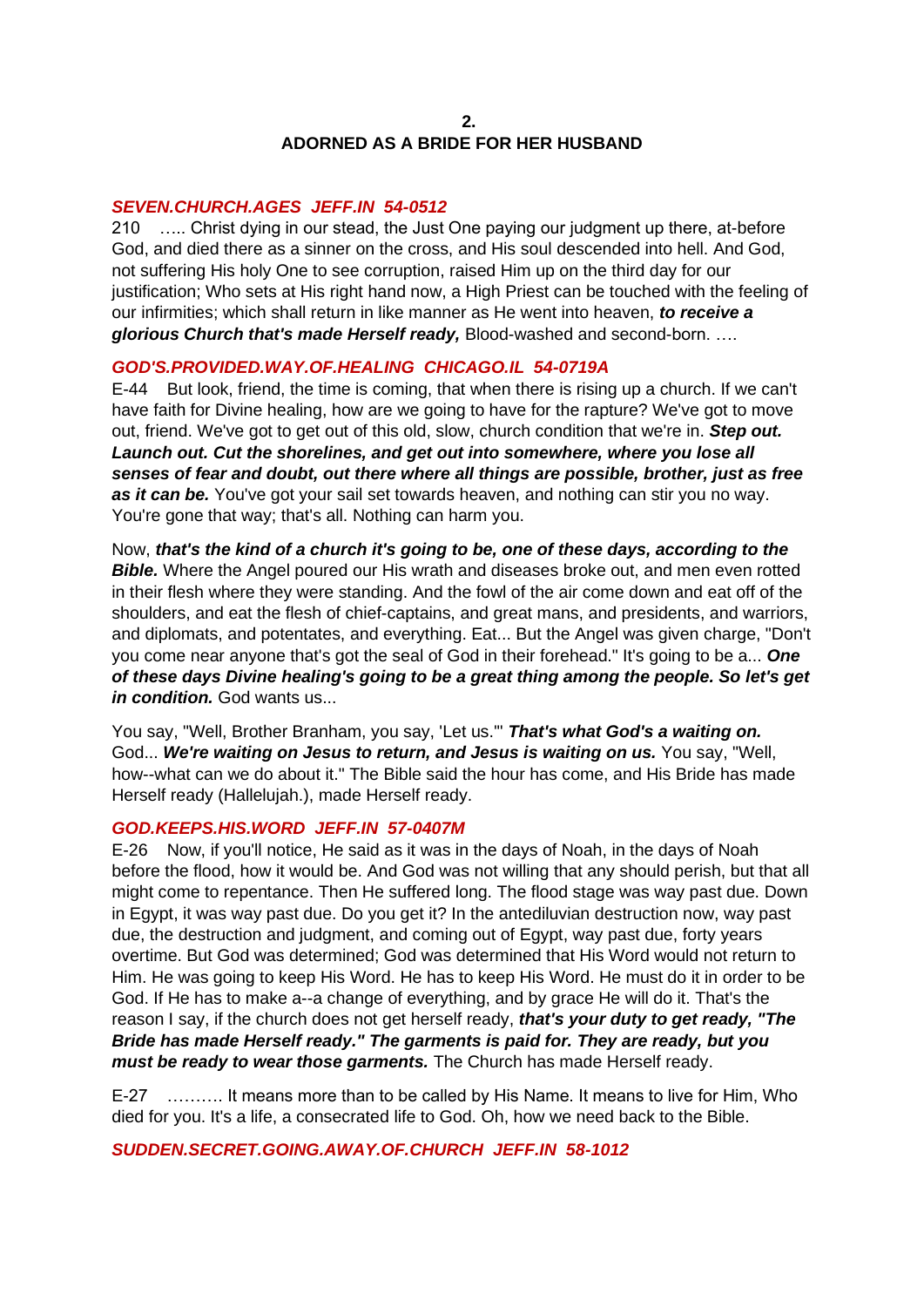E-28 …. But it takes more than a good message from the pulpit. *It takes your life. It takes you to get ready***.** In Revelations the 19th chapter and the 7th verse the Bible said that, speaking of the bride of Christ, "She has made Herself ready." She made Herself ready. And you, as a member of this bride, *you've got to make yourself ready.*

You can't expect your pastor to do it all. … You've got to make yourself ready. It's an individual affair. And remember, His coming is so sudden that the Church will go in a twinkling of an eye. And if we see sin on every hand and judgment pending in the battleships of God's wrath coming, how we escape this?

 E-30 ………. But what about you as an individual? How do you fail in *your daily living?* How do you tally up with God--what God says for you to be a shining light that sets on a hill? No one can pass that way, when around your way without knowing about Jesus. What type of life do you live? One of those types that's mean, and insulting, and aggravating, indifferent? Or can you speak of the peace and the love that you have found in Christ? She has made Herself ready.

 E-32 Signs are appearing. Jesus is coming. And great wonders are being done. Every milepost is pointing towards His soon appearing. And it'll happen in a moment. How are we standing this morning as we take inventory? If we should be spoke to this morning, and the Lord Jesus should descend from the heavens this morning with a shout and the trump of God, would we be found ready as a church body? Would we be found ready as an individual to join with those who are raised from the dead, who have proven themselves ready? No matter whether we are ready or not, the Lord Jesus will come just the same at the appointed time. We must be ready. And we must do it now. It is no time to wait. *We must redeem the time* and be ready.

E-36 I want to tell you a little story that I heard some years ago, in the close. The sudden, quick, rapture of the Church... Now, you say, "Certain things will take place, then I'll make ready." Make ready now. I've just related to you of Pearl Harbor and of many places where they refused to hear the warning. They refused to listen to it. Nothing was left but divine judgment upon the people.

Now, *all that will not go in Christ* will be under God's wrath and divine judgment. Please don't let that happen to you. No matter what the Branham Tabernacle ever turns out to be, don't you let it be you. You be a servant of Christ. No matter what the church world does, you be a servant of Christ. It's not up to the Branham Tabernacle, neither is it up to any other churches; it's up to you as an individual to be ready at the coming of the Lord. You must be ready. I must be ready. I sweep my own steps; it's up to you to sweep your steps. Leave mine alone, me leave yours alone. You've got to *make your garment ready*. …..

 E-50 Why? She was ready. She lived and been the kind of a woman that he wanted. It happened just in the spare of a moment. And that sudden secret coming of the Lord; the world don't know it's going to happen, but we do. It's at hand. Don't be like the young lady they stripped the clothes from in Pearl Harbor; you'll go down in disgrace. Be like the one who made Herself ready, and kept her virtues, and was waiting for the coming of the Lord, 'cause it'll be secret and sudden. …

#### *Who Is This - Clarksville IN 10-04-59 Morning*

… It must've been about, say, about ten o'clock on Friday morning. And the people had been up since daylight moving around in the city. It was so filled at the time to the... they were sleeping outside the city walls, on the ground, in their tents; anywhere they could find a place to lay down, because this special occasion had drawed people from all over the known world. It was called the feast of the Passover, which had been ordained of God to the Jews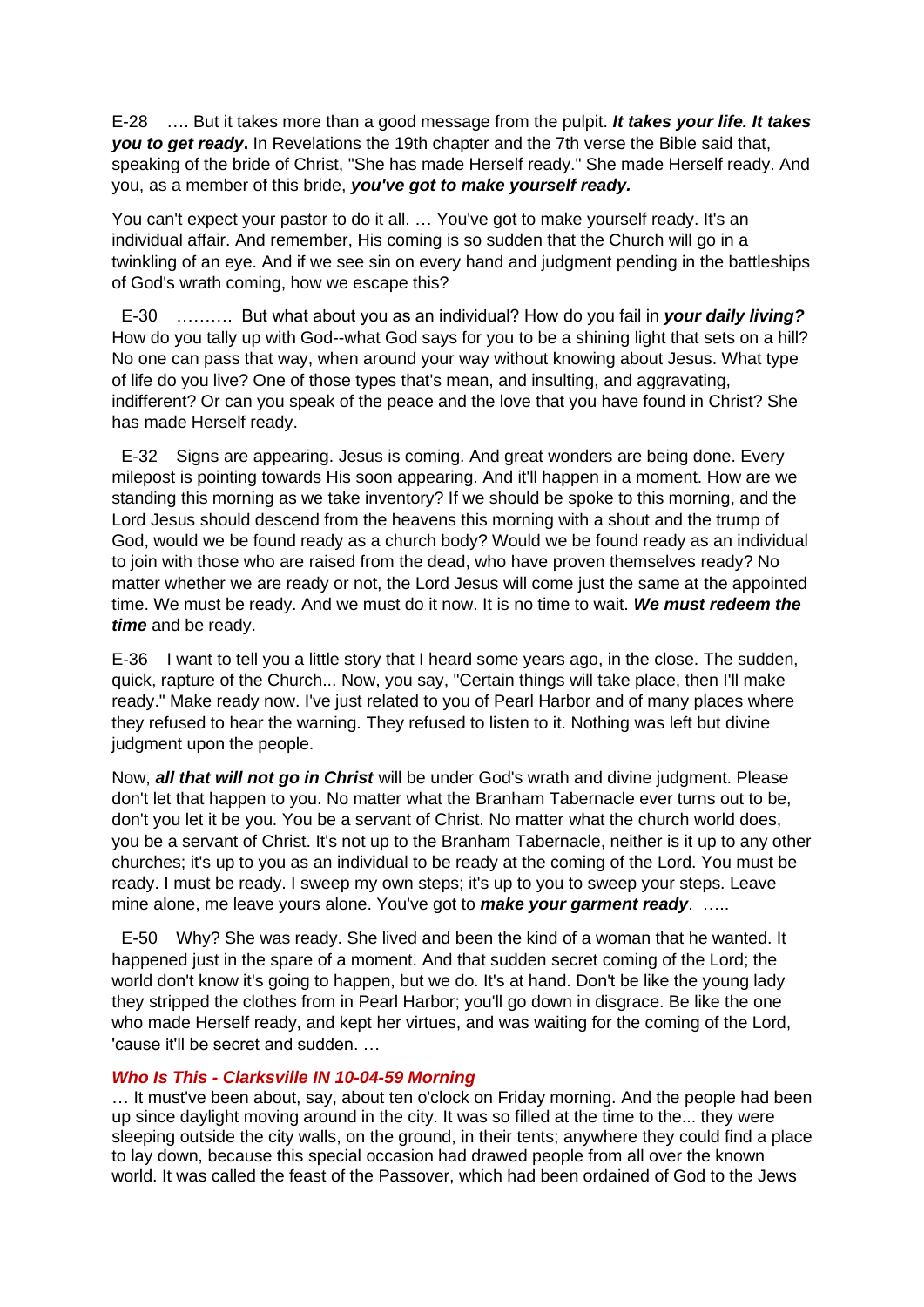way in the early ages of their history. It was where the sacrificial lamb was to be killed, and the atonement made for the sins of the people. And this being annually, every year it taken place. But this time was a special occasion. There was something a little different going to be about this one. You know, and usually where we have services, we have our regular service and our--do our worship, and pay our tithings, and gather in our churches, and fellowship with our people. But you know, when Jesus comes, it's always something special. There's just something we can tell. There was great expectations. The air seemed to be charged with something. And that would almost parallel the time now. The air is charged today with the expectations of His second coming.

Something was going to take place, for Jesus cannot come at any time unless something special does take place. There's always something new when He appears. And they were charged with expectations, but the bad thing about all this, there was many who didn't see Him, never did get to see Him when He come. And that's one of the sad things about today. There'll be many who won't see Him when He comes. But there'll be a remnant. There'll be those who know God, and who are waiting, and who are charged; they'll see Him. For He will come as a thief in the night. We'll be caught up to meet the Lord in the air, a secret going away of the Church.

Oh, I tell you, knowing all this before hands by the Word of the Lord, *we should pray and study every hour of our life, making ready for that great event.* Now, while the air is charged with His Presence, and while we are believing, and the anointed ministers of the Gospel are sending out the thunderbolts of warning, *we should be prepared, for any minute* for that blessed event, when we shall see all that has died in Christ through the ages, when we will see Jesus coming to get His Church; then we'll be caught up to meet Him in the air.

#### *GOD'S.PROVIDED.WAY LA.CA 59-0415A*

E-49 Reminds me of a little story... You--all of you know, I used to herd a few cattle. And I thought I was a genuine cowboy. And so, I remember at a ranch that we was working on ... The Armour Company owned it, really, and the cattle out there they was branded, and we grazed them. And so they was... The story goes... Was before I come on the place. But they had a bunch of young girls, the rancher did. And they were all these little flippy type girls in them days. I think we called them "flappers." And now days they're called "chorus girls," or something. But however, they was a... Flapper mothers is what brought forth chorus girls. Now, what's the chorus girl going to bring forth, what I wonder? I'll preach one of these nights on sowing to the wind and weeping--reaping the whirlwind. That's what we've done.

 E-50 … Then before that the... The ranch got all fixed up nice and everything, because the Armour's boy was coming out to visit the ranch out in the west. And they were going to have a big time. Of course, all these girls were going to vamp the boss's, the head boss's boy. You know, they'd marry him. Well then, they understood he was looking for a sweetheart. So they were all fixed up that night, and they was going to really give him an old Western reception. And the shooting their guns and having a big time. And they happened to have a girl there, which was a cousin. Her mama was dead, and her daddy was dead. And she had nowhere to go, so she came to live with her uncle. And of all that had to do the work, was her. The other girls just stayed all prettied up all the time, and she had to do all the work.

 E-51 You, many of you maybe have had that expan--experience, an orphan. It reminds me of the Church of the living God (That's right.): laughed at, made fun of all the time. So she had no clothes seemingly to clean up in when the rancher's son come, the owner's son came. So that night, they had a great big blow-out. And--and she had to stay back in back of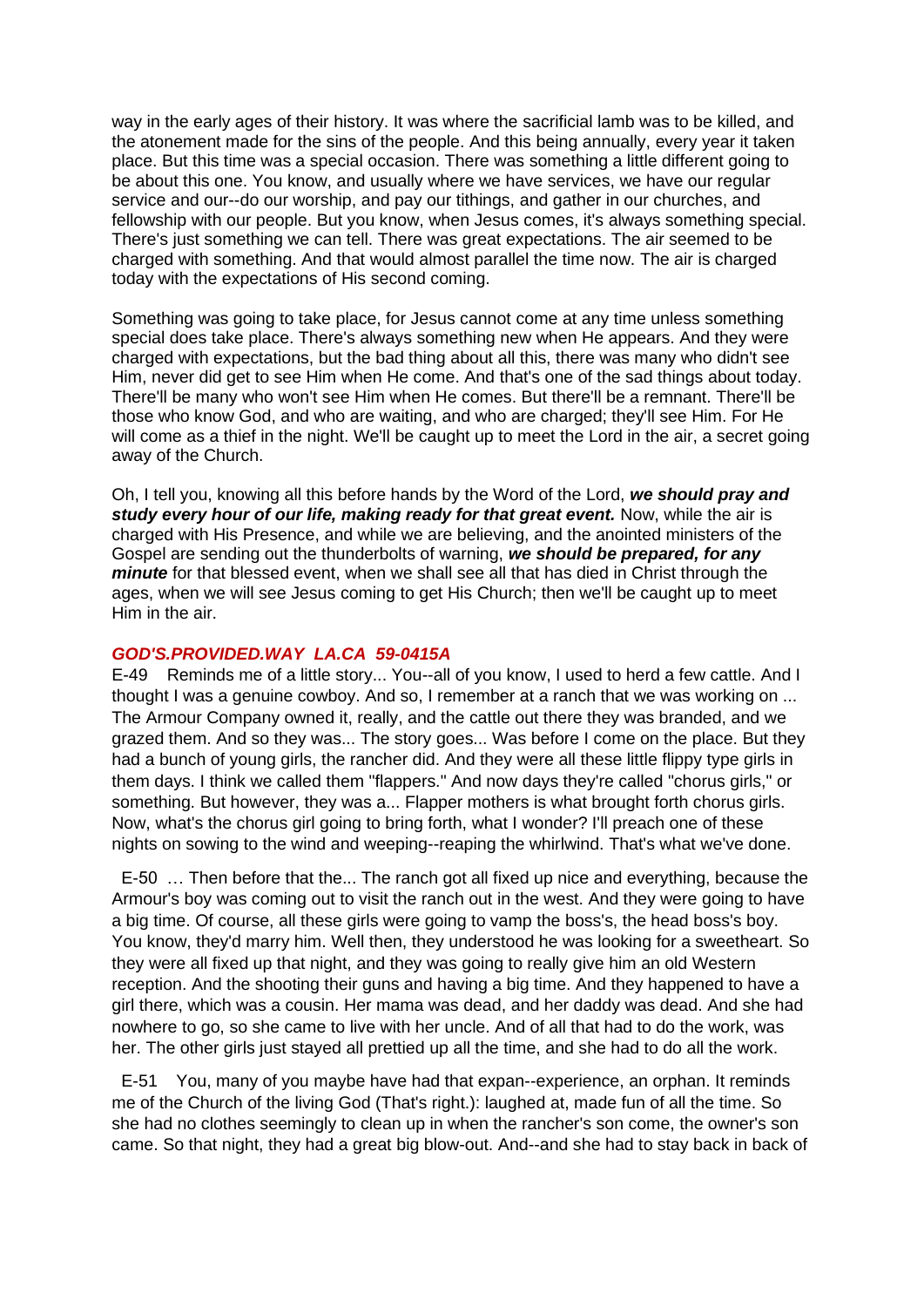the--the bunk house. And so, when they all got out of the dining room from eating, why, she went in and got all of the dishes and washed them.

So it happened to be the--the owner, Mr. Armour's boy, walked out at the back and was looking. And it was true, he was looking for a sweetheart. He noticed that little girl, standing in there washing the dishes. *There was something about her that seemed real to him.* 

 E-52 After a few days' visit, one night she was pouring out the dish water at the back of the place, after a hard day's work, and she heard somebody say, "Good evening." And she looked, and it was young Mr. Armour just standing there. And she pulled the straw over her feet; she was bare-footed. And she bowed her head; she felt ashamed. He said, "I've been watching you. And I have found, to what I believe, that you are a virtuous young woman." Said, "I'm out here," said, "I'm so sick and tired of that fancy going-on of the city in Chicago and so forth." Said, "I--I come out here to hunt me a wife." And said, "You just meet that specification." Oh, her heart like to of went... A man of that caliber? ask her, a poor little orphan to marry him? That's about the way I felt one night when I got a invitation to come to the wedding supper. "Want me? a man like me would--would have an invitation to come to the Lord Jesus?" But He asked me. I--I was... I imagine just about as--felt about like she did. "Who am I?" But He told me to come, and I come.

 E-53 Then he said to her; he said, "Now, *you make yourself ready.* One year from this night, *I'll be back to get you*." Said, "Will you marry me?" She said, "Well, it... Of course I would. But" she said, "I'm not worthy." Isn't that about the way you felt? "I'm not worthy, Lord." He said, "Don't think of that. I'm not looking for clothes and things; I'm looking for virtue. And I--I--I want you for my wife. Will you be?" And he kissed her. And you remember when the Lord put that kiss on your heart, how you felt? Oh, my. Oh, kissed away all my sins, and all my sorrows, and... He--He just made something different. He--He--He said I could... I--I... He's going to bring me to the wedding supper one night.

 E-54 So he said, *"Make yourself ready."* You remember, the Bible said, "And the Bride has made Herself ready," *in the robes of the righteousness of the saints.* You see? So that little girl only got seventy five cents a week. But, oh, how happy she was that year. Just washing and singing, saving every penny she could. Rest of them went to town and bought new packs of cigarettes, and whatmore, you know, and their whiskey, and carrying on new decks of cards, and had their big time. But she's just labored away. Why? She was getting ready, making herself ready. And *then finally, first thing you know, she got to town, and she got the wedding garment, and got the money that he sent her, and got the wedding garment,* and come back. And did them little cousins make fun of her. Ummmm. That's just about the way some of these cousin denominational religion, social gospel, said, "You bunch of little holy-rollers."

#### *REVELATION.CHAP.FOUR.PT.1 JEFF.IN 60-1231*

63 … When Elisha throwed that garment upon Elijah... Or Elijah put it upon Elisha; he reached back and took it off again, put it on himself and walked with it on him till he crossed Jordan, and went on the mountain, and got up in the chariot, dropped it back. *When a Christian's first saved, his face is turned towards Christ, then He's got something to do himself. He has to, next thing, sanctify himself from all unclean habits, laying aside every weight, making herself ready. The Bride has made Herself ready.* 

 90 Listen how this Scripture reads here: Let us be glad and rejoice, and give honor to him: for the marriage of the Lamb is come, and his wife has made Herself ready. (Get it?) And to her was granted that she should be arrayed in fine linen, clean and white: for the fine linen is the righteousness of saints. (Praise be to God.) And he said unto me, Write, Blessed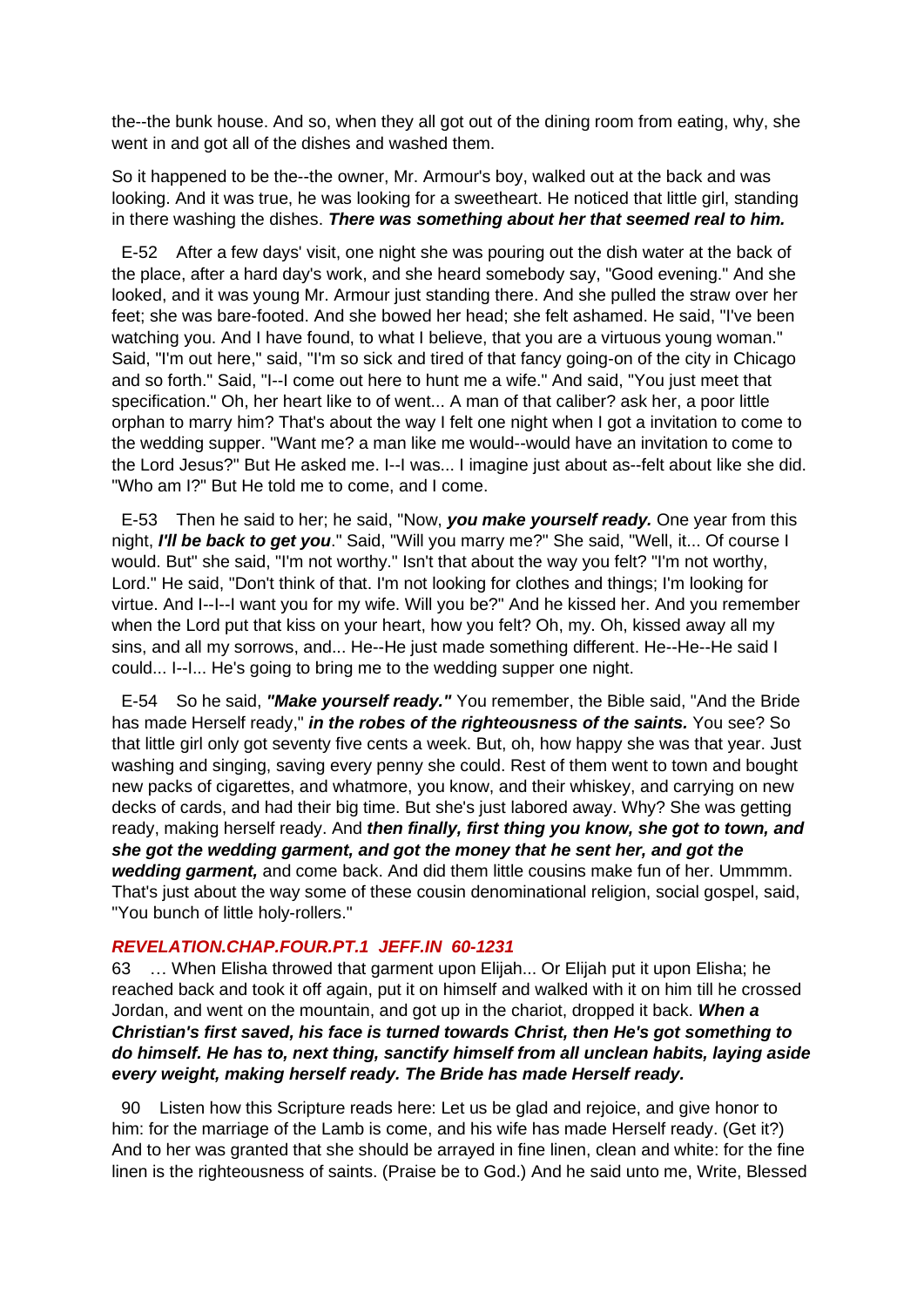are they which are called to the marriage supper of the Lamb. And he said unto me. These are the true sayings of God. So there's going to be a meeting in the air one of these days, in that sweet, sweet by and by. *Just stay ready. Keep yourself ready. Purge your heart from all evil thinking. Have faith in God,* no matter how dark it looks and how many laughs and makes fun and says you've made a mistake. *Keep right on living holy and living for God.* Just keep moving on; the hour will arrive.

E-28 If you notice, it said, "She has made Herself ready." So many says, "If the Lord will take this evil spirit from me, from drinking, or from gambling, or from lying, or stealing, I'll serve Him." But that's up to you. *You got to do something too. "They that overcome shall inherit all things," they that overcome. You have power to do it, but you must be willing to lay it down. See? She has made Herself ready.* I like that Word.

You see, God could not push us through a little pipe, pull us out on the other end, and then say, "Blessed is he that overcometh." You had nothing to overcome; He just pushed you through. But *you've got to make decisions for yourself.* I have to make decisions for myself. In doing that, we show our faith and respects to God.

### *MARRIAGE.OF.THE.LAMB PHOENIX.AZ 62-0121E*

E-29 Abraham was promised a child, *but he must maintain this promise* for twenty-five years, the ups-and-downs that he had and temptations in those twenty-five years; but he held to the word of the promise. And *Israel was promised a promised land, but they had to fight for every inch of it.* "Wherever the soles of your foot treads upon, that have I given you," God said to Joshua. It was all there. The land was there, and God gave it to them; *but they must fight for it.* 

 E-91 So I think that's the way with preaching the Gospel. If it don't stir you up a little bit, get your--feel your spiritual gastronomics started right, make you a little sick to *examine yourself with the Bible; see if that old temper, and selfishness, ungodliness, love of the world, television,* and things at night. And leaving the church set empty, and the pews set empty, when you ought to be out there like Jesus (you got His Spirit in you), trying to get everybody in the country to come to your church to receive Christ. And we call ourselves then the bride of Christ. Oh, what a pity, friends.

The hour has come. His bride has made Herself ready, oh, made Herself ready. *She laid aside all of these things.* 

Remember, Esther was chosen and the others was rejected. And only those that's borned again, that's got the Spirit of God, will be the chosen that day that the crown of glory will be set upon her head. And the others will be rejected.

E-97 Oh, how that would do for a real Christian to *get away from the things of the world.* And someday you talk about coming into the port on the wings of a dove; *He's coming for a bride, one that don't fool with the world or the things of the world.* She's washed in the Blood of the Lamb. *She's pledged her--her love to Him only. The love of the world is gone and dead to her.* The marriage of the Lamb has come, and His bride has made Herself ready. …

 E-106 I pray that You'll grant tonight, these people in raising their hands with--with even enough respects to--to recognize before God that they're wrong, and they want to be right... "Seek, and ye shall find; knock, and it'll be opened." But if you never knock, how is it going to open? If you never seek, how you going to find? Let the Holy Spirit, Lord, bring these people to a full surrender to God tonight. And may the great Father of our Lord Jesus Christ sanctify them, soul, body, and spirit, and place them into the body of the Lord Jesus Christ; for the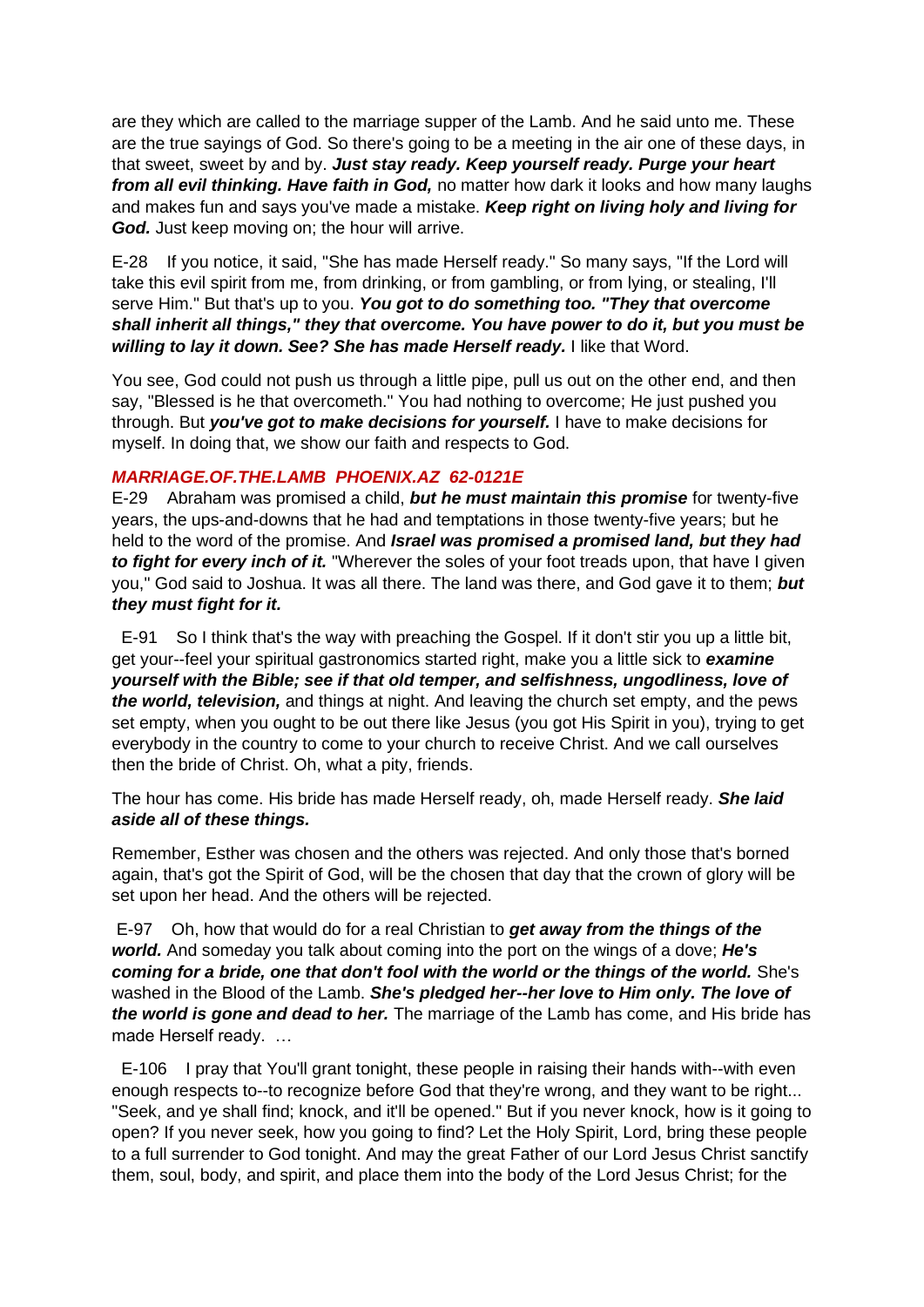marriage of the Lamb is at hand, and His bride has made Herself ready. O Lord, may this be the night of preparation, for tomorrow may be the day we meet Him. We don't know what hour we'll be called on to meet Him. Grant it, Lord. …

 E-115 Remember, the Holy Spirit was what cut into your heart, and come up here. Just think of the places He cut, and that person will never live that down. They'll always remember that. "If our hearts condemn us not..." But when you come with something in the Word of God, and you bypass it, that's not Abraham's seed. Abraham kept the promise of God in his heart, regardless of what come or went.

#### *Conflict between God and satan - Clarksville In, 62-0531*

 E-74 The--the Bride must be unified, unified together by the Word. "My sheep hear My voice," and this is His voice on printed Word. All right. Unified by the Word, she makes herself ready, not with the regular creed. Like Esther... When Esther was to be chosen to stand before the king, she didn't adorn herself with all the things. But she adorned herself with a sweet, meek spirit. That's what the Bride's adorning herself within, with all of the fruits of the Spirit following it. What's she got? Assembling together in the fellowship of the Word. Amen. Fellowship of the Word (That's right.), fellowshipping, setting together in heavenly places in Christ Jesus tonight: one accord, one place, one Spirit, one mind, one hope, one God, one purpose. Amen. See, there you are. Every time the Bible says anything, we say, "Amen." Punctuating every word with, "Amen." "Jesus Christ the same yesterday, today, and forever." "Amen." "Repent and be baptized in the Name of Jesus Christ." "Amen." Everything is "Amen, amen, amen." Right on down (See?), in fellowship...

 E-75 Fruits of the Spirit... Her... What's she got? What is the fruit of the Spirit? Joy, joy of her heart knowing that He's coming soon. Amen, and amen, amen. Yes. Peace of mind. What? Peace of mind, peace of mind, know what? No matter what comes or what goes, let the ship rock, let the storms come, let the lightning flash, the thunder roar, whatever takes place, don't make a bit of difference. Atomic bombs can fall. You can build rock shelters, bomb shelters, whatever you want to. But she's still saying, "Amen, amen, amen." Why? She's fortified. What? Fortified in what? The Word. The Word what? Made flesh, dwelling among us; watching Him move among us in our assembly. See? There He is, so what difference does it make? "Amen." Let the conflict go on. I've anchored my soul in the haven of rest, To sail the wild seas no more; The tempest may sweep o'er the wild stormy deep, But in Jesus I'm safe evermore.

 E-76 You say you're in Jesus and then deny His Word: something wrong. He always says, "Amen," to His Own Word. You know that. True. All right. Assembling for fellowship... Joy, one of the fruits of the Spirit, peace of mind, and faith in the Word... Peace, joy, faith, long-suffering, patience, gentleness, faith. What kind of faith? What kind of way you using your faith to fight the conflict? Are you going to use your faith on some theory, on some reasoning something? "Isn't it reasonable that the most of the people comes to this church? Isn't this the big church?" No, sir, it isn't.

If that church don't preach every Word of that Bible there and "Amen" to every Word of It, believe every sign, every wonder, and see them working right among them, I'd get away from it, no matter how big or how little. See? Faith, love, joy, peace, and faith in the Word... So let Satan set up his guns. We've anchored. Amen. We don't claim to be great people. We're not great people in the sight of the world. We're humble people, peasants. We don't care for the world's riches.

#### *FROM.THAT.TIME SPOKANE.WA 62-0713*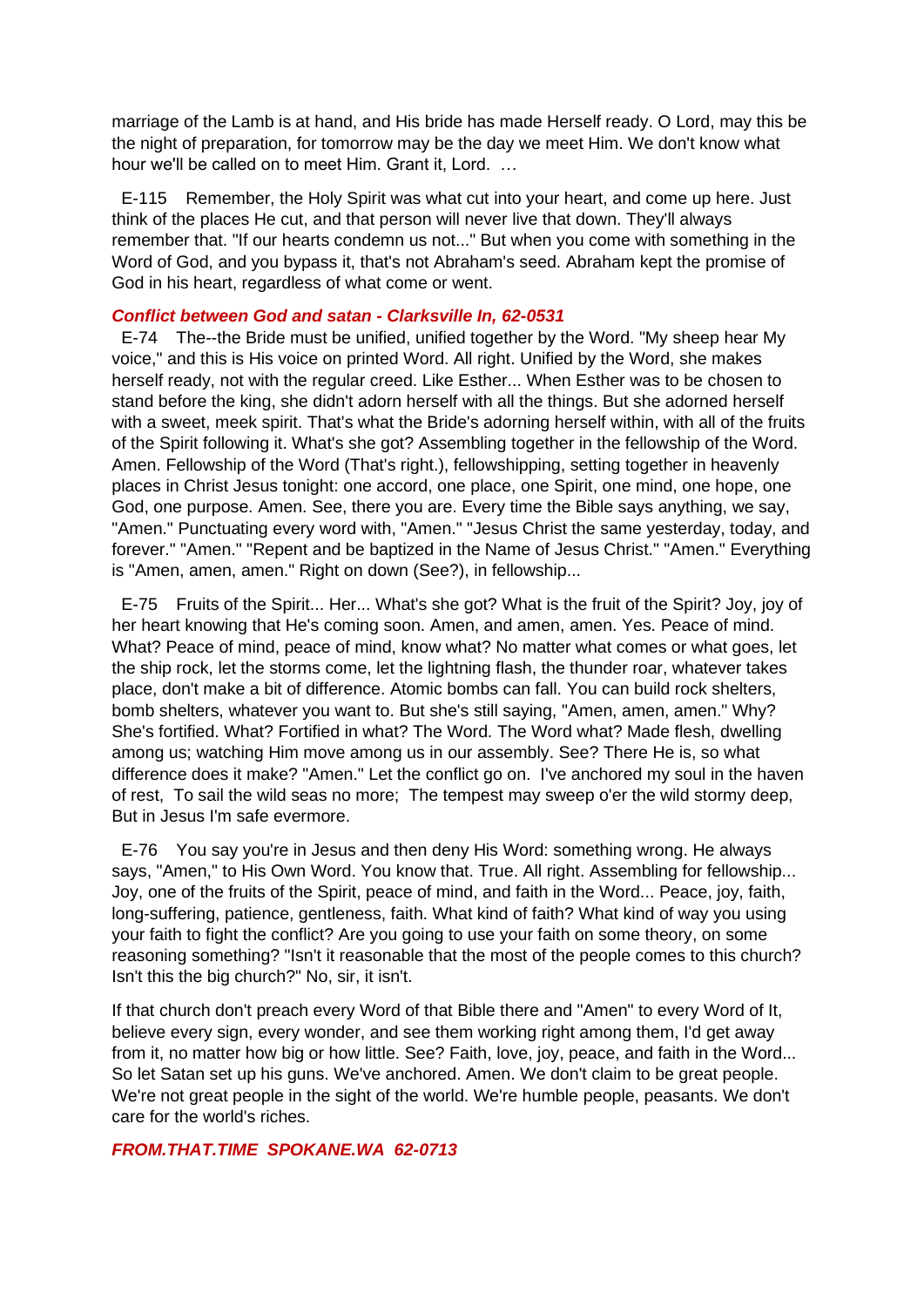E-93 ………You can't tell Christians from the rest of them. They're all just about alike. What's supposed to be the church is getting such a bad shape. Come on. God's got to get a Bride ready (exactly), *making Her ready*. "The hour of the... has come, and *the Bride has made Herself ready*." Are you ready? Are you ready? I ask one more time. In Jesus' Name, are you ready? Thank you, sir. God bless you.

### *SIXTH.SEAL.THE JEFF.IN 63-0323*

404-4 {95} ….. But this girl just in face it all of it upon the basis of his word that he'd be back for her. So they got to laughing, and put their hands around one another, dancing around there, said, "Ahhh," (laughing, you know, like that), said, "Poor little silly kid." She just stood there--not a bit of blushing. She was holding her flowers, *her wedding garment all fixed.* She was struggling, you know. (His Bride has made Herself ready.)

She kept holding her flowers, waiting. They said, "Now, I told you it was wrong. See, he ain't coming." Said, "I got five more minutes." Said, "He will be here." Oh, they just laughed. And just about the time the old clock ticked up to five minutes, they heard the horses agalloping, sand rolling under the wheels. The old buckboard stopped. She jumped from between them and out the door, and he jumped out of the carriage, and she fell into his arms; he said, *"It's*  **all over now, honey**"; left her little old cousins (denominations) setting there looking. She-she went to Chicago to her home.

#### *PARDONED TUCSON.AZ 63-1028*

E-47 ……….Why, this church ought to be a million miles up the road to where it is now. *Jesus is waiting on His church to get ready*. His Bride has made Herself ready. We got the potentials. The Holy Spirit is here. God is here. The power to heal the sick, the power to do all the things that Christ did, I've seen it demonstrated myself by the Holy Spirit. So the potentials are here. What *God's waiting for us to get away from is our traditions,* and come back under the Blood of His Son Jesus Christ, and become the church of the living God, where Methodist, Baptist, Lutheran, Presbyterian, whatevermore. "Whosoever will, may come and take of the waters of life freely."

#### *Feast of the Trumpets Jeffersonville IN 07-19-64 M*

Oh, my, the hour that we're living, the church and its condition. But thank God, the little Bride has made Herself ready. It ain't long, just hold on. I don't know how long, don't know when (nobody knows that), but we know it's close now. We...

#### *BIRTH.PAINS PHOENIX.AZ 65-0124*

30-4 Now, watch, watch. The Bible said His wife has made Herself ready at the end of the age. *How did she make Herself ready?* To becoming His wife. And what did she... *What kind of garment she had on? His Own Word. She was dressed in His righteousness.* That's what. It is right. See? Visions...

#### *This Day This Scripture Jeffersonville IN 02-19-65*

You in Tucson, you in California, you in New York, on these telephone hook-ups, this day this Scripture is fulfilled in your sight. Let us be glad and make merry, for the marriage of the Lamb is at hand, and her Bride--His Bride has made Herself ready.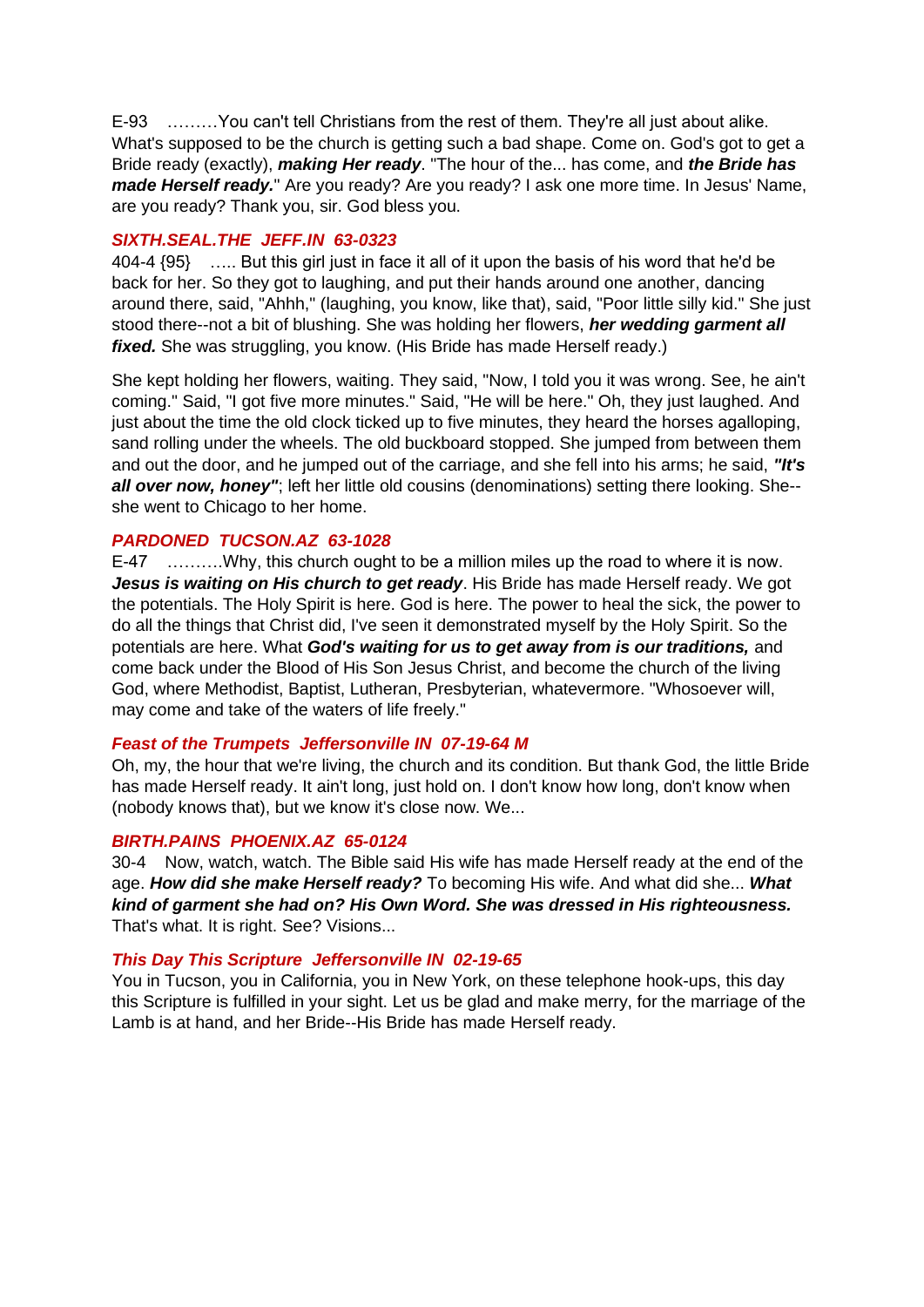### *(a) Putting on the Breastplate of Faith (Perfect Faith)*

#### *The Deity Of Jesus Christ Jeffersonville IN 12-25-49*

O Father, if death shall come to us before that time, I mean the natural death of this earth, separation here, *may we enter the chamber with a gallant faith, wrapping the robe of Christ around us, the Holy Ghost.* Someday we got to come down there, Father. And I realize I got to walk that line too. It's right out there before me somewhere, that hour that I enter that death chamber. When I hear my sentence read, I don't want to go like a coward. I want to go like You went, Lord. Not try to wrap the old robe around, but wrap *the robe of Christ, the Holy Ghost*, around me, as Paul did, and say, "Death, where is your sting? Grave, where is your victory?" enter that dark chamber among those who are dead, listening then for His voice of the Archangel that shall sound, and we'll be called out from among the dead, to meet our loved ones again. O Lord, if we miss that in life, life has been nothing to us; we've failed. But if we find Him Who's precious in our heart, then we've found all the purpose of God. Oh, how we love Him this morning. …

#### *Israel at the Red Sea.1/2 Jeffersonville IN 03-26 & 27-53*

43 But God's just now loosening up the church everywhere, getting in order now so He can get into the rapture, *got to give it rapturing faith before it can go in the rapture. ……*

48 46 ... All Christendom is looking for the coming of the Lord and the rapture of the church, all that's got any knowledge of the Word. Well, *if we can't have faith enough for Divine healing, how we going to have a rapturing faith? Oh, I believe there's a great calling coming forth.* I believe as David said, he laid there and waited until, he listened and waited. After while he heard the rushing wind going through the mulberry leaves ... *He knowed God was going before him.* Oh, brother, I'm listening for the rushing of the leaves, the noise in the mulberry bushes, God going before the battle, then let's rise and put on the full armor of God, pull the sword, go after it. The battle belongs to us then. When we see the hand of God moving on through signs and wonders, let's start following on.

#### *ISRAEL.AT.KADESH.BARNEA JEFF.IN 53-0328*

79 …*I truly believe, before the church can have the rapture, it's got to have rapturing faith.* We can't even have faith for Divine healing, let alone rapturing faith. *Got to have a*  faith that'll change and quicken this body, and be taken away. I believe there's a church on its road tonight, a power of the living God, that men will speak the Word here and there, and it'll flash like lightning. And a church is coming out, not a psychologist, not some of this put-on, make-belief; but a real, true, genuine, anointed Holy Ghost, called-out church. Amen.

#### *JESUS.CHRIST.THE.SAME.YESTERDAY JONESBORO.AR 530506*

E-8 … Give us *rapturing faith* tonight. Give us *great faith*, love, joy unspeakable and full of glory.

#### *God Commissioning Moses Connersville IN 06-03-53*

…. If we can't have faith now for healing, how are we going to have rapturing faith? Hmm. We've got to have faith for the little things first, before the great things. ...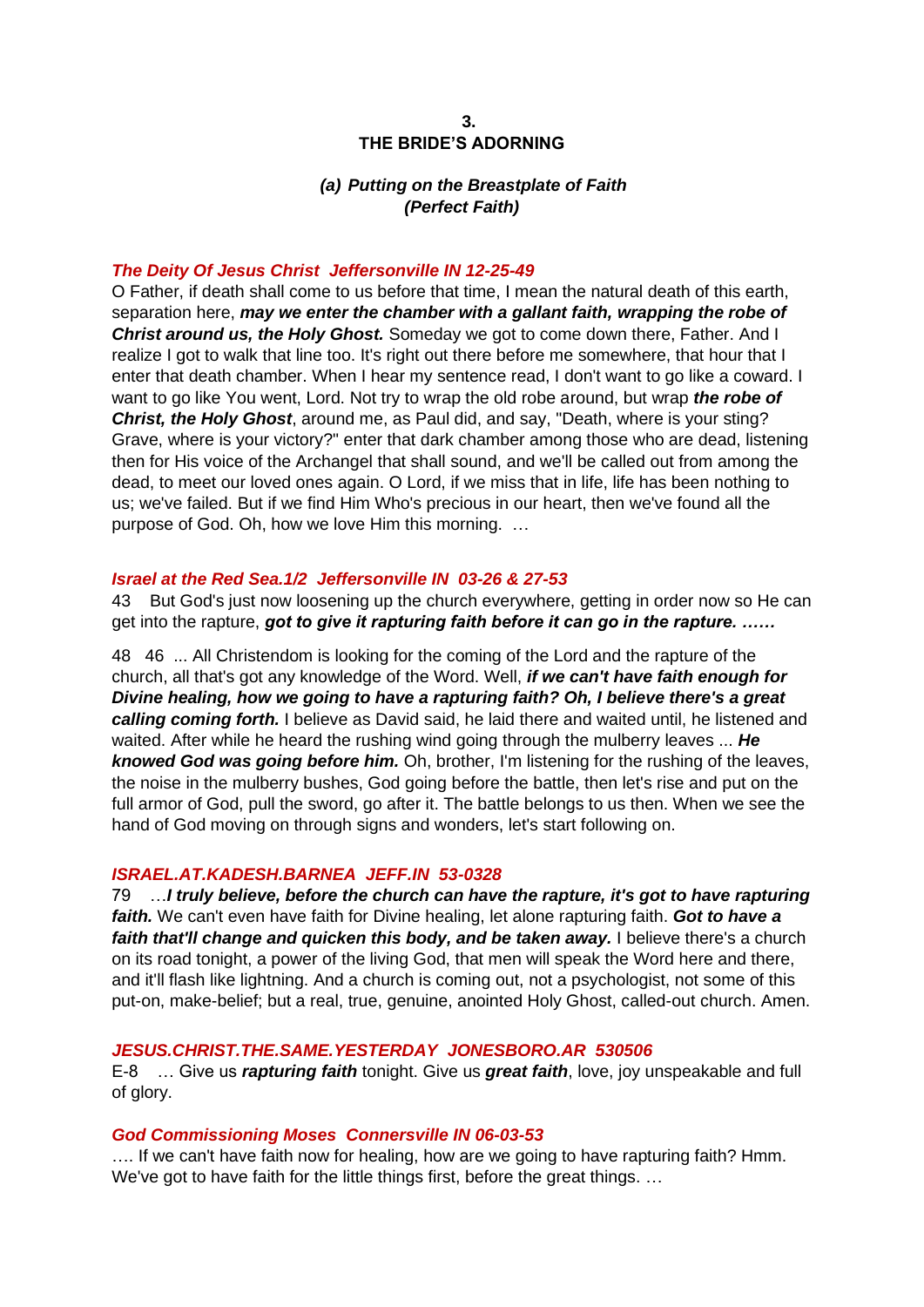#### *I.PERCEIVE.YOU.ARE.A.PROPHET CONNERSVILLE.IN 53-0614E*

E-15 And O God, grant today, that when we can all come together, and see all those nine spiritual gifts moving through the Church, operating the whole Church Body. Then we'll have the rapture. Then it will be culled out, and we'll have the rapture. If we can't have faith for Divine healing, how we going to have faith for rapturing faith? The Church has got a ways to go yet. But I believe God will do it.

#### *QA.ON.GENESIS JEFF.IN 53-0729*

53-260 There's your five wise virgins who had *Oil in their lamps, rapturing faith,* believing all the signs, wonders, prophecies, and everything. And these five cut out of the remnant was taken away. And the rest of them were still virgins and will not be lost, but will go through the tribulation period. Jesus said "There'll be..." And they said--they said, "Give us some of your Oil; we want the Holy Ghost now."

#### *TALK.ON.THE.WORD CHICAGO.IL 53-0831*

E-24 …… But the church age ceased with Moses, and Joshua took the children of God into the Promised Land. And I believe that the age has come now, the miraculous, the phenomenal, the baptism of the Spirit, and power, and signs, and wonders, this great pouring out of God's Spirit in the last days, and that's the thing that'll bring faith into the people that'll take a rapturing faith that'll take the Church into glory. I believe it.

 E-25 How can the Church be raptured when we haven't even got faith for healing? We got to have rapturing faith first. That's right. How that God moves by His Spirit, signs and wonders begin to follow; everywhere God begins to move, signs and wonders follows God.

#### *HEALING.WHAT.CANCER.IS CHICAGO.IL 53-0904*

E-45 …. We ought to have been way up the road. How can we ever go in the rapture...? Do you believe the Church will be raptured someday? "We which are alive and remain shall not prevent them which are asleep. The trumpet of God shall sound; the dead in Christ shall rise first." How are we going to have rapturing faith when we haven't got healing faith? *Hear me.* **There's coming an hour that when the Church of Jesus Christ shall rise in Her beauty,** signs and wonders will fall from everywhere, and I believe that hour is at hand. Amen.

#### *GOD.HAS.A.PROVIDED.WAY LVL.KY 54-0404*

27 And now we're moving right on into another great age, coming for the rapture of the Church. And in this, we're living in the time of the restoration of the gifts. It stumbled many of the big fine churches; it sent Nazarene backwards; it made fanatics out of a lot of Pentecost. But just the same, *God's moving right on, bringing in the rapturing faith for His Church.* That's right. So tonight I represent that faith, the faith that was once delivered to the saints, in the way of a Divine gift.

#### *SPIRITUAL.INSPIRATION OWENSBORO.KY 56-0128*

E-38 ….. friends, it's the time has come where we're nearing the end. And something's got to be done. Notice. *We got to have rapturing faith right away now.* I believe it.

*LAW.HAVING.A.SHADOW CHICAGO.IL 56-0621*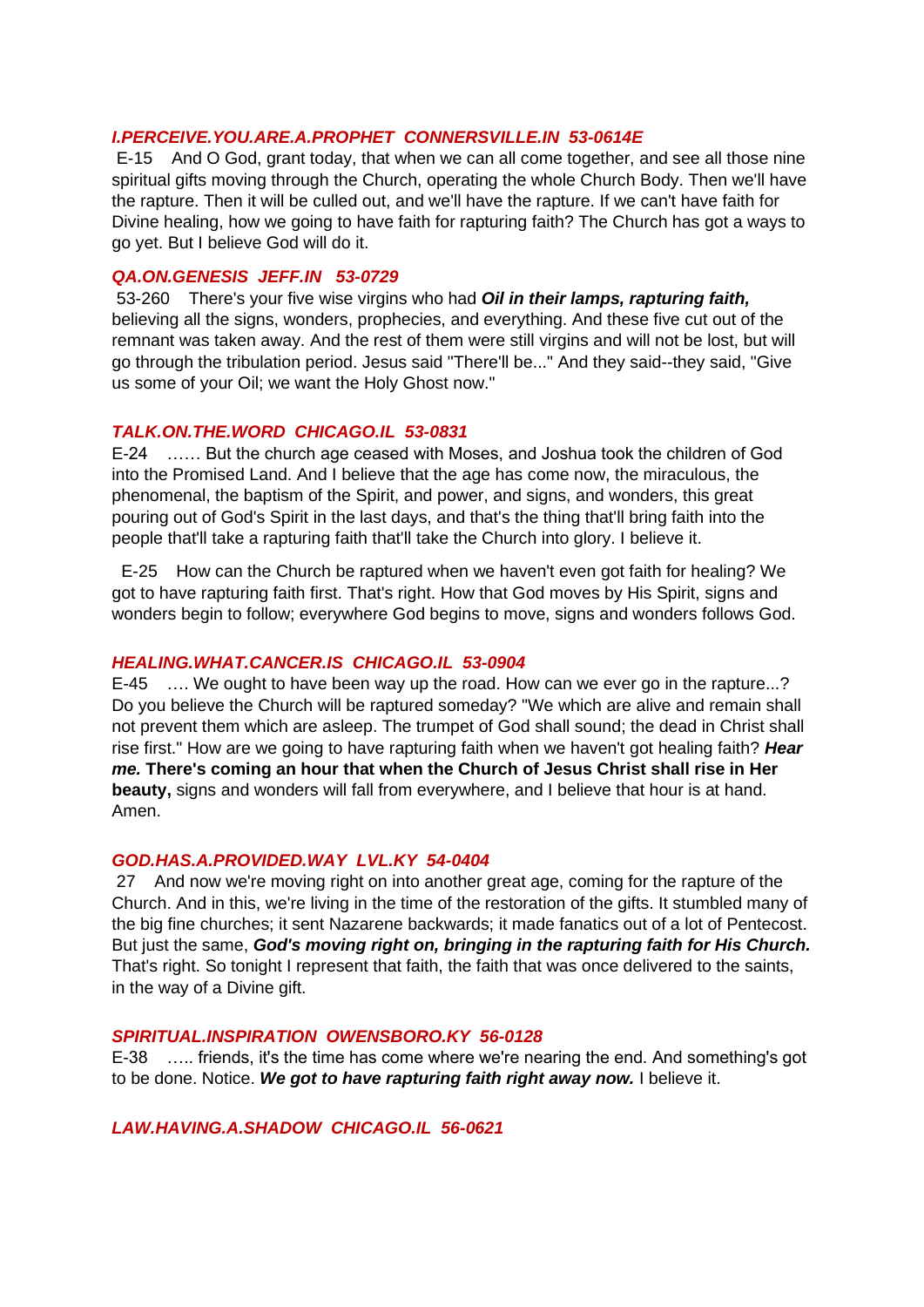E-20 Why, I believe the time will soon arrive, that when healing will be--a miracle healing will be such a common thing... We've got to get some rapturing faith in the church to get away from here one of these days.

#### *SIN.OF.UNBELIEF.THE BANGOR.ME 58-0517E*

E-52 ….. Jesus is coming soon for a church, and He's trying to give them rapturing faith.

#### *QA.ON.THE.HOLY.GHOST JEFF.IN 59-1219*

411-20 ….. Jesus said, "Say to this mountain..." And you've heard the--about what's been taken place; that's the ministry that we're entering into. We're way up the road now. Soon the coming of the Lord Jesus. And *we've got to have rapturing faith in a church that can be changed in a moment in a twinkling of an eye to go out, or we'll not go. But don't worry, it'll be there. It'll be there. And when the power of this church rises, it'll bring its brethren; the power of that church rises will bring its brethren; the power of that church will bring the other brethren; then there'll be a general resurrection.* We're looking forward to it.

#### *The Ten Virgins and the 144000 Jeffersonville IN 12-11-60 M*

It'll be a secret coming; no one will know when it's going to happen. We're commanded to be ready and watching. We don't know what hour. But whatever it is, we'll not prevent any of these back in here; for just as soon as Jesus appears, the whole watch rises. Dead or alive, doesn't matter. *We don't meet Him first; we meet one another first.* The Bible said, Ephesians 5th chapter, It said, "For we which are alive and remain unto the coming of the Lord (down here) shall not prevent or hinder those which are asleep." Them precious ones that sealed their blood--sealed their testimony with their blood. "Not prevent (or hinder) those that are asleep, for the trumpet will sound." Something'll take place, "the Gospel something will sound," the announcing of His coming. "And the dead in Christ shall rise first. And we which are alive and remain shall be changed." *Standing, and feel a change come on,* the gray hair go out, the wrinkles fall away, be *changed in a moment, in a twinkling of an eye.* 

And *we shall meet our loved ones first:* "There's mama, papa; there's my buddy. Oh, hallelujah, we're ready." *And then, together with them that were dead,* says the Scripture, *we'll be caught up in the air to meet the Lord.* The order of the coming...

#### *Thy House Tifton GA 08-08-61*

Brother, sister, I'm going to give you a little secret on myself. See? we must pray. *I guess you've often wondered how I see those visions and things, what makes it. It's because when He met me that night and told me that (See?), that this would happen. I believe it. I solemnly believe it.* So, always it's about right. And that's the way we must do with our family, with anything that we ask for; and God respects faith (You see?), to believe it. We must believe that it is right.

Now, with that little bit of God, when you said, "Yes, Lord Jesus, I'm a sinner. I'm not worthy of Your love. But You did love me so I accept You as my Saviour." Immediately, you walk right out of there, and what is it? You stop your lying. You stop cheating. You stop stealing. You stop doing things that you oughtn't to do. Why? Because you believe that you are a Christian. And because you believe you are a Christian, you rise up from that; you're to another level. Now. See? Now, if you're sick, here's healing. You just believe it. *Now, you can't make yourself believe it. It's got to be something happen to you, just like your conversion.* It's got to happen. I was telling my wife the other day how much I loved her. So, I don't guess she wants me to talk about this. But I do it in private so I guess I can do it in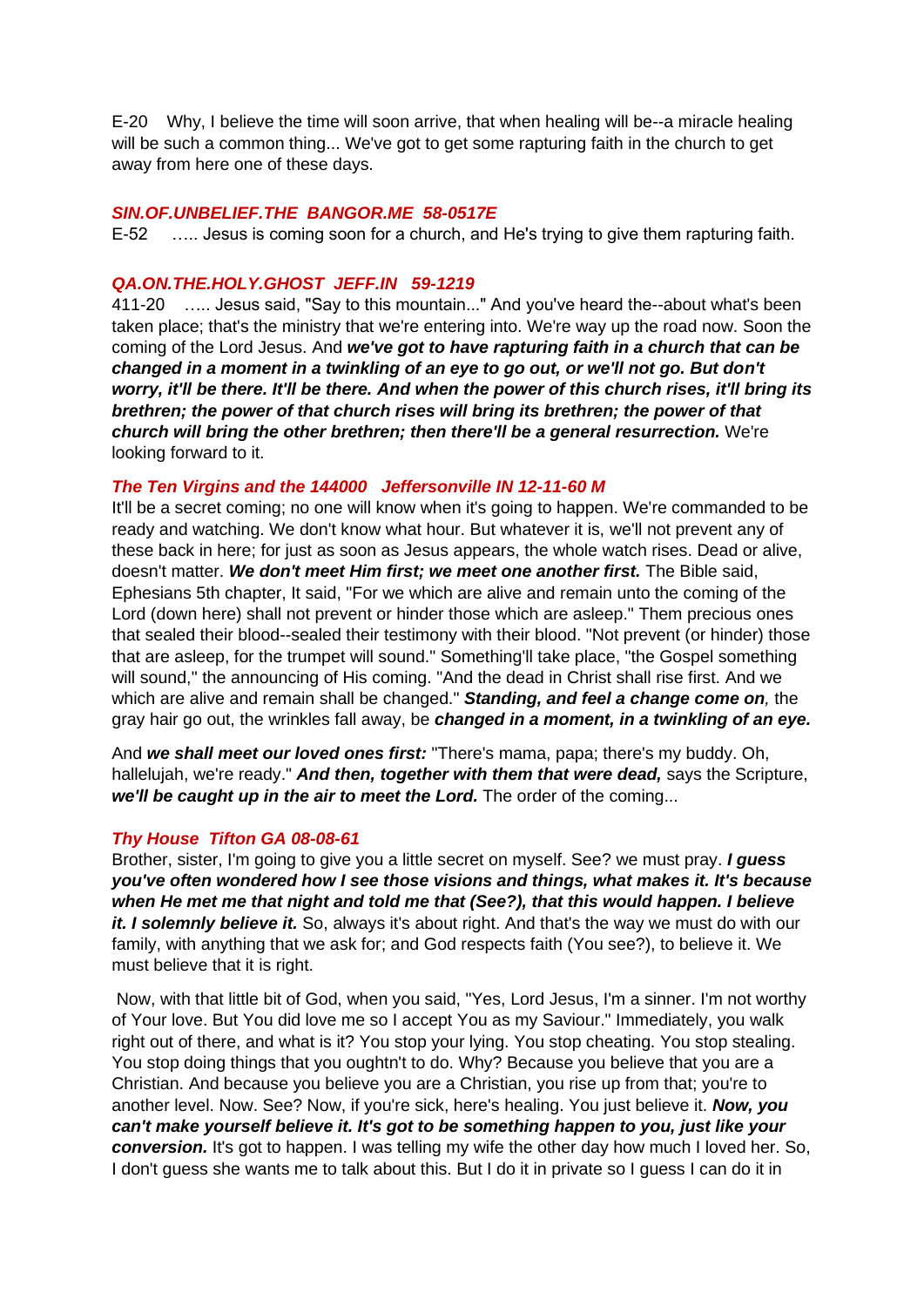public right now. I was telling her how much I loved her, and how I always have loved her since the first beginning. I said, "It don't make any difference..." She said, "Oh, Bill." She said how... talking about how fat she was getting and her hair turning gray.

I said, "Honey, you could be that wide and no hair, I'd still love you just the same." See? Because it has to be something there that you have to--has--you have to meet that you love somebody. And unless that person loves that other person... This is for you young girls that's not married (See?), and you boys. When you meet that girl that you love, and there's just something you know you love her, and that's just all there is to it, or you love him and that's- you don't care whether he's handsome, or whether he's not handsome, or whether she's pretty or not pretty. That doesn't matter. But you love them just the same. Now, you'd better watch, kinda hold around close there, because that's--you're getting close to home there. And I... it... A--a marriage based outside of that is sure to fall, or it'll never be successful. They'll never be happy. Now, I said that to get around to one thing I want to say.

Friends, a conversion, outside of the same thing, won't last either. It won't. When you go to church, and--and you say, "Well, I'm going to join church, and I'm going to be baptized." If that isn't coming from a heart of love to God yonder, it'll never go nowhere. You'll just... All you'll do is join church and be baptized. But when you're converted to Christ, a love to Christ, then you accumulate a faith in Christ, like you would to your wife, or to your husband. You accumulate a faith that you walk in that faith. I don't know, you just--something about you, you just got a--something that anchors you there. You see? Well, that's the same way it is about Christ. And what Christ says, you believe it. And you just stay right with it. And that's the way... It just raises you right up above it, and God brings it to pass and fulfills His promise, "If thou will believe on the Lord Jesus Christ, thy and thy house shall be saved." So now, I just thought I'd say that. And I--I done took up too much of the time of it, thirty minutes to say that. But you know what I mean now. That's what it is.

If you can believe on the Lord Jesus Christ, not only for salvation for yourself, for your loved ones, for the healing of the--the child, or for a mother, or for anything that you desire that's right... And you know *if you desired something that wasn't right, you--you wouldn't have faith enough to ask God in the first place; 'cause you know it ain't right. See? If you're sincere and know that it's right, then you can ask God with a clean heart, knowing it's no selfish motive,* and your objective and motive is exactly right, then ask God. And like a child, believe you get it and you get it. I know that. Now, I've come to Christ when I was about the age of one of these boys here, I guess. I was about twenty years old. And I--I served Him all this time, and I'm fifty-two, will be fifty-three my birthday. And I can sincerely say that I have never asked Christ sincerely for anything, that is it's--now, that really sincerely asked Him, anything that was for right, but what He gave it to me or told me why He couldn't do it. And then later on, I found out it was a good thing I didn't get it. See?

But just remember, when you believe on Him, have faith in Him, and trust Him, don't--*don't try to shove yourself to do it. Just stay with Him and reason it out.* Like if you would--if I was coming to Brother Welch here to borrow a--a thousand dollars. I guess I couldn't get it, 'cause he may not have it. But if he had it, and I--I could get it. Now, I'd come and try to lay the case down. I'd come say, "Welch, give me a thousand." That is no way to do it. That's no way to ask God. I'd come up; I'd say to Brother Welch, I'd say, "Could I speak to you a few minutes, Brother Welch?" "Sure, Brother Branham." Go over to one side and sit down, I'd say, "Brother Welch, the first thing I want to ask you, do you have a thousand dollars that you could get a hold of for me?" Well, he... if he... We get--we're friends, or he'd be asking me, or me him, or one of you brethren. It would be the same. We'd say, "Yes." "Now, here's why--what I want." I'd lay down and show him. I'd say, "Brother Welch, I'm over here in a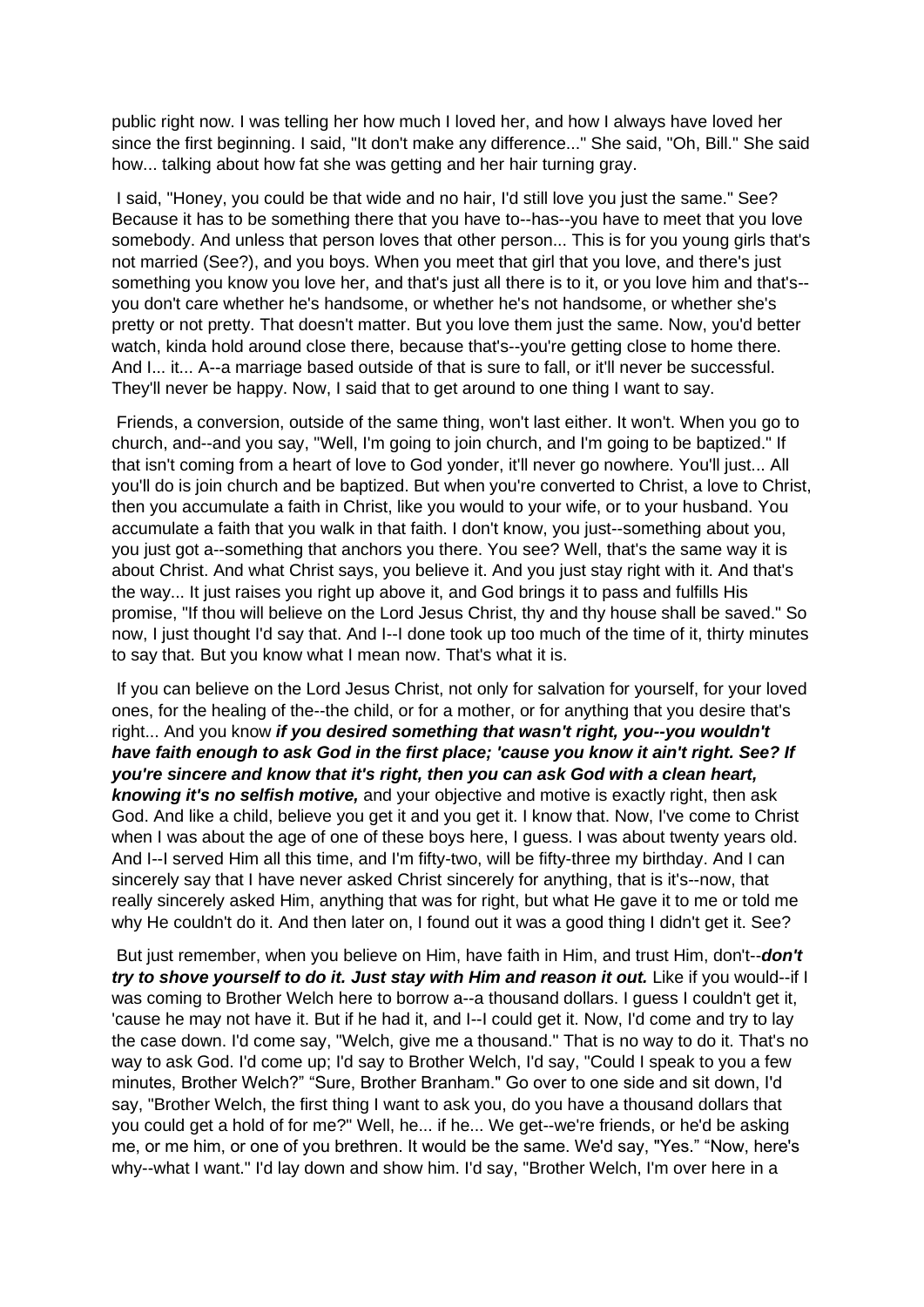meeting. I'm absolutely up against it. I--I got to leave the town, and I'm a thousand dollars in debt. I--I just got to have the money from somewhere. Now, the Lord put it upon my heart to come to you." And I'd explain to him.

"Now, from another meeting that I had at a certain place, I've got a thousand dollars coming in, which would be about three months from now. I can pay you. I'll pay you interest on it, if you want it." And just lay it all down and explain it to him, why. I don't want to leave that town like that; it's a bad thing on my name if I do that. And then they're going to say, "He's nothing but a cheat and a steal, and leaving the town owing money." See what I mean? I'd explain it to you. Set down like a brother and talk it over with you. Well, I believe if I'd do that and you liked me as you do, you--you'd do anything. You--you'd pawn an automobile or sell something out of the house to get the money. Now see, you'd do it. Any of you would. And I would for you. But it would be the-the right thing to do is, come set down and talk it over with one another, let you know (You see?), express our feelings to each other. "You're my friend; that's the reason I come to you." Now, that's the same way it is by Christ.

Say, "You're my Lord. I--I'm--I'm sick. I... The--the doctor says he can't do nothing for me. But-but I know You can, because You're my Lord." And--and just--*just speak it over with Him until you feel then that--that--that you receive it. And that's your faith.* "Faith is the substance of things hoped for, the evidence of things not seen." And I--when I feel that way, it's just as good as I got it. Sure, I can go ahead, 'cause I got it. See, I done... Now, He has done promised me that I got it, so that--that settles it. And I just keep on holding on, waiting. Finally, first thing you know, here it comes pouring down out of the corridors of heaven. And you--you got it. But that's it you see. "Thou and thy house shall be saved." And if you don't see them all saved before you leave the earth, you'll--they'll be there when you get... time... when the great coming comes, it'll be there. Now, you understand what I mean? See? It's by faith we do everything.

Believe on the Lord. Believe on the Lord for a job. Believe on the Lord to give you the wife that you should have. Believe on the Lord to give you the husband you should marry. Believe on the Lord to send you some new furniture, or if the barrel goes empty and the cruse gets dry, and there's no food and the children are hungry. Believe on the Lord. Believe on the Lord for anything. See? *As long as it's right, just believe on the Lord and "thou*  **shall." See? It shall come.** I've never seen it fail in all my life. ... you understand what I mean now to believe? "Believe on the Lord Jesus Christ and thy and thy house shall be saved." Believe for yourself, and believe for your house, and you shall have it.

Say, "Well, the doctor said I can't get well." Well, if thou can believe on the Lord, you can get well. "Well, I--I'm out of work." But if you'll believe on the Lord (See?), and you shall have work. "And I--I don't know what to do about this situation." Believe on the Lord. Look where it sets with me right now, and wife there. I've always thought the Lord wanted me to leave Jeffersonville. Now, it's got to a spot, till I just had to commit myself to Him. So, here I am. He knows where I'm at right here tonight. So, and everywhere He wants me to go, I'll go. And what He wants me to do, I'll do it. And I'll be right along till He tells me. You see? … Will all the family go in--in the--in the rapture? See, yes. See? Now, if you notice, the rapture is going to be a universal thing. And how... Did you all get that lesson all right Sunday? You all understand it all right about how close we are at the time, "The Seventy Weeks of Daniel"? … The Scriptures just prove it, that we're at the end time.

… I'm just--just all packed up and ready, you know, when it comes, Lord, here I am. I'm just waiting. And now, here's what happens. The raptured saints, as you noticed on the chart Sunday... Now, the early Pentecostal brethren--or the late Pentecostal brethren don't give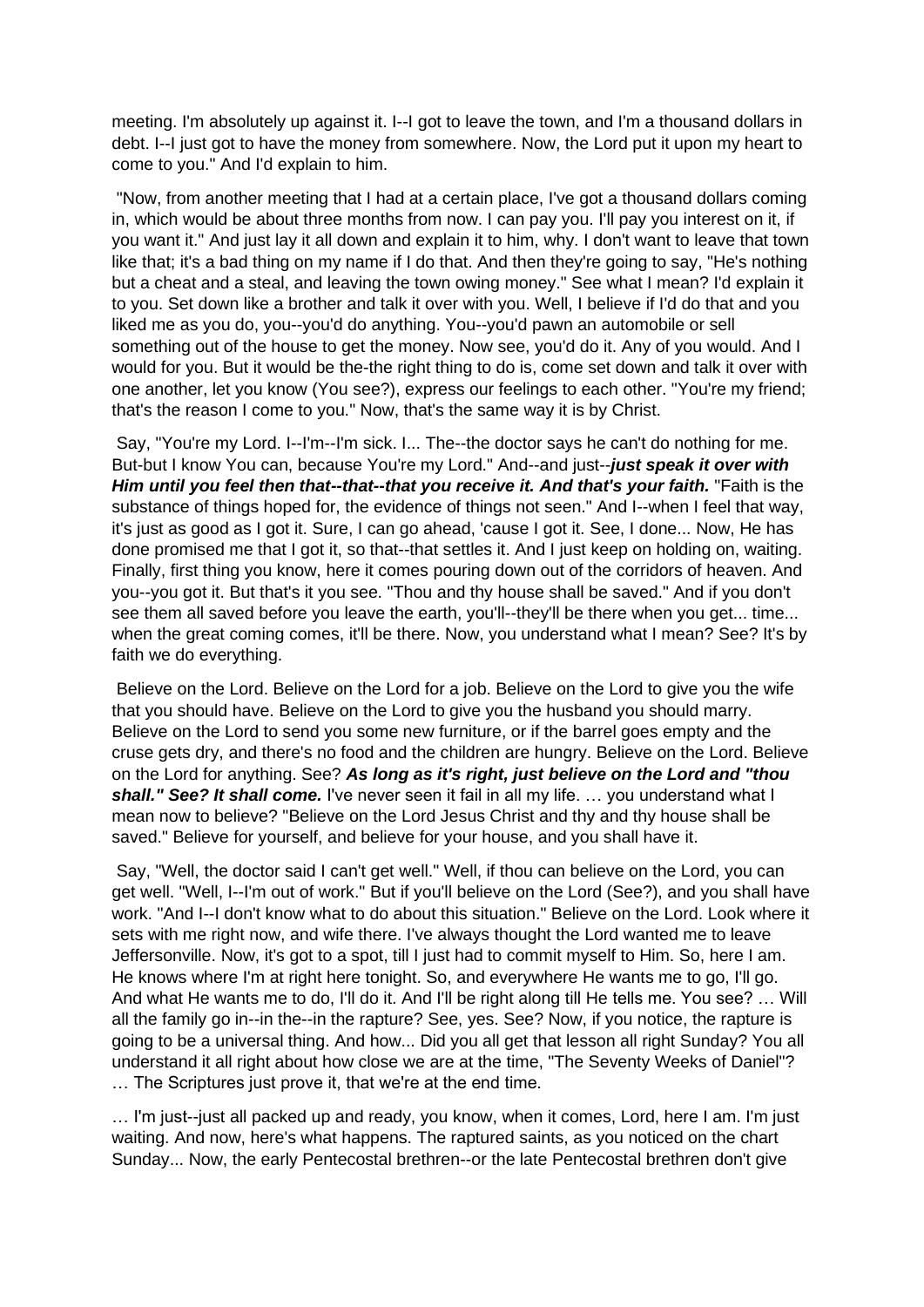that-those back churches room enough there, I don't believe. But I believe that every borned again Christian...

And how are we born again? When we believe on the Lord Jesus Christ (See?) and accept... … Christian is not a church that you belong to; it's an experience that you have had of being born into the family of God. Now, notice in that--the rapture will be universal, because He said, "There will be two in the field, and I'll take one and leave one. There'll be two in the bed; I'll take one and leave one."

#### *Confirmation and Evidence South Gate CA 06-21-62 E*

Now, in Hebrews we're taught again, that the faith... Hebrews 11: "Faith is the substance of things hoped for, the evidence of things not seen." See? *It is a substance.* Now, it isn't a hope. Most people come with hope. But faith is the substance. It isn't something that you're hoping for.

When faith has taken a hold, you have a substance, not just a myth. You've got a hold of something. You know it. Nothing shakes you from it. It's yours. You're positive. You have it in your hand. You've got it. It's your possession. For instance, if I was starving for--to--was dying of starvation, and a loaf of bread would save my life, and the purchase of a loaf of bread is twenty-five cents, and someone gave me the twenty-five cents, now, I can... Just as much as I can see, and know that I hold that twenty-five cents, which is the buying power of the loaf of bread, I can be just as happy with the twenty-five cents as I could be with the loaf of bread (See?), for I already have the purchasing power that buys the loaf of bread. So that's the way faith is. *Faith is something that you have. You know you got it.* And when you receive faith that God is, then that God is going to give you this... Yet your healing might not be there, but yet, *something has anchored within you that tells you that it's going to*  **be all right.** Then you can be just as happy as you were... You can be just as happy setting in the wheelchair, as if you were out there on the street jumping up and down, shouting and run--running around, praising God, because you've already got the evidence. It's already yours. See, it isn't a myth. It isn't an imagination. It's a--it's a substance.

And anything that's a substance isn't a myth. It's something that you actually have got a hold of it. Now, there is where so many people fail to get healed. They have a hope instead of a faith. You hope that you will. You're--you're kinda have imaginary faith, because that you feel that you are--have appropriated that. But *when actually you've got a hold of faith, it's a substance. It's something real. Then you hold that. And that's what brings it.* Where I wish I could have that instantaneously faith that I'd like to have, I'm sorry I do not have it. *The only way that I anchor great faith is when He tells me something to do, or shows me to do it.* If He would appear here on the platform tonight, and would say to me, "Go to the presidential graveyard. Tomorrow morning at ten o'clock call George Washington from the dead," I'd invite the whole world to come watch it be done. Yes, sir. For I have faith in what has been told me, because never has He failed to confirm whatever He said to me. So I have faith in it, believing it, that it's the truth, because it's a built-up affair. Down through life since a little boy, all the visions, of the thousands, not one of them has ever failed. Therefore, it's the truth. That gives me faith. I got faith in what He says.

Now, *I've often wondered if sometimes I didn't go beyond the boundaries by saying, "God, give me faith to speak to this one, speak to that one, speak to that one." Now, we realize that our Lord Jesus, being Emmanuel, never did that,* for He plainly said in St. John 5:19, "Verily, verily, I say unto you, the Son can do nothing in Himself, but what He sees the Father doing (not hears the Father saying, but sees the Father doing); that doeth the Son likewise." See, there's got to be something happen that makes you have this--this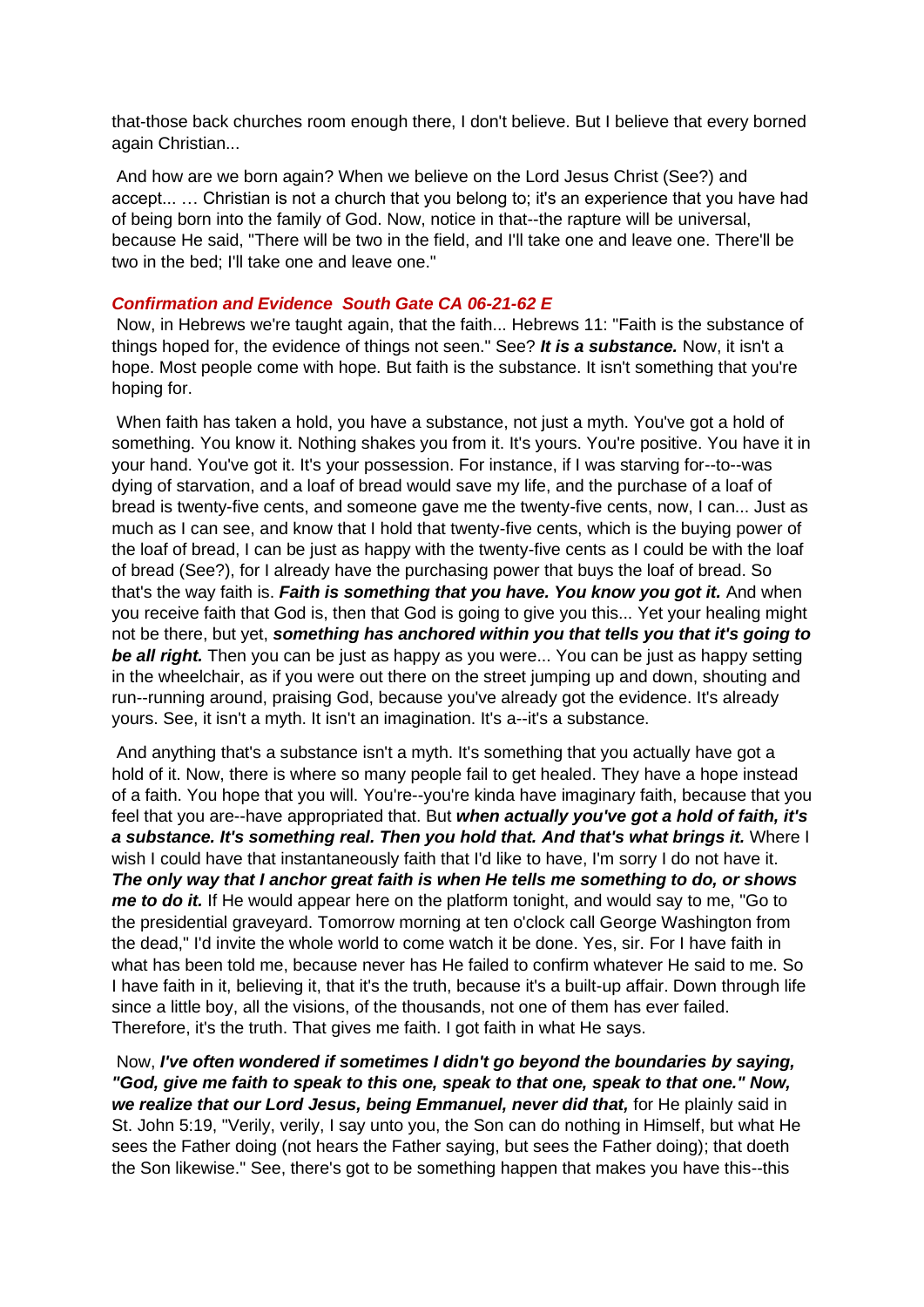evidence, this confirmation. Now, if God said, "It's going to be raining in the morning," it wouldn't be hard for me to make ready for the rain, because I know it's going to rain. Now, if we can change that around from seeing a vision, or hearing the audible voice of God... But to change it around to... *The initial way of having faith is by hearing the written Word of God.* Now, when God comes into our midst and proves Hisself to us, in giving us the Holy Spirit, speaking with tongues and giving interpretation, sending gifts among us, like that; or prophecy that stands at a certain place, and says a certain thing, and does a certain thing and proves it time after time, that it never fails, that should build us into a place that would give us a hold on that Word, that wouldn't let it loose. It ought to be a evidence right there. As long as God said so, that settles it. See?

I'm afraid that many times that--that we--we don't stop long enough to think of the position that we are in. Now, most the people, or... I'm sorry I said that. Many people in the outside world, they look upon a meeting of this type as some kind of a hocus-pocus something, not knowing what they're saying. And we will give credit to this: that there has been many false representations of this. But before you can have a bogus dollar, there has to be a real dollar for that bogus to be made off of. If it isn't, then the bogus is the original. See? As sure as there is a false, there's got to be a real one that it's made off of. So there is a real Holy Spirit, a real Divine healing, a real power of God, a real faith in the Word. And that is the confirmation, something that's anchored. How glorious, it confirms. Man looks for that. It's the nature of man. God made man that way. That's the way God made up a man. Now, so therefore, making up a man with that kind of a makeup, God does something to answer to that man's desire.

#### *Questions And Answers Jeffersonville IN 05-27-62*

And what difference does it make if I'm living here or I'm buried out yonder? For if I am already paid the penalty of death, I'll be there before any man that's a-living. That's right. "I say this," II Thessalonians, 5th chapter, "I say this to you in the commandments of the Lord. We which are alive and remain to the coming of the Lord shall not hinder or prevent those that are asleep. For the trumpet of God shall sound, and the dead in Christ shall rise first," the privilege of *those that are dead will come forth first. That's how we know that it's at the hand.* See? "Then we which are alive and remain shall be changed in a moment, twinkling of an eye, and shall be caught up together with them to meet the Lord in the air." So what difference does it make if I died in the time of Noah, if I died in the time of Abraham, if I died in the time of apostles, if I died two weeks ago, or right now? What difference would it make? I'll be there in a moment in a twinkling of an eye; I'm only resting until that time. Now, the gathering will be unto the Lord. As Jacob in the 49th chapter, he said, "When Shiloh comes, and the gathering will be unto Him. There'll not be a lawgiver go until--from between the feet, until Shiloh come," speaking of Judah, "and to Him shall the gathering be."

… Now, you see, He shows that all the dead will rise forth from the grave at His coming, the righteous, the Bride, the sleeping ones that's in the grave will rise at the resurrection. Then He shows that the people that are living on earth, it'll be one here and one there, *it will not be a bunch of people gathered together in a little group*, "For there will be one in the field, or two in the field, I'll take one and leave one," there comes one of the church out of daylight. On the other side of the earth, "There'll be two in bed, I'll take one and leave one." Is that right? So the gathering will be unto Christ whether I am in Jeffersonville, whether I am in Sweden, whether I... And wherever it is, is the gathering will be unto the Shepherd. See? And then together we'll be caught up with the resurrection to meet the Lord in the air. … His coming will be universal. It will not be just coming to Louisville. It will not be just coming to the Baptist, to the Presbyterian. It'll be "the pure in heart shall see God," and the resurrection and the gathering shall be from everywhere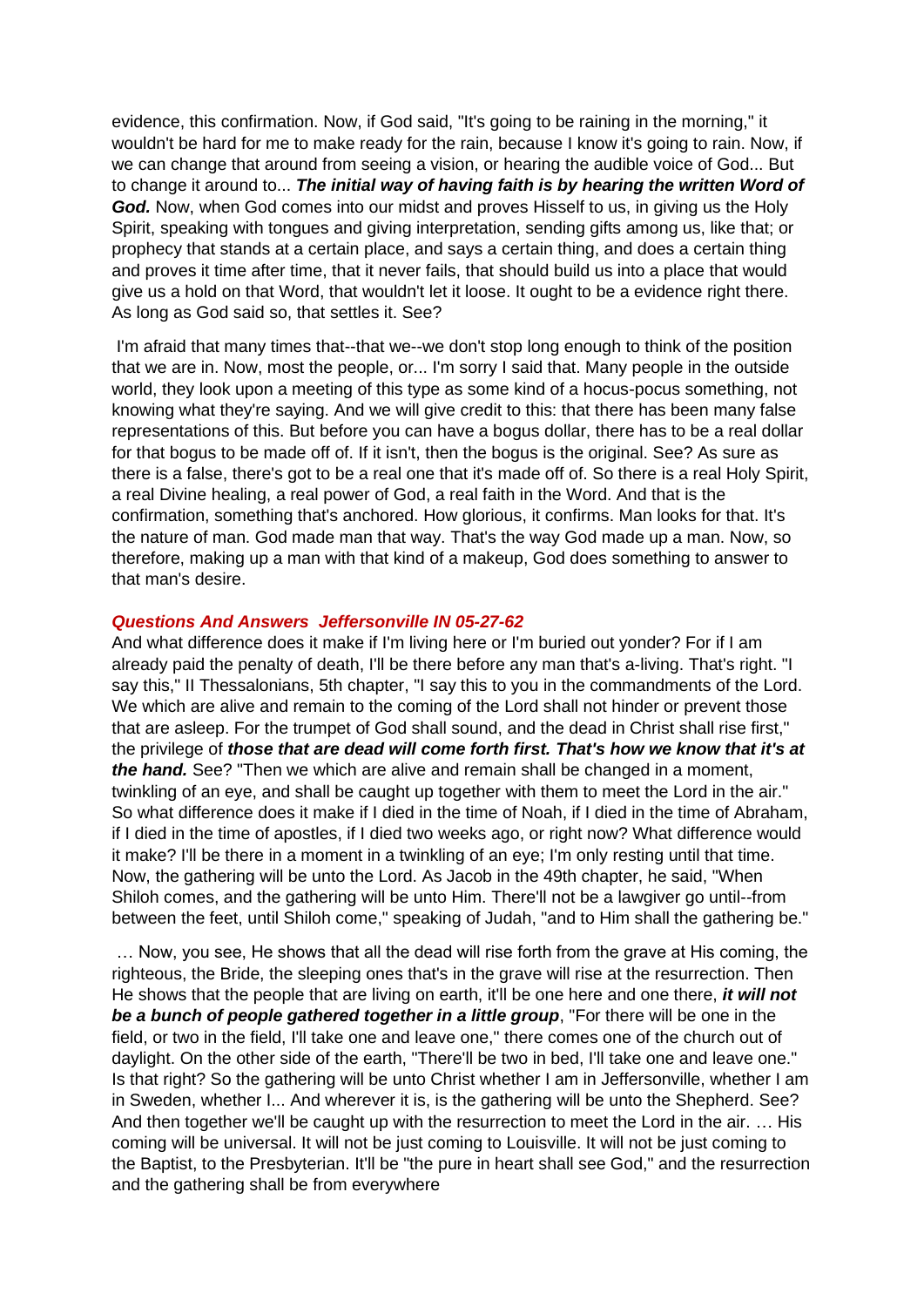### *IS.THIS.THE.SIGN.OF.THE.END.SIR JEFF.IN 62-1230E*

46-1 But this One didn't come from the earth; He come down from heaven, because the mystery's all finished. And when the mystery's finished, the Angel said, "Time shall be no more," and *seven thunders throwed their voices out. What if it is something to let us know how to enter in to the rapturing faith. Is it?* Will we run and leap over walls? Is there something fixing to happen, and these old marred, vile bodies are going to be changed? Can I live to see it, O Lord? Is it so close that I'll see it? Is this the generation? Sirs, my brethren, what time is it? Where are we at?"

51-5 ….. Is it--is it time? Is the minist--the mystery all finished? Has the sounding all over? *Is that really them seven thunders fixing to utter out something that the little group that He's gathered together will receive a rapturing faith to go in the rapture when He comes;* for we'll be changed as quick as those Angels come: in a moment, in the twinkling of an eye, and shall be caught up together with those that is asleep to meet the Lord in the air. My prayer is: God if this be so, I don't know Lord; I just telling the church. If it is so, Lord, prepare our hearts. Make us ready, Lord, for that great hour that all the history of time, all the prophets and sages has looked for that time.

### *CONTEST.THE JEFF.IN 62-1231*

33 As the--as the enemy comes in like a flood, the Spirit of God raises up a standard against him. If we have come to the end of these things that we--and the mysteries of God has been completed with us, *we are looking for more strength, a rapturing strength to meet a worse force, that'll rapture the Church and take it into glory. We must have it.*

### *ACCEPTING.GOD'S.PROVIDED.WAY PHOENIX.AZ 63-0115*

E-103 Then when you say, "Well, I'm exactly on His Word," then He a-vindicates that to be the truth. Now, He's still on course tonight, if we'll just believe it. Will you do it? Let's bow our heads. Now, just as reverent as you can be for a moment... *God's provided a way that He might bring the believers to a rapturing faith:* God's way, His provided way to bring believers to rapturing faith.

 E-116 …… *This ought to bring a rapturing faith, a power of God that would sweep this whole audience, Lord, into higher heights* in--and of the glory of God.

#### *God In Simplicity Jeffersonville IN 03-17-63M*

He's already told us this, the rapture, then judgments will strike: sin, plagues, sickness, and everything. The people will cry for death to take them when the judgment... "Lord, why is this judgment upon us when *You said that there'd be a rapture first?" He will say, "It's already come, and you didn't know it."***:** God hiding Himself in simplicity. Oh, my. All right. *"It's all--it's already happened and you knew it not."* 

Why don't believers believe the simple signs of His coming? They're expecting the--a--all this things that's spoke of by the Scripture, and--and the moon's going to go down in the middle of--the sun in the middle of the day, and there's going to be all kinds of things. Oh, if we just had... I got the notes wrote here on it (See?), to show what them things are, and we'll get it on the breaking of these Seals this week anyhow. See, see? There it is, just where *it's already passed and you didn't know it.* See? See if it is. If the Angel of the Lord will break them Seals forth to us... Remember, it's sealed with them seven mysterious thunders. See?

### *FIRST.SEAL.THE JEFF.IN 63-0318*

128-2 {75} And then there's coming forth seven mysterious thunders that's not even written at all. That's right. And *I believe that through those seven thunders will be revealed in the last days in order to get the Bride together for rapturing faith; because what we got right now, we--we wouldn't be able to do it.* There's something we've got to step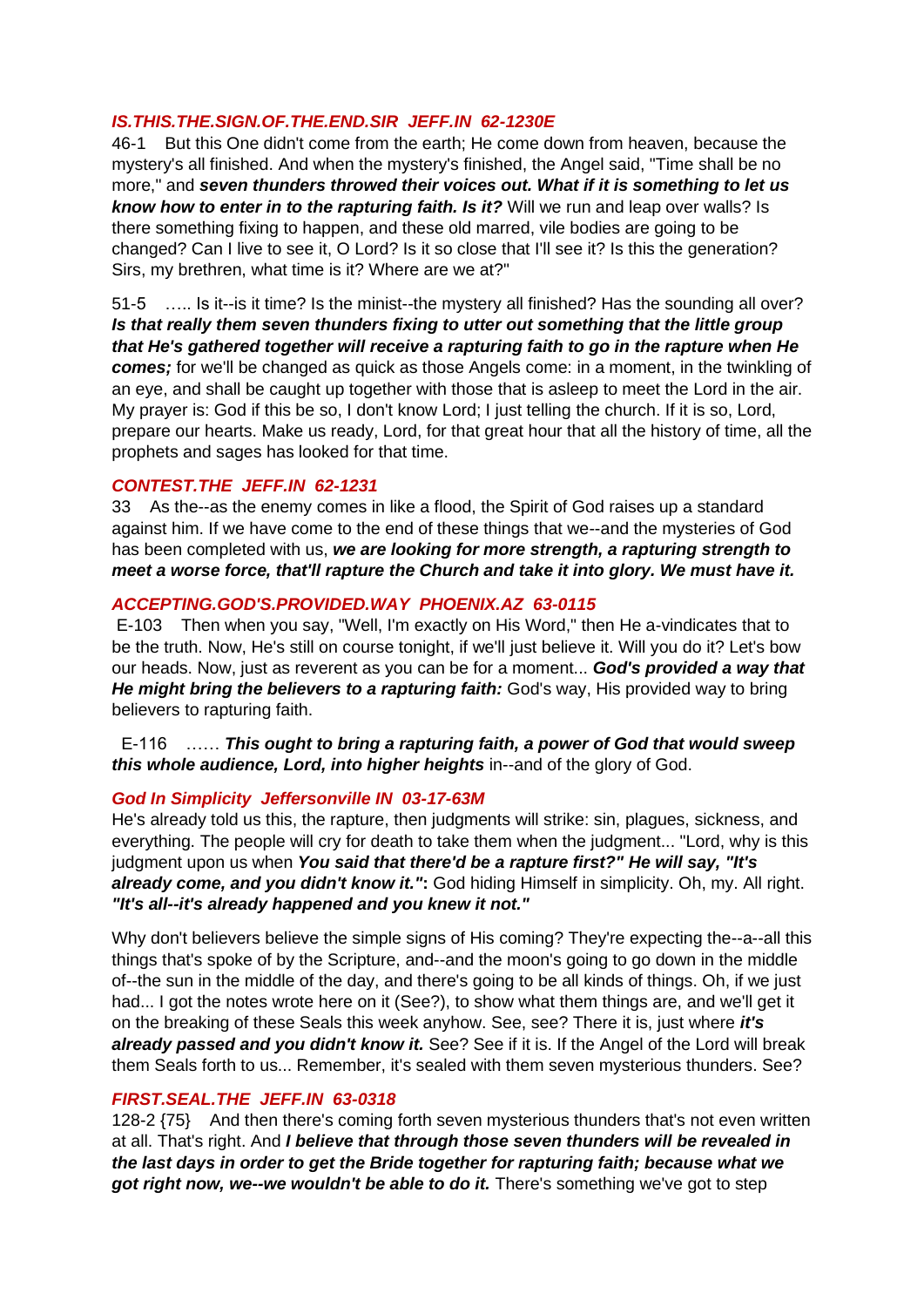farther; we--we can't have enough faith for Divine healing hardly. *We've got to have enough faith to be changed in a moment and be swept up out of this earth,* and we'll find that after a while, the Lord willing, find where it's written.

 142-1 {166} …… But when these seven thunders over in Revelations 10 uttered, he said, "Don't write them at all." They're mysteries. We don't know what they are yet; but *my opinion they'll be revealed right away. And when it do, it'll give faith for that rapturing grace for that Church to move out.* 

#### 155-2 {259} *Seven thunders of revelation... May He show the Bride how to prepare for the great translation faith.*

#### *The Sixth Seal Jeffersonville IN 03-23-63*

I can almost see that Angel standing there and saying at the last of that seventh angel's message, "Time shall be no more." That little loyal Bride will fly away into the arms of Jesus one of these days when He takes her to Father's house. Let's think of these things as we go along now.

#### *JESUS.CHRIST.THE.SAME HOT.SPRINGS.AR 63-0627*

295 Do you believe someday He'll come in and make us free? I do too. Come to the grave and open the doors, I'll come out from among the dead. I'm trusting Him. He's here tonight. Isn't it wonderful to know that we don't have to take some human philosophy; we got a Bible here that speaks of this? And *here He is* to identify His Church, *to give it rapturing faith to be taken away.* How could a person set still?

### *LORD.JUST.ONCE.MORE HOT.SPRINGS.AR 63-0628A*

We've got the members, but they're weak. They love things of the world better than they do the things... You say, "No." Oh? Look upon the churches and find out. Don't try to deny it. Your actions speaks more than your words does. Oh, yeah, got more members, bigger muscles, but where is the strength of the Lord? Your big muscles won't meet the challenge of this hour, the rapturing faith to take the Church out of this thing before judgment strikes the earth. And judgment's fixing to strike, I'll say, as my friend Jack Moore said; if God lets America get by with the things it's doing now, He'll be morally obligated to raise up Sodom and Gomorrah and apologize to it for burning her up. Right. Judgment is next.

God, take all the world out of me. *Give me faith, O Lord, for a rapture.* For, there will be two in the bed, and one will be taken, one left. Two will be in the--in the automobile seat, and one will be taken and the other one be left. It's going to happen in a moment. You say, "Brother Branham, when will it be?" You might criticize this. If it's all right to say it? [Minister says, "Go ahead and say it, brother."--Ed.] Let me drop a little something here. One day you're going to find out. You're going to say there, "Oh, I been taught that there's this, that, and the other, going to happen before the Lord comes. There'll be a great tribulation period, and we'll go through it." See, see?

You know, one time Jesus was asked a question. He said, "Why does the scribes say that Elias must first come?" And Jesus said, *"I say unto you, He's already come and you*  didn't know it." One of these days you're going to say, "Well, I thought the Church was going, had to do this, that, and the other. I thought there'd be a rapture. I thought..." See, it'll be a secret catching away. If He took one here in Hot Springs, and one somewhere else, and one down there, one there, will make up literally millions of those that come up out of the ground. And there's at least five hundred people, every day missed in the world, and we don't even know where they went to. See, the rapture's going to make up of all those who sleep in the dust of the earth, that's right with God. They'll say, "Well, I thought a rapture's take place." *"It's already passed, and you knew it not.* You're left." See? "Well,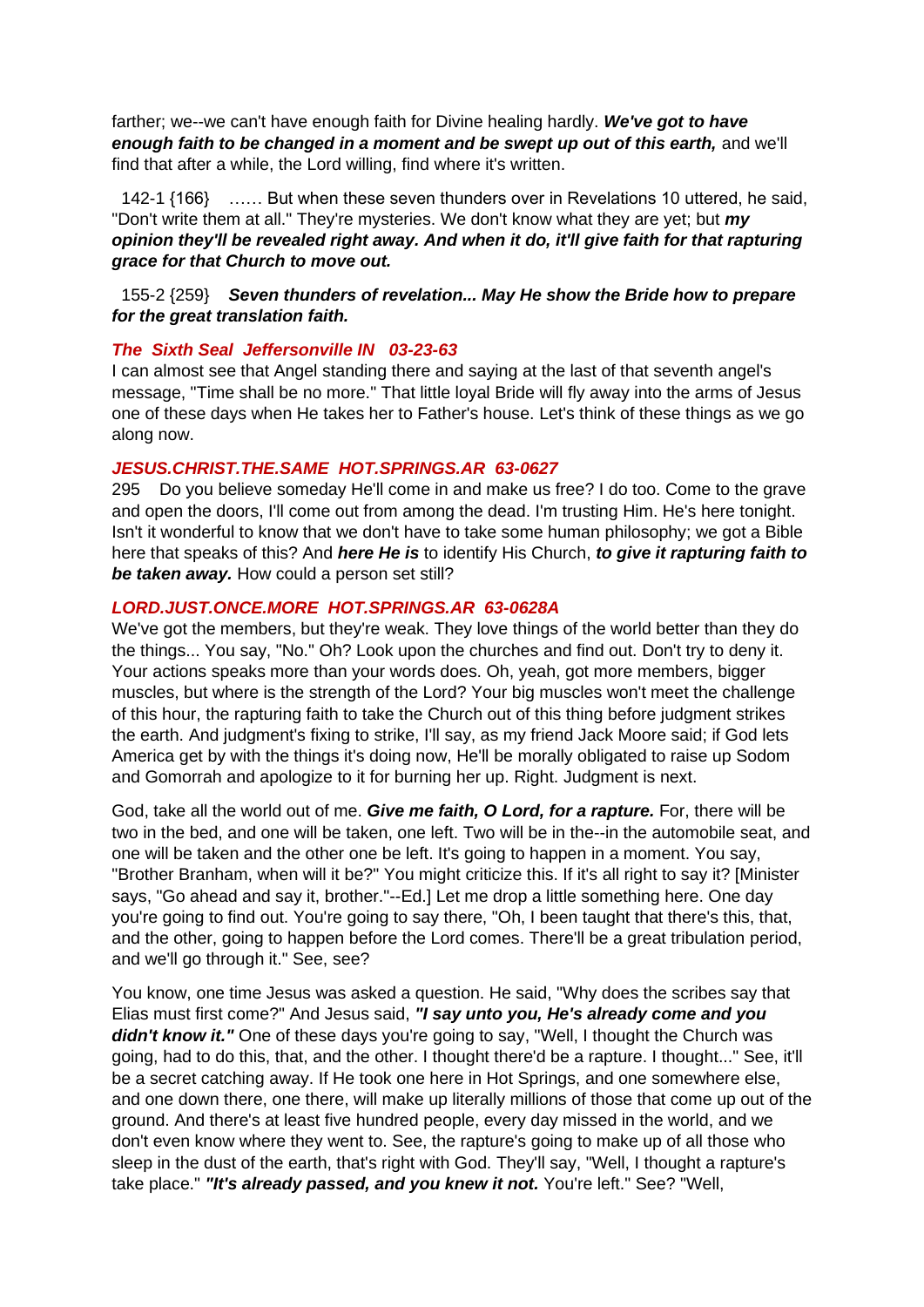everything's going..." Yes, sir. It's a secret coming, the rapture is, comes to steal away. Like that book I read that time of (What was it?), Juliet and Romeo. He come at night time, when the people were sleeping in worldliness, and the church all in worldliness. And all of a sudden, the cry come, and away they went.

#### *Is Your Life Worthy Of the Gospel Jeffersonville IN 06-30-63 E*

And so is the Holy Spirit; It's to be manifested when we see the Lord Jesus coming in glory, and *feel that transforming power, and see the dead rising out of the grave, and know that in a second longer we'll be changed and have a body like His*. It'll be made manifest.

#### *WHY.CRY.SPEAK JEFF.IN 63-0714M*

10-7 ……. Just as we know now, as a man asked me a few moments ago about the coming and the rapture. We know we've lived the time out. The time of the rapture is at hand. And *we're looking for a rapturing faith that can pull the churches together and give it some supernatural strength that can change these bodies that we live in.* We see a God that can raise the dead off the floor, or out in the yard, and bring him back to life again, and present him before us. When we see a God who can take a cancer that's eat a man to a shadow, and raise him up to a strong healthy man, *that ought to give rapturing faith to the people.* That when that Light flashes from the sky, and the trumpet sounds, the Body of Christ will be quickly gathered together, and changed in a moment, and taken into the heavens. Yes, there's got to be something like that happen, and our schools of theology can never produce that, yet they intellectually are all right; but you've got to meet that Light. You've got to find that something.

#### *The Uniting Time and Sign Jeffersonville IN 08-18-63*

O Lord God, to think of us standing, in a moment in a twinkling of an eye, when the world won't know what's going on, but all of a sudden, *you'll see appear before you, your loved ones that's gone on has come to unite with you again.* And we'll be changed in a moment in a twinkling of an eye, and be caught up together to meet our Lord in the air, and then unite with Him to be there forever, and never to have to be out of His Presence again.

#### *How Can I Overcome Jeffersonville IN 08-25-63 M*

--if it continues on, the Lord tarries, why, sooner or later we're going to have to--to give each other up. But that won't hurt the Rapture now. See? No. They come first then. Them are privileged that's gone on. They come first, See, we which are alive and remain to the coming of the Lord will not hinder or prevent those that are asleep. The trumpet of God shall sound, and the dead in Christ shall rise first. *Then when our eyes behold our loved ones, then we'll be changed in a moment in a twinkling of an eye, and with them shall be caught up together.* See, the ones that goes first are privileged above those that are living.

#### *PERFECT.FAITH JEFF.IN 63-0825E*

114 And so when a man lives by faith and walks by faith, I mean substance faith, he is isolated from the entire world and becomes a new creature in Christ. There, now you're getting into Bride material. You see, see? *You're getting into rapturing condition now.* That means for each one of us, not just the pastor, deacons, trustees; that means for the laity, every individual walks in a world with God alone. You're baptized into this Kingdom, and there's nobody in there but you and God. See? He gives the orders, and you pack them out. Whatever He says, there's not a shadow of doubt nowhere; you walk right on. If the Lord says this, there's nobody in the world can talk you out of it; you go right on just the same. Now, you're coming into perfect faith, perfect perfection that cannot fail. That faith never fails. Yes, He was a mystic to them with His perfect faith; and so is it now with those who have perfect faith are a mystic to others.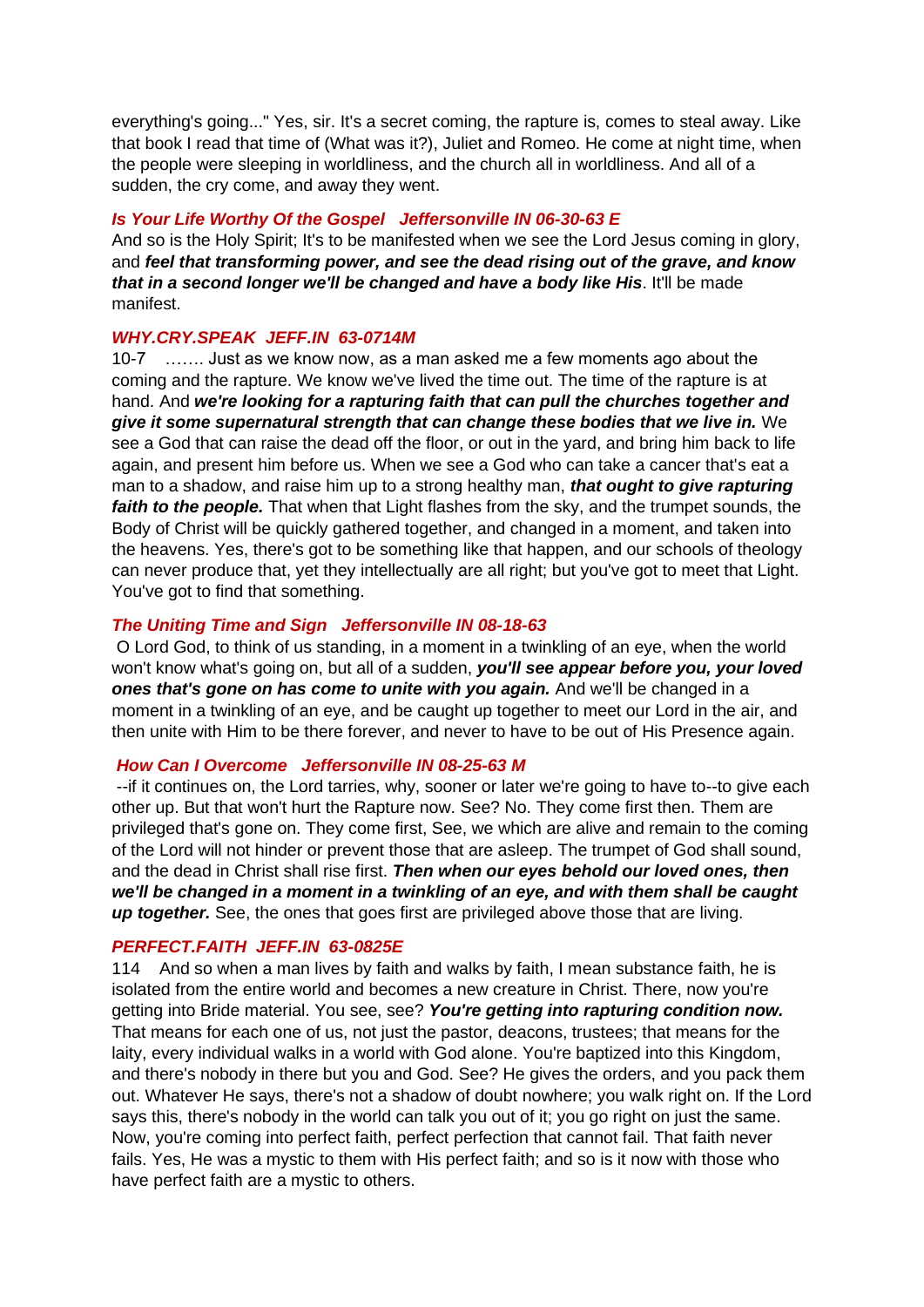#### *ONCE.MORE NY.NY 63-1117*

177 ….. Lord, years I've wanted to see this happen, maybe it will. Just once more, Lord, *one more great move of the Spirit. One more time, Lord, and the Church might receive the rapturing faith to go in. Grant it, Lord.* 

#### *Three Kinds of Believers Jeffersonville IN 11-24-63 E*

It doesn't matter to me what they say. I still believe if that gun is zeroed to the target, it'll hit the target. And I believe if a believer is zeroed with the Word of God, it'll hit the same thing that the Word of God ever promised. It--it'll do it again. I'm fully persuaded of that, that when we see we're in this age when it's supposed to be here... It's supposed to be here. These things are supposed to take place. That's the reason I do believe that when that Bride is called out and elected and set in the Book of Life, *there'll come a sound from heaven that'll take such a baptism of the Holy Spirit into that Bride that'll take Her from the earth in a rapturing grace.* God promised it.

#### *Testimony Shreveport LA 11-28-63 M*

Did you notice the order of the resurrection, "Shall be caught up together with them." *We meet each other before we meet Him.* "Be caught up together to meet them--with them, to meet the Lord in the air. See, He's God, and then when He wants to be worshipped, that's what His very nature is, is to be worshipped, because He's God. And He knows if we were there, be looking out of the corner of your eyes, see if the other one's there, but, and then it wouldn't be the complete way of free worship. When we stand there, and--and we know we've met each other first, and greeted each other, and then to stand by Him Who caused it all, and sing the songs of redemption.

#### *TOKEN.THE SHREVEPORT.LA 63-1128E*

23 ……. And *I'm looking for a time of a break forth of the Spirit of God* in these last days that we're now living in, *for another surge of the Holy Spirit into the Church for a rapturing faith, just before it comes.* And everything is setting straight in order for that. And I believe that we're now at the time that the Word should have pre-eminence.

#### *LOOK.AWAY.TO.JESUS JEFF.IN 63-1229E*

6-3 Now, I must continue in evangelism, just as I was commissioned first; I must continue on. Therefore, you've had the Word, and you know what to look for, how to stand. I must continue on in evangelism. And friends of mine, keep still and just keep moving on, for the hour is approaching swiftly (See?), that when something is going to be done.

Now, you might see some little odd things happen from me, nothing sinful, I don't mean that, but I mean something odd to what the regular trend, because what I have reached to now in the ministry, I'm dropping back here, watching that spot and waiting for the time to use it. But it's going to be used. And everyone knows that for as certain as the first was identified, so has the second been identified; and if you'll think real closely, you who are spiritual (as the Bible said, "Here's to him who has wisdom.") the third is properly identified. See? We know where it is. So *the third pull is here.*

 6-5 It is so sacred that I mustn't not say much about it, as He told me in the beginning. Said, "This, say nothing of it." You remember that years ago? It speaks for Itself. See? But to... I've tried to explain the others, and I made a mistake. *This will be the thing that, to my opinion (I don't say the Lord tells me this.)--this will be the thing that will start the rapturing faith for the going away.* See, see? Now, and that... I must lay quiet for just a little while. Now, remember (and who's listening to this tape) you might see such a change in my ministry right away, dropping back... Not going up, dropping back... We're right at the age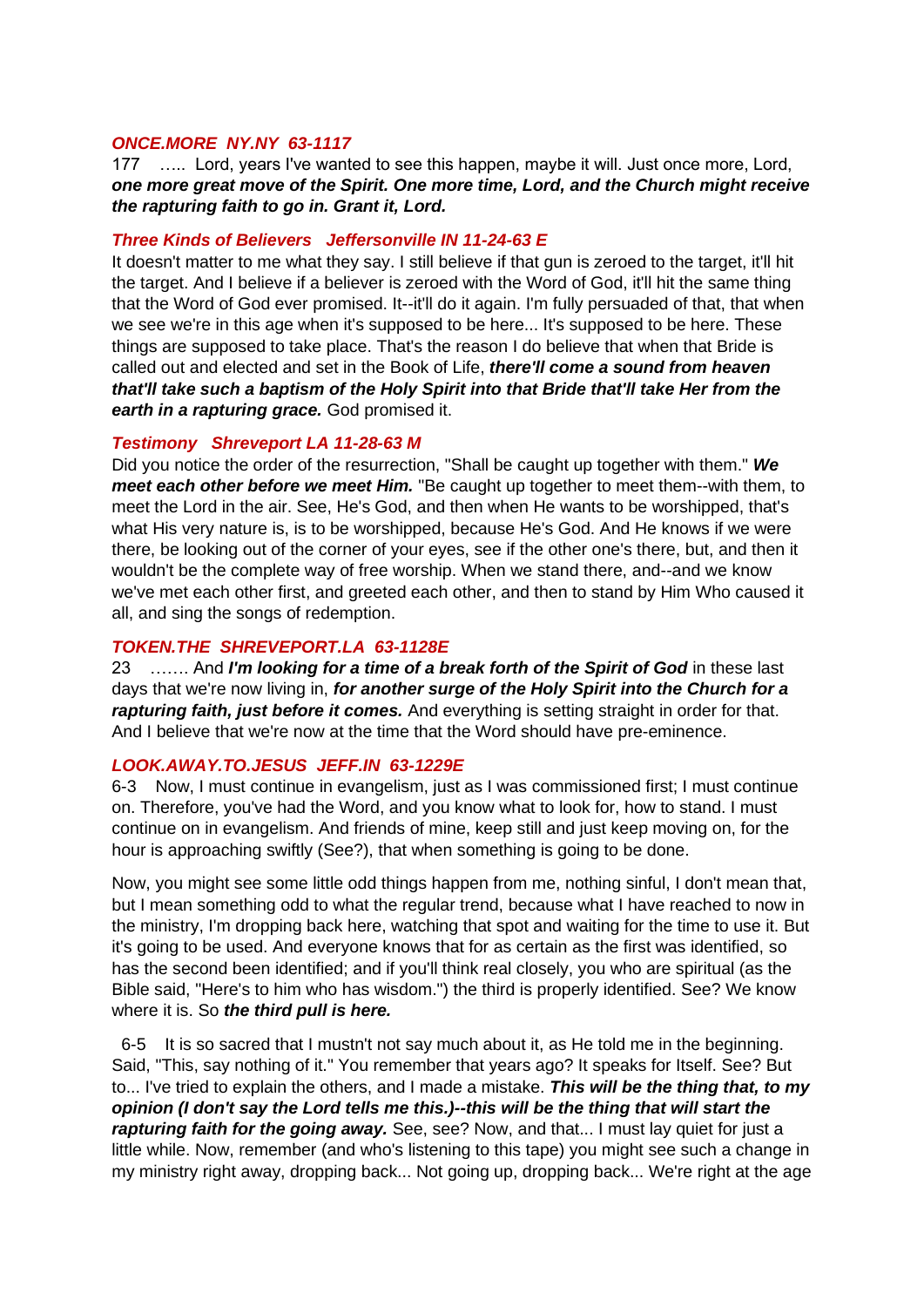now, and it be--can't go any further. We have to wait here just a minute until this happens over here to catch up, then the time comes. But it's thoroughly identified.

#### *COUNTDOWN BAKF.CA 64-0209*

173 …… The church is just moving up, Holy Ghost power. *It's the Holy Ghost that we're justified by.* You ministers know that, don't you? *The Holy Ghost sanctifies. The Holy Ghost fills us. The Holy Ghost gives us rapturing faith* (See?) as we move up.

#### *Recognizing Your Day Jeffersonville IN 07-26-64 M*

Oh, won't that be a time? Just walking along someday, you just hear somebody. "Who is it? Mother." Amen. "It ain't going to be long now." Just in a few minutes you're changed. And *we'll* be--*meet them and then be caught up together with them* to meet the Lord in the air. Oh, in a moment in the twinkling of an eye. Say, "Here's Brother Seward (the old brother that used to be at church here). Why, here's Brother DeArk. Here's Brother... So--why, looky here, they're all around me. What's the matter?" You're just in a few minutes... *"I know they've done appeared to me. It ain't going to be long now; I'm going to be changed now, just in a moment, just in a moment."* Oh, yes. When the morning breaks eternal, bright and fair.

#### *SPIRITUAL.FOOD.IN.DUE.SEASON JEFF.IN 65-0718E*

3 ….. The faith, *it's going to take more faith than ever was in any age, for this has to be rapturing faith, be taken up.*

#### *Invisible Union of the Bride of Christ Shreveport LA 11-25-65*

Don't leave; just come here and stand around, some of you people that really believe this to be the Truth that *we're entering another age; we're entering the Raptured age.* You know, the church can't go in its condition, and it can't get any better; it must get worse. How many knows that, say, "Amen." It's got to get worse, and it can't go like this. See, it's got to be something, and it's moving right now, friends. It's--it's--it's on, the move is on for the Bride. That's the Truth. *That's THUS SAITH THE LORD.*

#### *Acts of the Prophet – P. Green*

A group of brothers in Phoenix asked Brother Branham, in reference to his tent vision, what they could do to help. He told them to just be sure that they are in the resurrection.

He said that the manifestation of the spoken word will bring rapturing faith. He also said that the Seven Thunders will bring rapturing faith. The terms, according to the prophet, are synonymous. When you think of it, oh, how those spoken words must be going to thunder! Seven of them, banging right together. It is going to thunder. People will want to hold their ears for the very sound of it. He says that the Third Pull is a mystery that was not to be spoken and he also says that the tent vision was a mystery that he couldn't tell, and that it was the Third Pull.

When questioned about these things, he answers point blank, "Yes, that will bring rapturing faith." Brother Branham told me that the dead in Christ would rise first and spend a minimum of thirty days on this earth with us. That should cause something to happen. But on his tape Questions & Answers (August, 1964) he says this,

*" . . . and then we'll all get together. And when they begin to get together, then we which are alive and remain shall be changed. These mortal bodies will not see death, but just of a sudden will be like a sweep go over us and you'll be changed. You'll turn*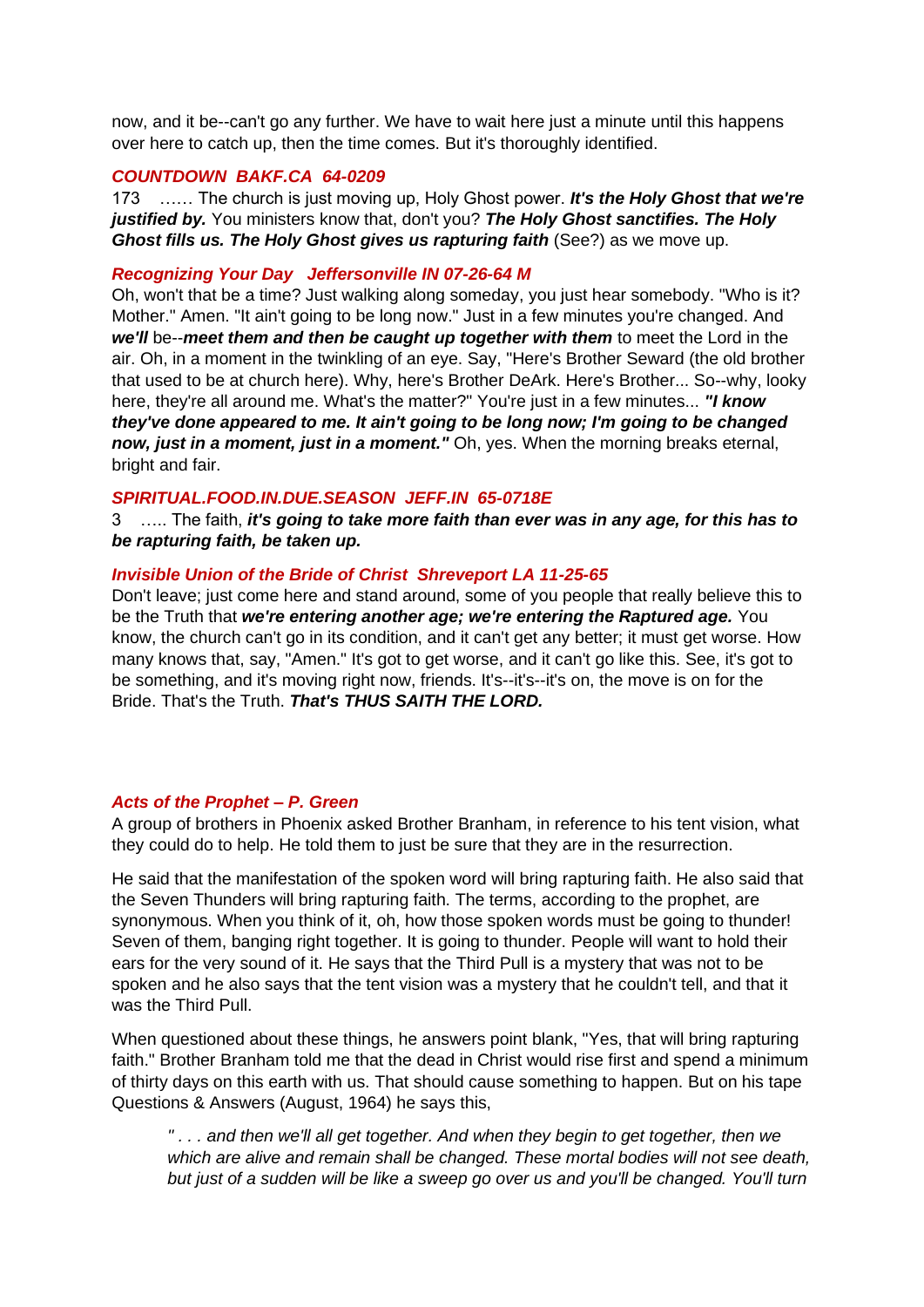*back like Abraham was from old man to young man, from old to young woman, and when this sudden change-and after awhile, you're travelling like a thought and you can see those who are already resurrected."* 

*You must be changed to see them. Yet he also says that when we see our love ones, then we will know the time is near. What comes first?* I want to be changed!

### *(b) Endued & Clothed with the Spirit*

#### *QUESTIONS.AND.ANSWERS JEFF.IN 54-0103M*

86-171 … the first time the Angel of God went over the lands to seal with the Holy Ghost; H*e only sealed those who cried and sighed for the abominations done in the city:* Ezekiel the 9th chapter. Is that right? Set a seal upon the forehead of those who sigh and cry for the abominations that's done in the city. Now, I want to ask you a question … What would take place today if the Holy Ghost went through Jeffersonville, New Albany, and Louisville, to seal those this afternoon who would be at home, "God, send a revival, just so hungry for a meeting. O God, look at the sins of the city. Oh, isn't it terrible, God? Oh, won't You please send a revival, God. Send some good preacher, send someone. O Lord, let the Holy Ghost just... "Where-where would He seal? Think of that?

 96-227 ….. The Gospel's been preached. You don't hear *no more crying, no more moaning, no more sighing, crying for the baptism of the Holy Spirit.* They like to come in, lay their little hands on them by the hundreds, and they carry on and dance, maybe, or something another like that. That's all right, but that's just the attributes.

 96-229 The Person Christ Jesus produces the real thing, and keeps that person secured in Christ until He comes. There He is. And now, and *that's why there's no more crying; the doors is just about shut.* The message has went forth; it's about its last time, just a few to pull like that to get into the Kingdom of God. The doors are closing.

#### *SEAL.OF.GOD JEFF.IN 54-0514*

197 Notice, "Go here," He said, "You go through the city, and You put a mark upon them that sigh and cry for the abomination that's done in the city." And then He said, "After You do that..." He turned these men with the slaughtering weapons forth, and they went forth and slayed everything.

### *Mark of Christ Los Angeles CA 03-12-55*

E-37 I want to ask you something. If that same Angel came to the city, which was the Holy Spirit, dressed in white, like to His purity. If that Angel come to this city tonight and went through the *Pentecostal* churches, where in the world would he find men that sighs, and cries, and begs all night long in prayer for the abomination that's done in the city. *Who would he mark? We're going to find out who's got the Holy Ghost pretty soon.* Sighing and crying... Why we become so brazen, so indifferent, have a little bitty prayer, maybe when we get up, and "God bless me, and Mary, and Martha and all the rest of the family." The rest of them do the best they can. And men and women on the street sinning... You know that's true. No more burden for the lost, just let them go any way, as long as we can proselyte a little bit and help our cause out, fix our denomination up so they could be the biggest, and get more people into the church, then we just satisfied. Brother, that's good old fashion castor oil, but it'll fix you up. That's right. Amen. I hope you get it.

 E-38 "Just so that my organization, I--I become the chief presbyter next year, and maybe I'll be a district man or something." That's all the preacher about cares about anymore. Come on, preacher, we're going to take it with them. That's right. Oh, my, pulling feathers in the hat and so forth, when we ought to be on our knees crying for the sins, and the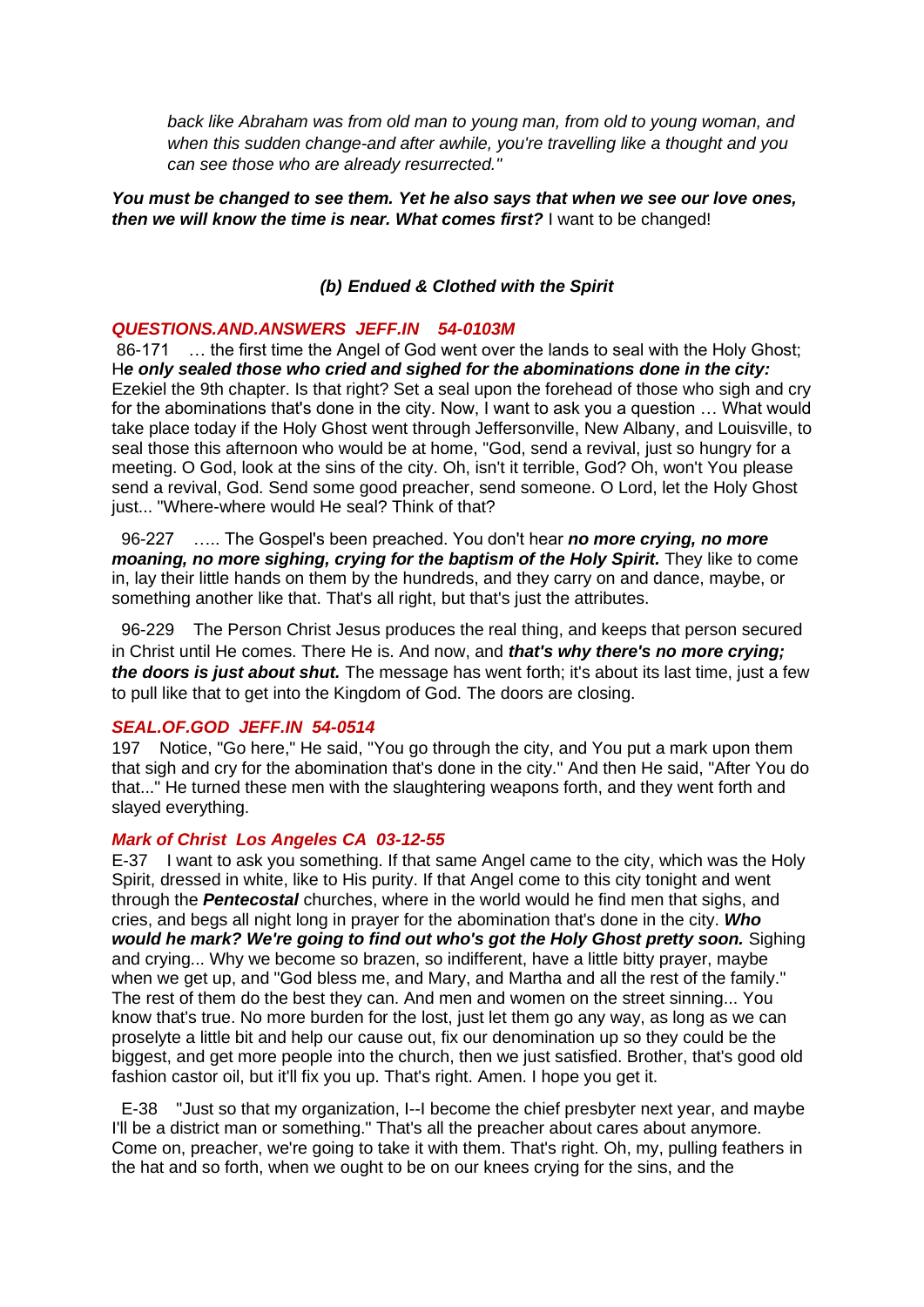abomination, and the disgrace that's done into the city. We seem to be so unconcerned about the lost. Amen. Amen.

 E-42 "Set a seal upon those who sigh and cry for the abominations; the rest of them don't come--come near them. They were very religious, but don't get near them; just let them alone. They're not interested, and they wasn't interested in my work; I'm not interested in them now." God give them their chance, they wouldn't listen to it, so go on. So when that was fulfilled, then all the Angel returned back and said, "I got everyone that was crying and sighing, burdened for the sins of the city." He said, "All right now, Angels, you with the slaughtering weapons, go forward and slaughter utterly everything." And that was fulfilled.

 E-43 In the day that when Jesus Christ was crucified, sent back. He said, "Did you... Blaspheme Me, you'll be forgiven. But when you blaspheme the Holy Ghost, it'll never be forgiven." For the people wasn't sealed; the work of God wasn't finished yet; the sacrifice wasn't made; Jesus hadn't been crucified; the Holy Ghost hadn't come. But on the day of Pentecost when there came a sound from heaven like a rushing mighty wind, and those Jews that had been crying and sighing for the abomination did in the city... They were in a upper room all in one accord, not saying, "My church is better than yours. And I--I belong to this over here, and our church has the best steeple." They were all in one place cooperating in the revival, and all in one accord. For they had the promise of something.….

#### *HEAR.YE.HIM OAKLAND.CA 57-0322*

E-40 It used to be that men and women used to pray all day. They'd go to church, and preach half the night, and lay on the altar the rest of the night. Find it today. And the Bible said, "Only mark those who have--sigh and cried for the abominations done in the city." *Where would He mark in Oakland tonight, if He come through marking?* Men and women so sincere about lost souls that they cry and pray day and night for the lost of the city, where's it at? We don't have it. What does the Holy Spirit say then when It comes before the Father? What does He say about His church, His children?

#### *EVIDENCE.OF.THE.RESURRECTION JEFF.IN 58-0406E*

E-25 And these disciples said, "Come and abide. Stay with us through the darkness, for it's getting late." And He made out like He was going on, but they constrained Him. In other words, they begged Him. Oh, if we had more begging type of people... Sister, brother, do you know the Bible said just for the Holy Ghost to mark those who sigh and cry for the abominations did in the city?

 E-27 No one begging, "Oh, Lord, God come to me quickly or I'll perish. Oh, pass me not, oh Savior. You was omnipotent, You Who are omnipresent, come and dwell in my heart, oh Lord."

It's even hard to get a man or a woman to raise their hands to accept the Lord Jesus as Savior. The old fashioned mourner's bench has been taken out. There is no more weeping. There is no more crying at the altar.

#### *BEHOLD.I.STAND.AT.THE.DOOR GREENVILLE.SC 58-0617*

E-72 …… *What He wants to do is to give you Himself***:** Love, the love of God, the abundant Life in your heart *that makes you love everybody, makes you love Him till you can't rest.* Remember, the Bible said that when the Holy Ghost went forth to seal those for the Kingdom, the Holy Ghost was bidden to only seal those who cried and sighed, day and night for the abomination that was done in the city. Can anybody raise your hand tonight and tell me of a Christian, one in Greenville, that lays on their face, so burdened for the sins of Greenville, that they cry and sigh before God day and night? *Tell me where that person is; I can show you the mark of the Holy Ghost.* For the Bible said, "*Mark only those who sigh and cry for the abominations did the city."*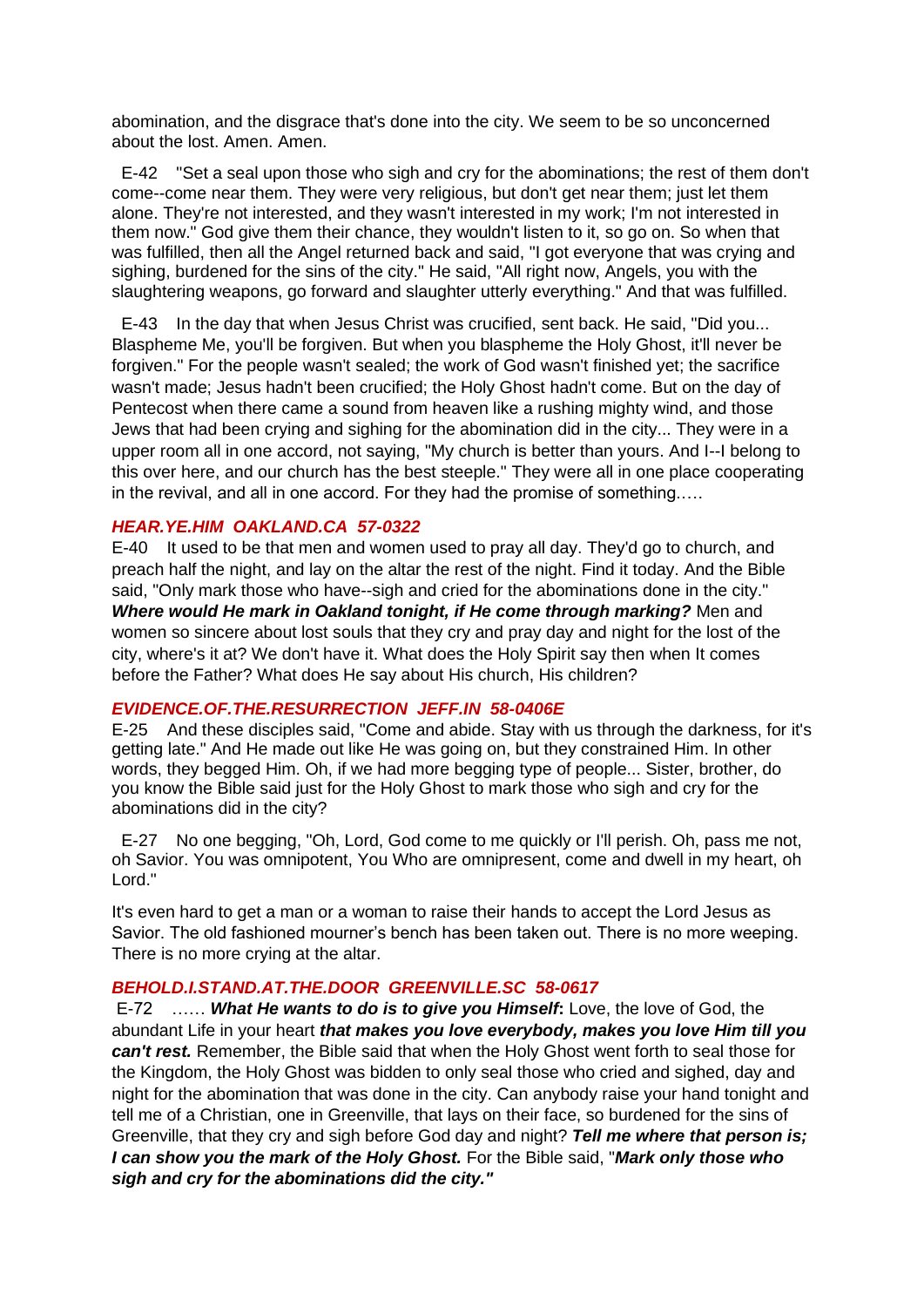#### *STRAIT.IS.THE.GATE JEFF.IN 59-0301M*

112 "How many's going in?" I don't know how many's going: only thing is, "God, let me be one of them." That's it. So He's the Judge. "Let me be one." You say, "Brother Branham, how can you tell then when a Christian?" I don't know. But let me tell you what the Scripture says. Surely you believe That. When the Holy Ghost was sent to the earth, God spoke through the Holy Ghost. He sent an angel firth--forth first and He said, "Go through the city and among the people, and put a mark upon their forehead, of them that sigh and cry for the abominations, correcting those things."

 115 What is abomination? A woman that'll put on a garment that pertains to a man. It makes God sick. ……

 160 And when we see our hearts are unconcerned... Oh, we enjoy a good message to listen on the radio, or go to the church. We appreciate a good message. We don't mind speaking of Jesus somewhere. But, Lord, is sin so a burden to us that it brings tears to our eyes, sighing, crying, and standing against it, everything, the abomination that's did in the city? Lord, let the Angel of God see that upon us and mark us. Grant it, Lord. Even so, come, Lord Jesus, now and prepare our hearts, and give us Thy true signs that You're in our midst. that we might know that we're receiving the last sign before the end of this generation.

#### *WHAT.DOES.THOU.HERE JEFF.IN 59-0301E*

E-42 ……. *Don't you think because that you've spoke with tongues, or that you know so much about the Scriptures, or you've read somebody's books, and you know more than the other fellow.* He said, "Put a mark on those that sigh and cry for the abominations that's did in the city." Who would He mark in our cities tonight?

 E-43 See, it's the depths of the Spirit, not the shallowness. It's not the shell on the-on the hickory nut that's good; it's the hickory nut under the shell. You got a big empty shell; you got nothing under there. What we need tonight is the depth of God's love. And when Elijah heard that still small voice, nothing bothered him. What have you heard in all of it? You'll be going in a few days. You heard Billy Graham; you'll hear Oral Roberts; you'll hear others, great men. Nothing against those men, they're God's servants. But don't listen to the noise. Hear that still small voice, that depths of something that comes into the human heart that takes all foolishness away from you. It takes all the world away from you. It makes you hate the things of the world and love the things of God. That's the depths. That's the pool that reflects the stars of God's eternal glory. That's the thing that brings forth tears to the eyes, brings joy unspeakable and full of glory. It makes you stand when all other things will fail you. It makes... When sickness comes, or even death itself, it's still got the reflection of God's blessings in it. That little pool that's deep and reflects the heavens, not the rippling noise of the water. Rippling waters are not very deep. It's still waters that runs deep.

 E-53 …..You say, "I've shouted with the Jessups. I've--I've danced in the Spirit with the Musical Harps. I've all these other things. I've done all that. But where is that something, Brother Branham, that squeezes me down and puts a burden on me for lost souls, till I just can't rest because of it." Now, *that's the only kind that's going in.* That's what the Bible said. "Put a seal only on those that sigh and cry for the abominations that's done in the city." Oh, that's where we need it, friends. Let's pray again.

#### *Living Dying Buried Rising Coming Los Angeles CA 04-03-59*

E-16 … In Ezekiel the 9th chapter… when the Holy Spirit was sent forth to seal the people that would go in that day, He said, "Go through the city and put a mark upon the forehead of those that sigh and cry for the abominations that's did in the midst of the city." Then to the slaughtering Angels, "Go after them, and utterly destroy everything that doesn't have this seal." Now, you … go through Los Angeles tonight, and you mark, in the Name of the Lord Jesus, every person that's so concerned about the sins of the city until they cry and sigh, day and night, for the abominations done. Bring me the eight here tomorrow night.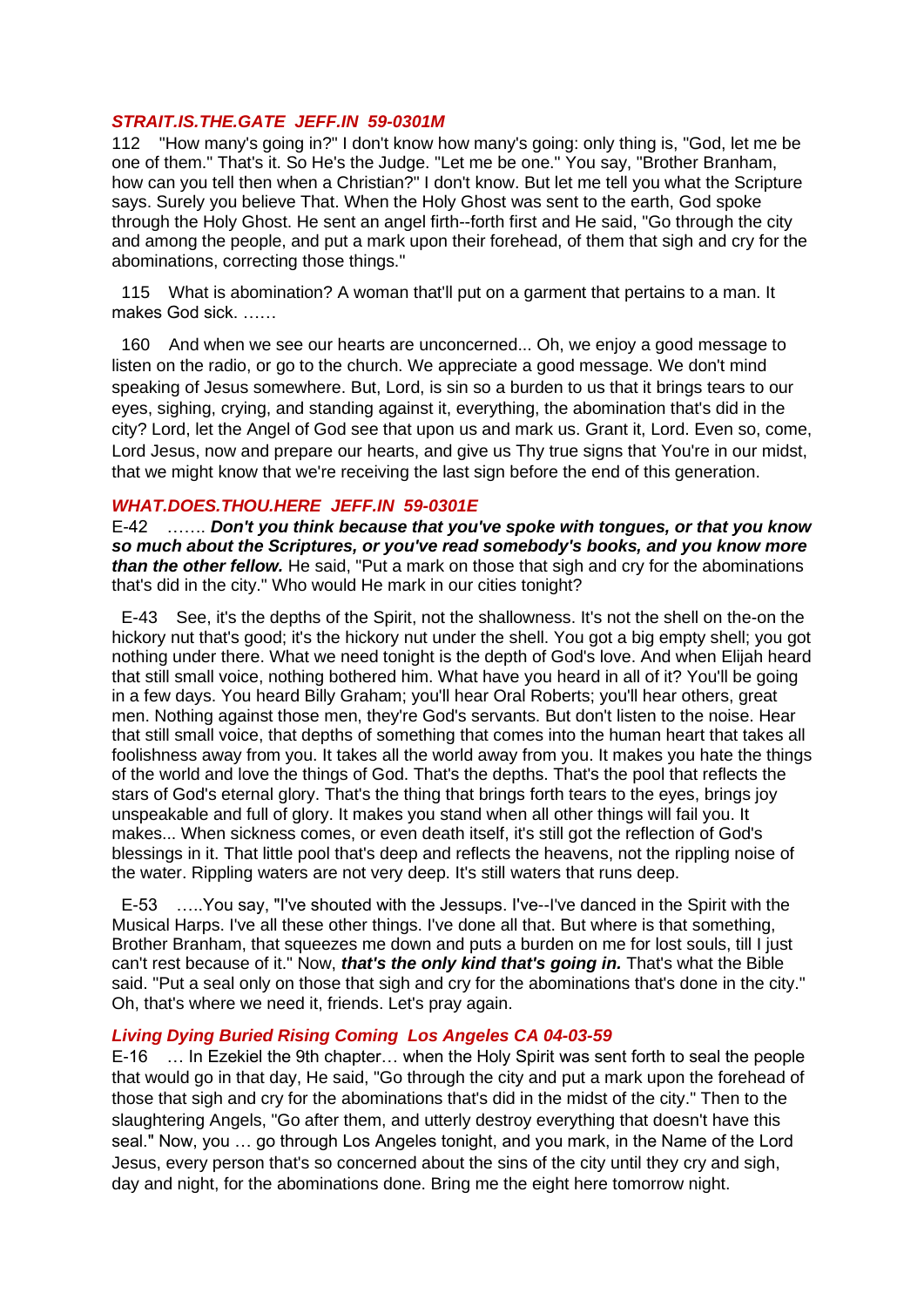#### *WHAT.HEAREST.THOU.ELIJAH LA.CA 59-0412E*

E-15 ….. as I said the other night, people, we better check upon our experience. For *the Holy Ghost is only going to anoint in the last days those who sigh and cry for the abomination that's did in the city.* 

#### *What was the Holy Ghost given for Jeffersonville IN 12-17-59*

Now, we're going to say--show after while that *just those who are filled with the Holy Ghost goes in that rapture,* "For the rest of the dead live not for the space of a thousand years." That's right. *Just Holy Spirit filled people was all that went in the rapture.* 

#### *CONFERENCES PHOENIX.AZ 60-0228*

E-50 The conference we need tonight in America, as same as here at Phoenix, and across the world everywhere, is a conference of an old fashion prayer meeting, of a place that where we can get back to the place where brotherly love exists, where the Spirit of God can come into our hearts, and make us so miserable for the things out here that's going on in the world. You know the sealing Angel said, "Put a mark upon those who sigh and cry for the abominations that's did in the city," *while the investigation judgment's going on, to see who is worthy to escape the wrath. The Angel was to seal only those who cried and sighed for the abominations done in the city.* 

#### *TEN.VIRGINS JEFF.IN 60-1211M*

72 ….. **you claim to have the Holy Spirit?** *He said, "Don't seal any of them but them that sigh and cry for the abominations that's done in the city." Now, where's anybody* so burdened about the world now and their condition? … Oh, not that constant burden for the lost, that sweetness. Don't never let anything rise up and put bitterness in your soul. No matter how bad anyone ever treats you or anything, don't never... Don't be guilty of letting that thing anchor in your soul. *It'll grieve the Holy Spirit away from you.* It certainly will.

#### *ABRAHAM.RESTORED LONG.BEACH.CA 61-0211*

E-66 …….. Let me give you a little warning, Ezekiel the 9th chapter, the Bible said, told the marker with the--with the Holy Spirit, "Go through the city and set a mark upon those who sigh and cry for the abominations that's did in the city." … *Don't mark nobody else but them.* Count on your fingers and hold them up to me, how many people can anyone in this building mark that sighs and cries day and night for the abomination done in this city? I don't see a finger. "Set a seal *only* on those who sigh and cry for the abominations did in the city."

#### *EXPECTATIONS RICHMOND.VA 61-0308*

E-80 Clergymen, could you mark out on your hands ten people tonight in this city that's sighing and crying, day and night, for the wickedness and things that's done in the city? Does anybody in this audience know where you could put your fingers on five people that sigh and cry day and night for the sins and things of the city? Well now, the Bible said set a mark upon those who sigh and cry for the abomination did in the city. That's right. That's it. See? No more burden for lost souls; it's all gone.

#### *FORSAKING.ALL TEMPE.AZ 62-0123*

E-115 O God, but... I look down through it, and think what's the use of even trying? But then I look down through there and see a little light here and there, of consecrated Christians praying. All they that sigh and cry for the abomination that's did in the midst of the city, the Angel was commissioned to put a seal upon them and mark them. And *they was the one who would not be destroyed.* 

#### *Desperation Jeffersonville IN 09-01-63 E*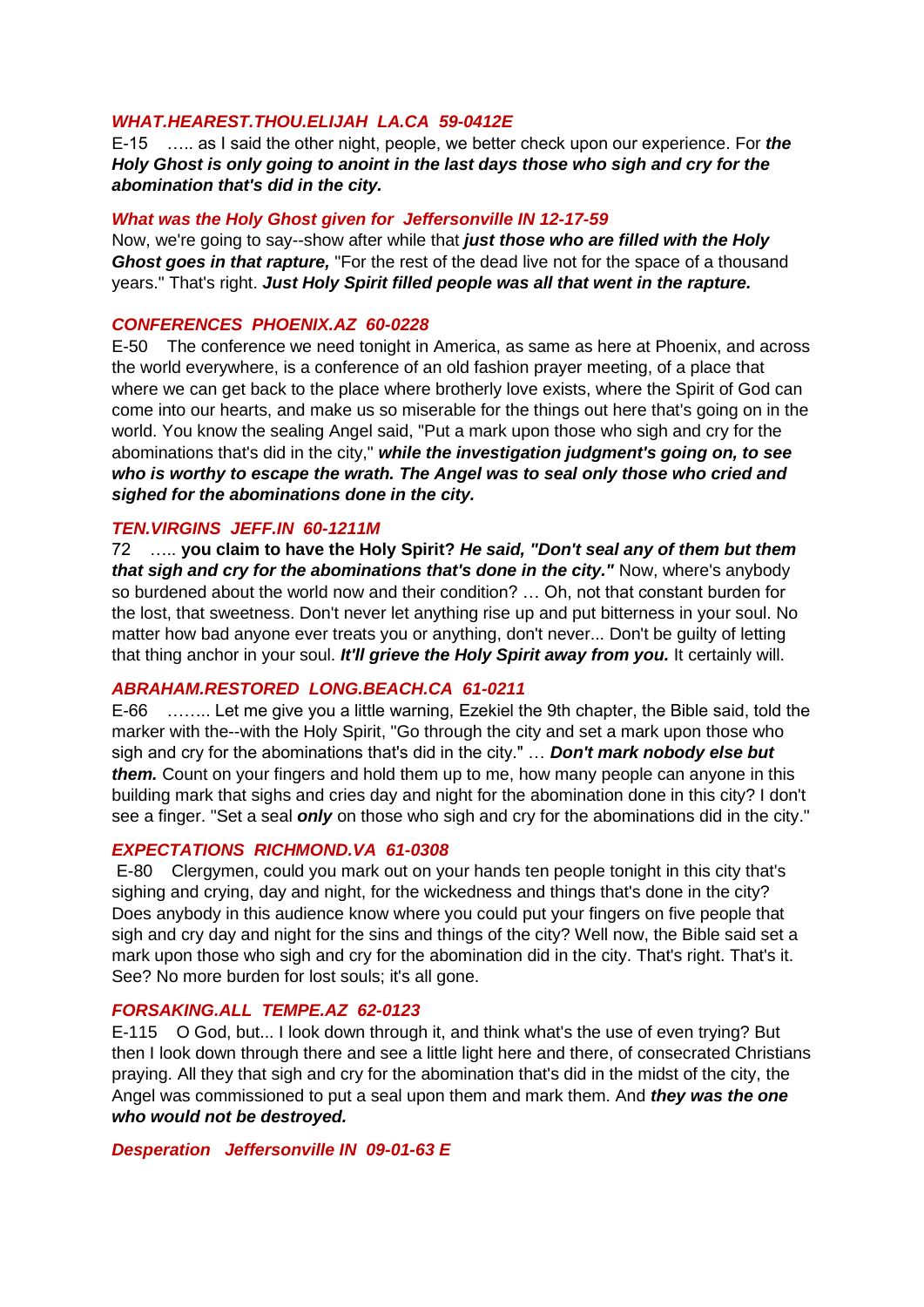Now, God, the Creator, can make a set of lungs. I--I truly believe that we're on the--the verge of one of the most mightiest things that ever struck the earth since the days...?... See? But now, we can only be known as... It'll be so humble. See? ….that *you'll miss it if you've not got the Token* there to examine it.

### *Countdown Bakersfield CA 02-09-64*

The church is just moving up, Holy Ghost power. It's the Holy Ghost that we're justified by. You ministers know that, don't you? The Holy Ghost sanctifies. The Holy Ghost fills us. *The Holy Ghost gives us rapturing faith* (See?) as we move up.

### *FEAST.OF.THE.TRUMPETS JEFF.IN 64-0719M*

30-1 ….. Who was it killed the Jews? Who was Titus? A Roman general. And the blood rolled out the gates down there, up to the--the... Slaughter them little women, children, and everything. Didn't Ezekiel 9 say they'd do that? Go through the midst of the city and set a mark upon the people who sigh and cry, the--the Holy Spirit. And the rest of them, the slaughtering man come forth, that would been bound ("Hold them. Hold them." until they went forth), and slaughtered everything that was in there. Little women--women, children, babies, and everything else, they were all slaughtered. Exactly, here it is again repeating itself. And here is that ecclesiastical system coming right back, smothering out, tramping out everything that's called God.

### *QUESTIONS.AND.ANSWERS JEFF.IN 64-0830M*

1077-70 He told the sealing Angels (Ezekiel 9, that's right), He said, "Take... Go through the city and set a mark upon those who sigh and cry for the abominations did in the city. *The rest of them, let the destroying Angel destroy them." No matter how much members they was and how many of the things they done,* said, "Put a..." And a man with--a ink horn writer, dressed in white (which represented the Holy Spirit) came forth and put a mark upon all them that sighed and cried for the abominations done in the city. Now, you say... And watch what he said in there also. "slay utterly, little children, old women, babies, kill them all." Little children? Yes. …..

 1078-74 Who sigh and cry for the abominations that's did in the city... Where do you see that? *I can show you ten thousand speaking in tongues to one that's really burdened for sin... That can't even pray a hour.* But did you know the Bible said to mark *only* those who sighed and cried for the abominations in the city? How many ever read it? Sure. That was the Holy Spirit come forth to mark the people, and said to the destroying Angel, "Go forth and destroy everything that doesn't have that mark upon them." And *the mark of God is the Holy Ghost; is a Seal of God.* Now, where is them people that's that interested? *I can show you people that jump up-and-down and cry in a church; I can show you people that shout and run all over the building; I can show you people that prophesy, and it comes to pass; I can show you those who speak in tongues, and--and run up and down the buildings, and say things that actually interpret and it comes to pass; but where is that person that sighs and cries for the abominations that's did in the city?* Where's that burdened soul? You could turn some new leaves on that. See what I mean?

### *LEADERSHIP COVINA.CA 65-1207*

320 Now, look at yourself. Really, are you a genuine Bible Christian, full of love of God? You remember, the Bible said, *in the last days* when this time takes place, He said, *"A marking angel went through the churches, went through the cities, and sealed only those who sighed and cried for the abomination that was done in the city."* Is that right? Ezekiel 9, we know that's true. The marking Angel went forth and put a mark on their